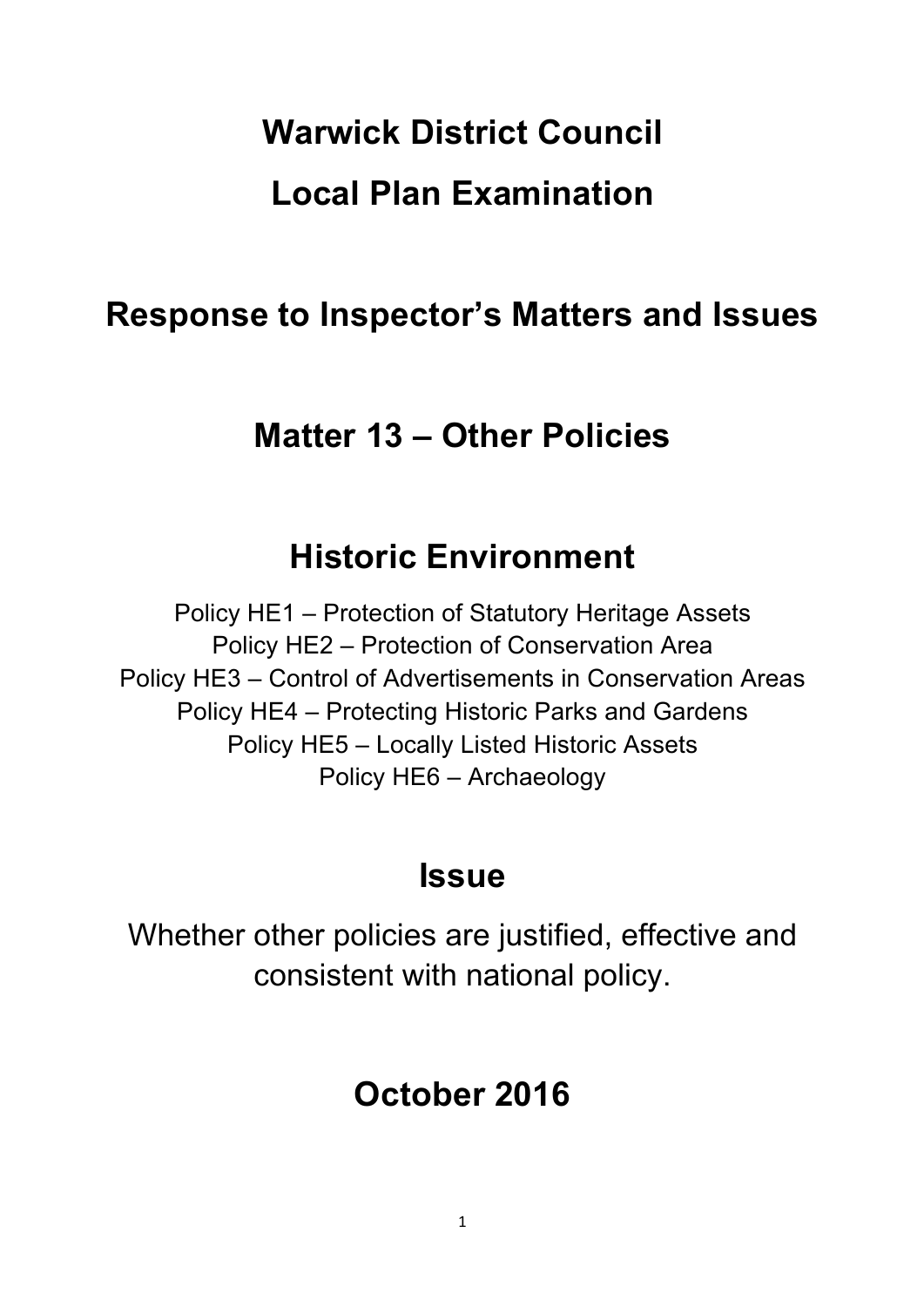# **Policy HE1 – Protection of Statutory Heritage Assets**

## **1. What is the basis for the policy? What is it seeking to achieve?**

a) The policy seeks to protect the district's heritage assets whilst allowing certain development to take place which is sensitive to the structures and settings which contribute to the historic environment. It seeks to protect or return Listed Buildings to their original and optimum use in line with national policy whilst ensuring their continued use and maintenance. Changes of use will need to retain the fabric of buildings and not harm setting. Any redevelopment, extensions etc. should be sympathetic to the original and this will be controlled by the design and materials used to execute development

## **2. How does the policy relate to the evidence base?**

- a) A number of evidence base documents have been prepared for the assessment of suitability in terms of historic environment and heritage assets of sites. These documents include specific detailed site assessments for very sensitive sites at Gallows Hill and The Asps (Feb 2014) (HE03 and HE04); Woodcote House, Leek Wootton (Jan 2015) (HE06); Thickthorn, Kenilworth (Jan 2015) (HE05); Hampton Road, Warwick (June 2016) (HE05PM); Longbridge, Warwick (Jan 2015) (HE07).
- b) Additionally there has been a more general assessment made of the sites where there may be an impact on heritage assets: Heritage Assets review (Local Plan Site Allocations) Report (Dec 2015) HE04PM) and Heritage Assets review (Additional Site Allocations) Report (Jan 2016) (HE03PM).
- c) Reference has also been made to the Historic Landscape Characterisation (2010) (HE01) and Historic Farmstead Characterisation documents (2010) (HE02) published by Warwickshire County Council.
- d) Reference is also made to data held on the Council' GIS system relating to Conservation Areas, Listed Buildings, Scheduled Monuments and Registered Historic Parks and Gardens

## **3. Is the policy sufficiently clear? Will it provide sufficient guidance for decision making?**

- a) Working with Historic England who has provided some minor amendments/additions to wording which we have accepted, (see modifications set out in LP21 and Appendices 1 and 2 of this statement).
- b) The policy is consistent with the NPPF Core Planning Principles (para 17) and meets the aims and objectives set out in the Local Plan for the historic environment (Policy DS3 para 2.10 – 2.11). The policy is broadly based on that in the existing Local Plan which has been used successfully in decision making during the life of that Plan, but updated to meet the aims and objectives outlined in the NPPF.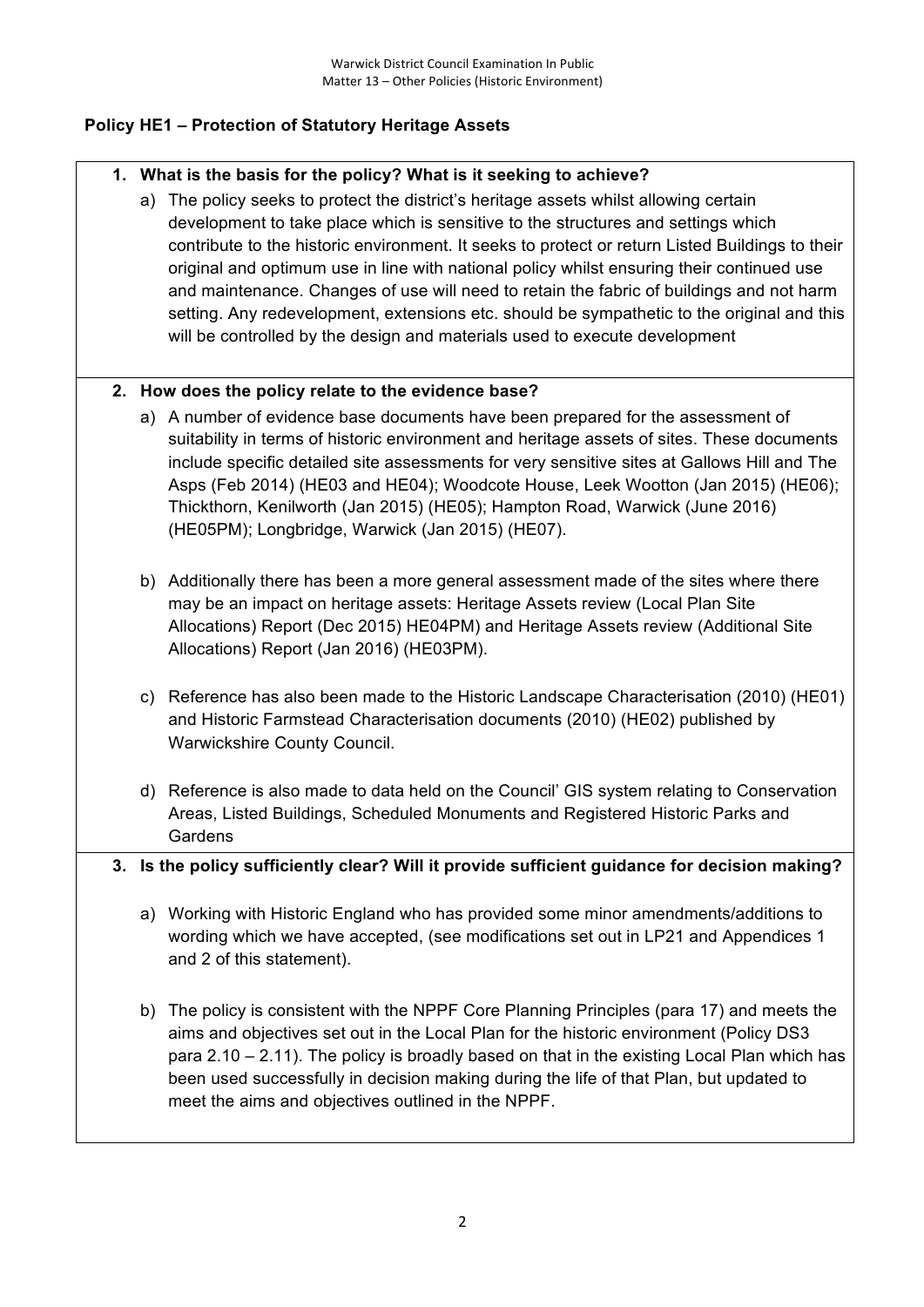# **4. How will the policy be implemented? Is this clear?**

a) The policy will be implemented when development is proposed in Conservation Areas, affecting Listed Buildings or Scheduled Monuments, Registered Parks and Gardens or where there is evidence that hidden archaeology may be present; anywhere in fact where heritage assets, designated or undesignated may be affected. This is clear by its inclusion in the Historic Environment chapter of the Local Plan and the accompanying text explains further

#### **5. How does the policy relate to national policy? How is it consistent? Are there any inconsistencies?**

a) The policy relates to the NPPF (para 126) and is consistent with it. The wording originally proposed did not include the appropriate NPPF phraseology, but this has been corrected by reference to the Historic England consultation responses which the Council accepts and will incorporate into the adopted Plan with the agreement of the Inspector (LP21 and Appendices 1 and 2 attached)

## **6. In overall terms is the policy justified, effective and consistent with national policy?**

a) The policy is justified as it is needed in order to protect and enhance the heritage assets that make up the unique and valued historic environment of the district. This is consistent with national policy within the NPPF which states that 'Local planning authorities should set out in their Local Plan a positive strategy for the conservation and enjoyment of the historic environment, including heritage assets most at risk through neglect, decay or other threats."

## **Policy HE2 – Protection Conservation Areas**

## **1. What is the basis for the policy? What is it seeking to achieve?**

- a) The district has 29 Conservation Areas covering 3.9% of the district. The historic environment is of particular importance to Warwick District where there is a substantial number of Listed Buildings and extensive Conservation Areas. These are important not only to the desirability of the area as a place to live and work, but also to the tourism industry, which together with nearby Stratford upon Avon and the Shakespearean connections, form the basis for a year round tourist appeal and positive impact on the local economy.
- b) The policy seeks to protect those factors which are positive in Conservation Areas whilst allowing improvement and replacement where it is beneficial to the designated area. Conservation Areas are designated for their particular character and contribution to the special qualities of that area, but it is accepted that there is a need for progress and this is not stifled by such designation, but allowed in a positive and beneficial way. National policy adds that enhancements should be sought and this policy seeks to encourage that approach. The policy also draws attention to the importance of views into and out of the Conservation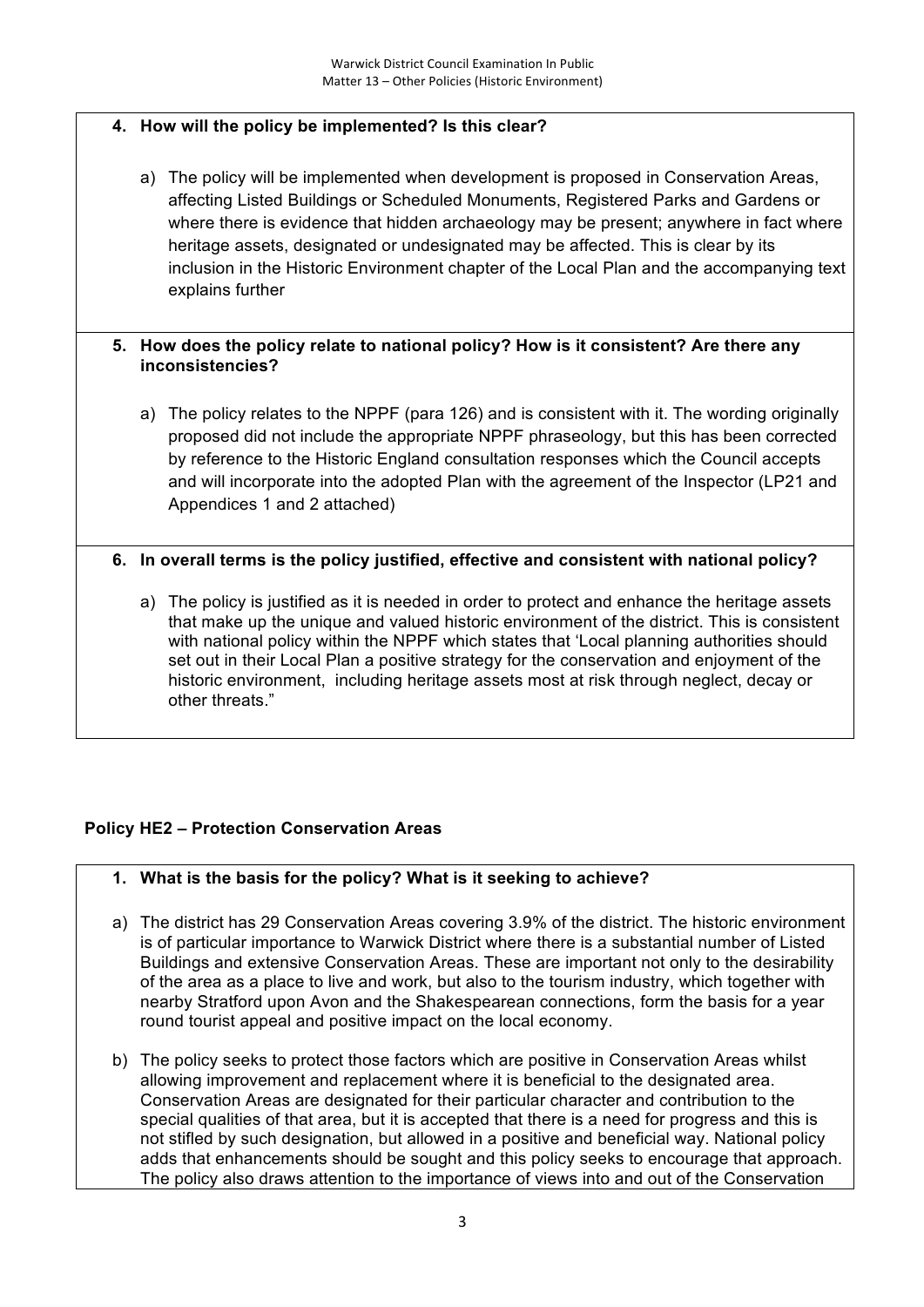Areas and that proposals should take these into account. This gives the policy a wider perspective and ensures that the setting of the Conservation Areas is also preserved and improved where possible.

#### **2. How does the policy relate to the evidence base?**

- a) The Council has a number of specific pieces of evidence which relate to Conservation Areas, including maps of each and -advice documents relating to specific topics within Conservation Areas:
	- Listed Buildings and Conservation Areas (Sept 2010)
	- Painting Buildings in Leamington Spa Conservation Area (June 2010)
	- Roofs on Listed Buildings and in Conservation Areas (Sept 2010)
	- Windows in Listed Buildings and Conservation Areas (June 2010)
- b) A guide to each of the Conservation Areas has also been published

#### **3. Is the policy sufficiently clear? Will it provide sufficient guidance for decision making?**

- a) The policy clearly sets out what is expected when planning applications are made within Conservation Areas and what will and will not be acceptable. It outlines that even non-Listed Buildings within the Conservation Area that make a positive contribution to the character and appearance of a Conservation Area, are to be retained and that only a sensitive replacement will be considered where demolition is proposed.
- b) The policy sets out how the decision maker can judge whether a proposal is to be acceptable in terms of its location within the Conservation Area and what will contribute to improving and enhancing the designated area. The detail is therefore sufficient to allow the decision maker to be clear as to the direction of such a decision given the evidence provided by the proposal.

#### **4. How will the policy be implemented? Is this clear?**

a) The policy will be implemented through the decision making process. The policy is written in such a way that it is clear what is expected of proposals within the Conservation Areas and the expected outcomes which should complement and be sensitive to such designation.

#### **5. How does the policy relate to national policy? How is it consistent? Are there any inconsistencies?**

- a) The policy is wholly consistent with national policy and the advice of HE has been invaluable in this respect. The Council has taken on board proposed word changes and minor amendments suggested by HE to ensure that this is the case (LP21 and appendices 1 and 2)
- b) The approach to policy making for Local Plans in the NPPF has changed little since it superseded the guidance in PPG15, 'Planning and the Historic Environment'; protection and enhancement and the appropriate use of vacant Listed Buildings to ensure their future being major objectives in both documents. The Local Plan policies similarly reflect such aims.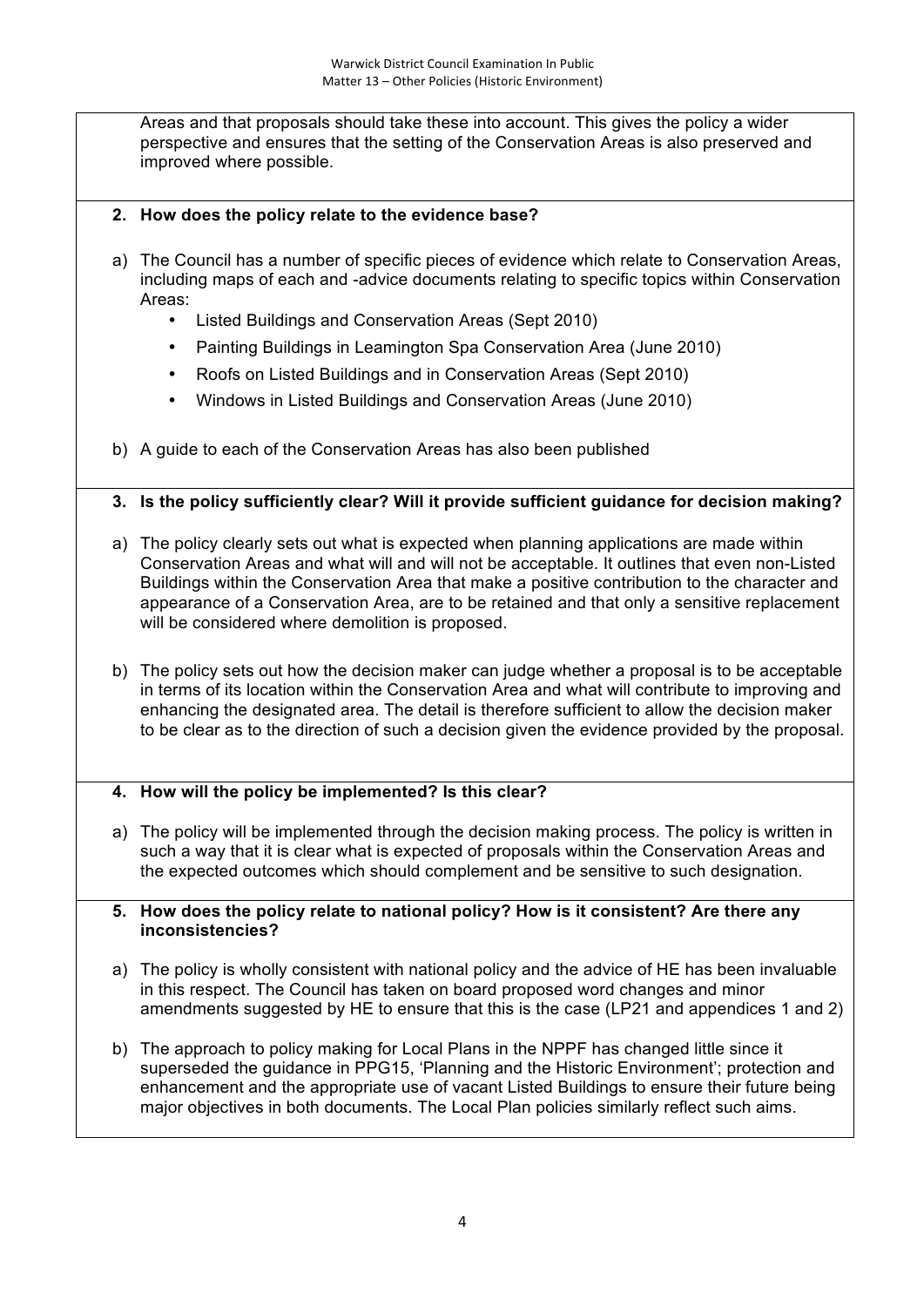#### **6. In overall terms is the policy justified, effective and consistent with national policy?**

a) The policy is needed to ensure the future of Conservation Areas and the justification for changes within them. It will also give guidance to the designation of new Conservation Areas and in particular, will assist in the potential designation of Conservation Area(s) along the canalside in conjunction with Local Plan policy DS17 (Supporting Canalside Regeneration). It is wholly consistent with national policy and provides the framework for decision making within Conservation Areas in the district.

#### **Policy HE3 – Control of Advertisements in Conservation Areas**

- **1. What is the basis for the policy? What is it seeking to achieve?**
- a) The Council has worked consistently to ensure that advertisement hoardings in Conservation Areas are removed and not replaced and that 'street furniture' is reduced to a minimum. In this respect, the Council wishes to ensure that advertising is not only kept to a minimum, but that it is sensitive to its location.
- b) The policy is therefore seeking to prevent advertisements that would have a detrimental impact and allowing only those which contribute to the character of the area and adhere to the locally adopted design guidance (e.g. the District Council's publication 'Design Advice, Shopfronts in Warwick').
- **2. How does the policy relate to the evidence base?**

.

a) The District Council has published specific guidance on this topic in 'Design Advice, Shopfronts in Warwick' and this together with national guidance forms the basis for the policy.

#### 3. **Is the policy sufficiently clear? Will it provide sufficient guidance for decision making?**

a) The policy clearly outlines that advertisements in the Conservation Areas are strictly controlled and that in order to be allowed to be displayed will need to make a positive contribution to the designated area. This gives a clear basis on which to make a decision on an application to display an advertisement in a Conservation Area without being prescriptive.

#### **4. How will the policy be implemented? Is this clear?**

- a) The policy will be implemented through decision making on applications for advertisement consent. This is clear through the wording of the policy.
- **5. How does the policy relate to national policy? How is it consistent? Are there any inconsistencies?**
- a) National policy in Planning Practice Guidance is specific about good design and states that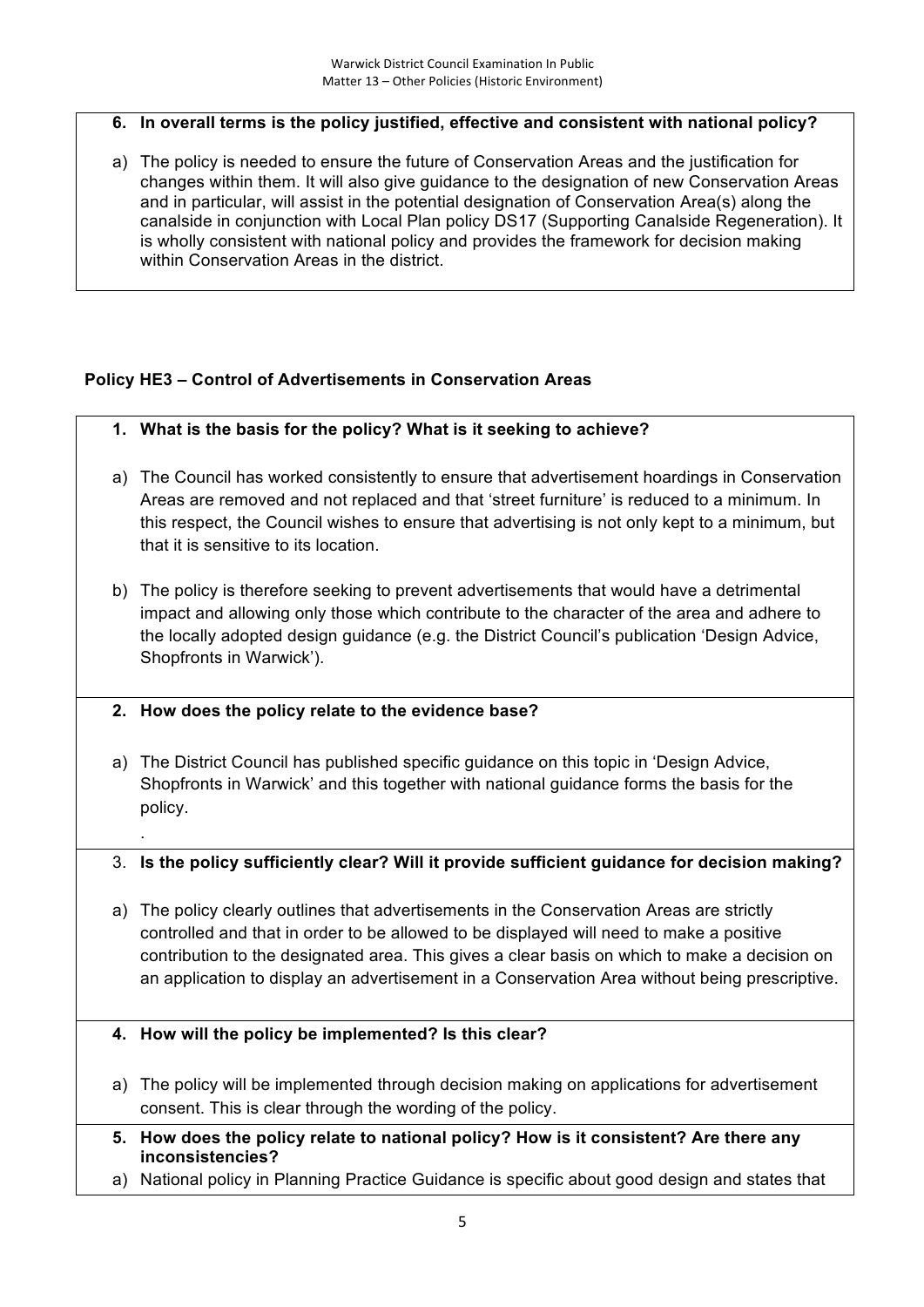development should *"respond to local character and history, and reflect the identity of local surroundings and materials, while not preventing or discouraging appropriate innovation".* (para 58). More specifically the guidance, in addressing the question of advertisement states, *"Poorly placed advertisements can have a negative impact on the appearance of the built and natural environment. Control over outdoor advertisements should be efficient, effective and simple in concept and operation. Only those advertisements which will clearly have an appreciable impact on a building or on their surroundings should be subject to the local planning authority's detailed assessment. Advertisements should be subject to control only in the interests of amenity and public safety, taking account of cumulative impacts."* (para. 67)

- b) Policy HE3 clearly reflects these objectives.
- **6. In overall terms is the policy justified, effective and consistent with national policy?**
- a) In view of the specific need to carefully control the display of advertisements within Conservation Areas to take account of the special character of that designated area, the policy is justified and, as described at 5 above, is wholly consistent with the national policy.

## **Policy HE4 – Protecting Historic Parks and Gardens**

- **1. What is the basis for the policy? What is it seeking to achieve?**
- a) Warwick District has 11 nationally registered historic parks and gardens; 6 x Grade II, 4 x Grade II\* and 1 x Grade I at Warwick Castle and Castle Park. In addition, there are a further 29 Locally Important parks and gardens currently designated by the Council, although others may be added to this list in future. Protection of these important assets, both in terms of historical significance, as the setting for other heritage assets and as green spaces, is paramount.
- b) In addition to protecting such designated areas, the policy seeks to ensure that planning applications for any proposals that may have an impact on any of these assets are carefully considered by reference to heritage assessments produced by appropriately qualified specialists. In the case of nationally registered parks and gardens, such proposals will be considered in the same way that development involving Listed structures would be assessed i.e. in the resulting level of harm being balanced against the public benefits.

#### **2. How does the policy relate to the evidence base?**

- a) With close reference to Historic England's Register of Historic Parks and Gardens, the Council maintains a list of its registered parks and gardens and provides advice and information through publications:
	- Green Infrastructure Study (2010) (G01)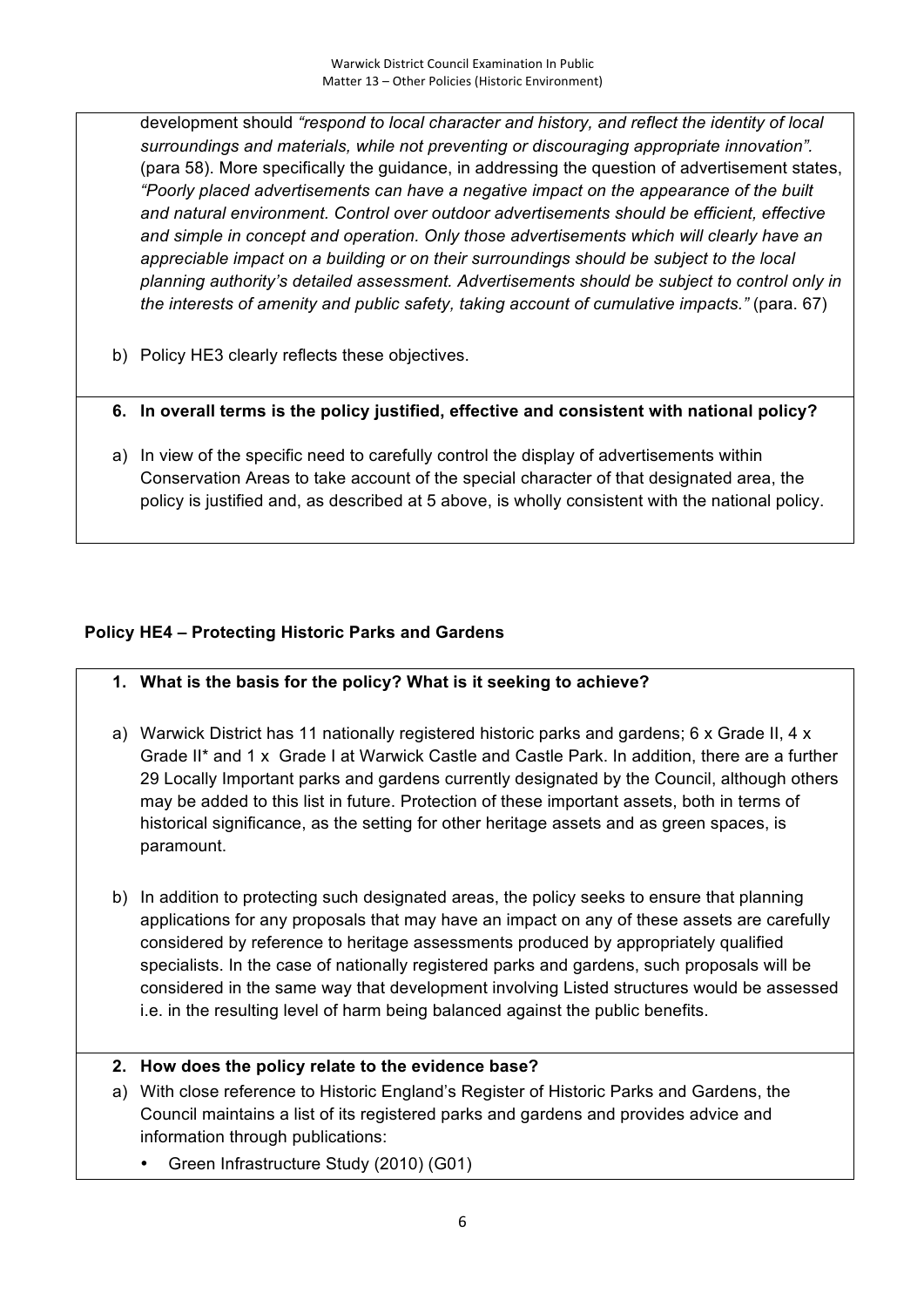- Warwickshire, Coventry & Solihull Sub-regional Green Infrastructure Study (July 2011) (G03)
- Warwick District Green Infrastructure Delivery Assessment (Feb 2012) (G02)

# **3. Is the policy sufficiently clear? Will it provide sufficient guidance for decision making?**

- a) The policy clearly sets out that decisions will be made based on national policy which relates to other elements of the historic environment. It stipulates that proposals that cause substantial harm will not be acceptable but that development that results in less than substantial harm will be weighed against the public benefits of the proposal, including securing optimum viable use. Although protection to locally important parks and gardens is not as strong as that for nationally registered sites, it is nevertheless important that the district Council includes these to give some protection and allow them to be specifically mentioned in the policy that provides that additional protection.
- b) These are all designated areas that are specifically important to the attractiveness of Warwick district and unique to their specific locations and historic importance in much the way of the built environment and therefore require specific mention.

## **4. How will the policy be implemented? Is this clear?**

- a) The policy makes it clear how it will be used in decision making and in balancing the harm of any development against the public benefit. Historic England will assist with applications which have an impact on Grade I and Grade II\* registered parks and gardens.
- b) It also directs the decision maker to the expert bodies that advise on locally designated parks and gardens to assist in making those decisions based on specialist knowledge.

## **5. How does the policy relate to national policy? How is it consistent? Are there any inconsistencies?**

- a) National policy in the NPPF defines registered parks and gardens as designated heritage assets and as such their conservation should be an objective of all sustainable development. Substantial harm to or total loss of a Grade II registered park or garden should be exceptional and for a Grade II\* or I registered park or garden such loss or harm should be wholly exceptional.
- b) Local Plan policy HE4 very much reflects that objective and adds local context by providing a list of where the policy applies to both national and locally identified assets.

# **6. In overall terms is the policy justified, effective and consistent with national policy?**

a) The importance of the registered parks and gardens and those additionally locally identified, justifies the policy to ensure that development is controlled taking into account the impact it will have on the assets and takes a balanced view as to the level of such impact and how this is weighed against public benefit. As Warwick has a substantial number of such assets, and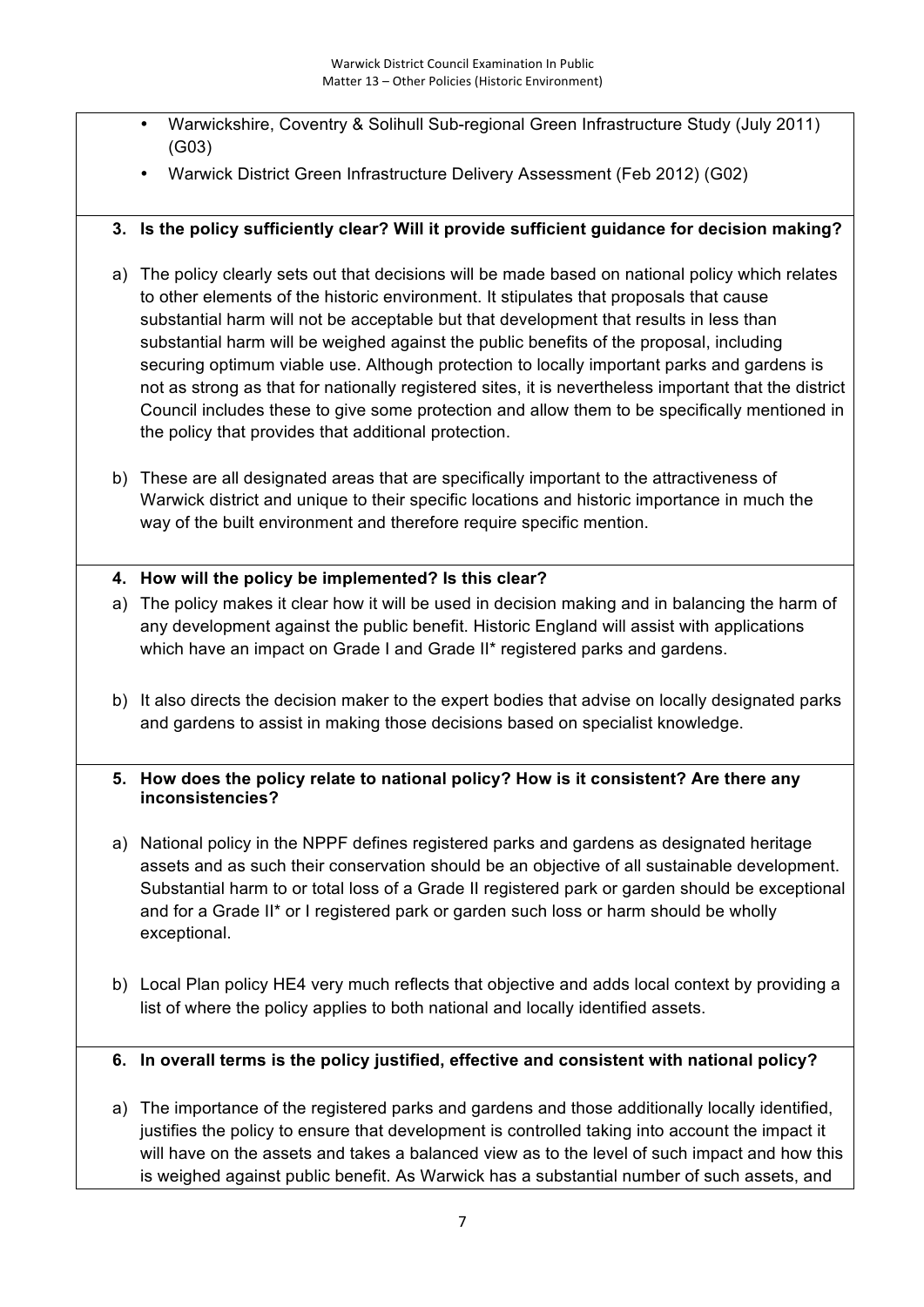especially given the status of Warwick Castle and Castle Park as a Grade I asset, it is particularly important that policies state what is expected and who will be consulted in determining planning applications which affect them. This is wholly in accordance with national policy.

# **Policy HE5 – Locally Listed Historic Assets**

## **1. What is the basis for the policy? What is it seeking to achieve?**

- a) The Council is producing a local list of buildings which, whilst not of national importance, nonetheless deserve to be protected due to their local significance and contribution to the special character of the district.
- b) Planning Practice Guidance at a national level defines such listings as "buildings, monuments, sites, places, areas or landscapes identified as having a degree of significance meriting consideration in planning decisions but which are not formally designated heritage assets."
- c) The Warwick District list is currently in preparation and will be compiled in conjunction with local special interest groups and owners. This policy has been included to support the locally listed buildings on publication of the list and for any which are added to the list in the future. It seeks to offer an extra tier of protection to those locally important buildings to ensure that they are retained and that any modifications or additions are sympathetic in design and materials.

## **2. How does the policy relate to the evidence base?**

- a) The District Council is in the process of setting up a Local List. The Council's website assists external stakeholders to identify suitable buildings and structures to submit for assessment and possible inclusion: https://www.warwickdc.gov.uk/info/20377/conservation/706/locally\_listed\_buildings
- b) This sets out the criteria used for considering inclusion on the list

## **3. Is the policy sufficiently clear? Will it provide sufficient guidance for decision making?**

a) Whilst the policy is succinct it does add the additional layer of protection required and provides the decision maker with a clear indication of what is expected of any modification or enlargement of the building in terms of design and materials.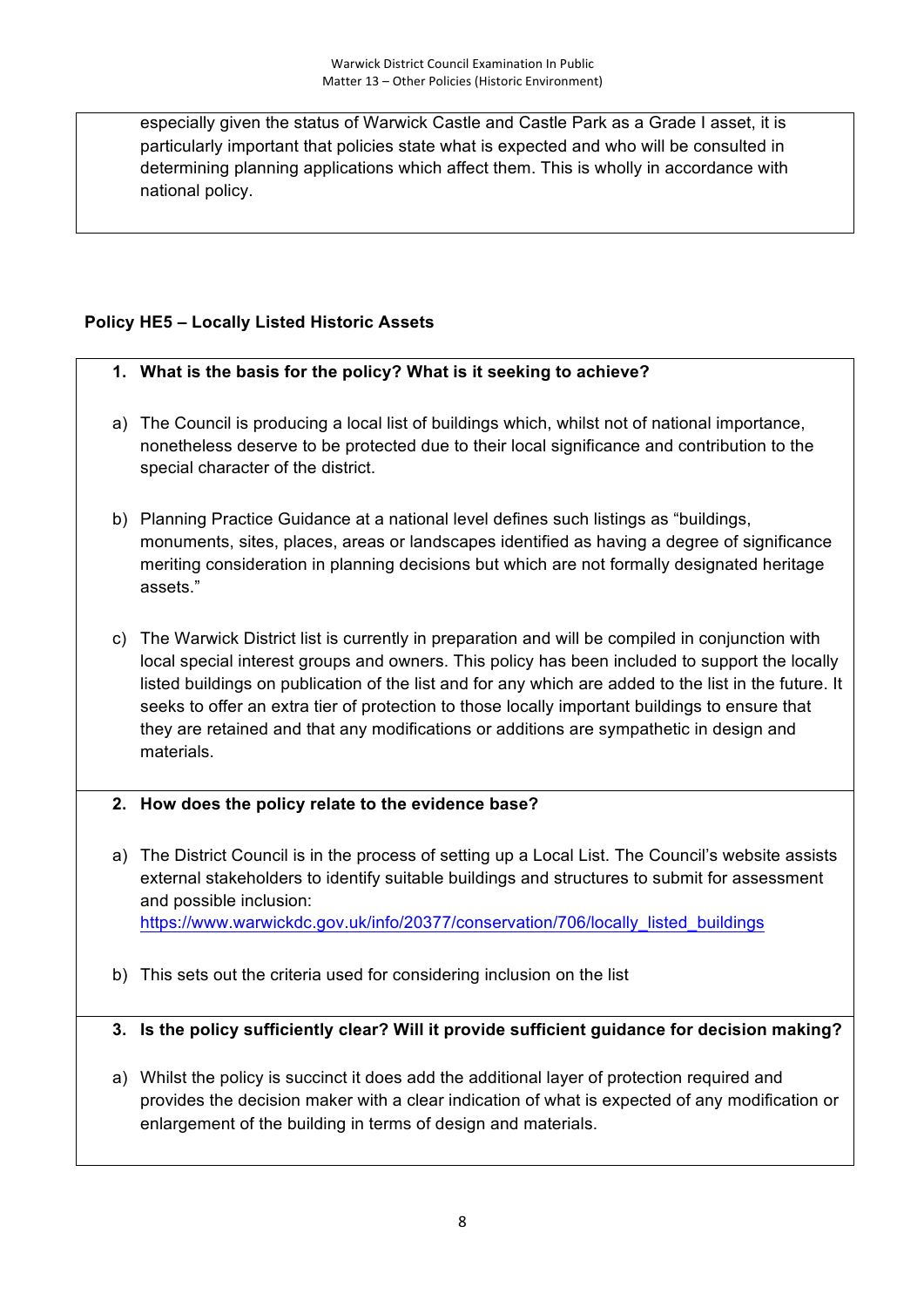# **4. How will the policy be implemented? Is this clear?**

a) The policy will be implemented at the time a planning application affecting a locally listed building is determined. The policy makes clear the circumstances under which permission will be granted dependent upon the potential for loss or unsuitable modifications and clarifies that the demolition or loss will be strongly resisted. This layer of protection could be boosted in Conservation Areas where an Article 4 direction could be considered in addition.

#### **5. How does the policy relate to national policy? How is it consistent? Are there any inconsistencies?**

- a) There is no national policy which stipulates that a local planning authority should compile a local list, however, it is recognised (Planning Practice Guidance, para 039 Ref ID: 18a-039- 20140306) as a way of protecting those assets which do not meet the criteria for national listing but do nonetheless add to the historic context of the local area.
- b) The Local Plan process is the correct platform from which to launch a local list and this is what Warwick District Council intends to do, supported by this policy.

## **6. In overall terms is the policy justified, effective and consistent with national policy?**

a) The policy is justified in that it sets out how this Council intends to deal with planning applications which have an impact on any building on the local list. This is particularly relevant given the lack of a national policy and demands that a local policy is therefore included in the Local Plan.

## **Policy HE6 – Archaeology**

## **1. What is the basis for the policy? What is it seeking to achieve?**

- a) The policy relates to the need to identify and protect/record archaeological remains, many of which are buried and therefore cannot be easily detected initially other than through records such as the Historic Environment Record (HER) and other evidence including surface finds, local knowledge , aerial photographs etc.
- b) The policy seeks to protect monuments that have been identified, investigated and recorded and possibly also Listed, but also to provide for the potential investigation where evidence exists that archaeology is or may well be, present. This does not necessarily preclude development, but provides the opportunity for further investigation and recording of finds prior to the development taking place or incorporation of the finds into the overall scheme.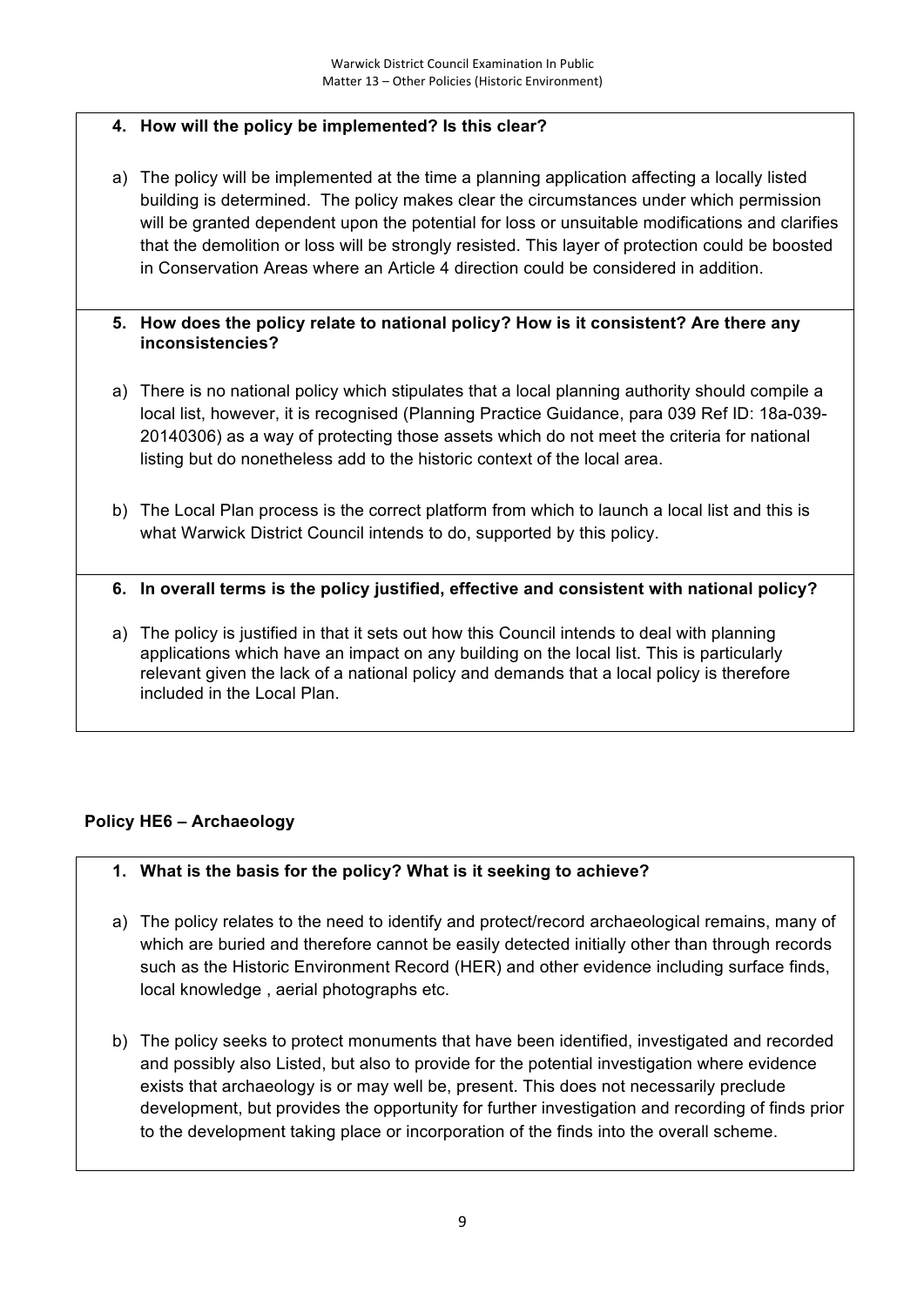# **2. How does the policy relate to the evidence base?**

- a) A number of evidence base documents have been prepared for the assessment of suitability in terms of historic environment and heritage assets of sites. These documents include specific detailed site assessments for very sensitive sites at Gallows Hill and The Asps (Feb 2014) (HE03) and (HE04); Woodcote House, Leek Wootton (Jan 2015) (HE06); Thickthorn, Kenilworth (Jan 2015) (HE05); Hampton Road, Warwick (June 2016) (HE05PM); Longbridge, Warwick (Jan 2015) (HE07).
- b) Additionally there has been a more general assessment made of the sites where there may be an impact on heritage assets Heritage Assets review (Local Plan Site Allocations) Report (Dec 2015) (HE04PM) and Heritage Assets review (Additional Site Allocations) Report (Jan 2016) (HE03PM).
- c) Reference has also been made to the Historic Landscape Characterisation (2010) (HE01)and Historic Farmstead Characterisation documents (2010) (HE02) published by Warwickshire County Council
- d) Specific site reports have been published for certain sensitive sites:
	- i. Station Area, Leamington Spa (Archaeology Constraints Report, June 2008)
	- ii. Longbridge Heritage Assessment (Archaeological Baseline Study and Heritage Impact Statement (Jan 2015)
	- iii. Thickthorn Historic Environment Appraisal (Jan 2015)

## **3. Is the policy sufficiently clear? Will it provide sufficient guidance for decision making?**

- a) The policy clearly sets out how planning applications which may have an impact on archaeological remains of value will be dealt with. It explains clearly that
	- development will not be permitted which results in substantial harm to Scheduled Monuments or other archaeological remains of national importance, and their settings unless in wholly exceptional circumstances and
	- that there will be a presumption in favour of the preservation of locally and regionally important sites, except where the applicant can demonstrate that the benefits of development will outweigh the harm to archaeological remains.
- b) Additionally, the Council expects considerable investigation is undertaken and any results which lead to the belief that archaeology can be expected, should lead to a properly organised and supervised investigation to ascertain the importance and how this should be treated within the development if it can proceed. This may involve recording the results before the development proceeds, incorporating the remains into the development in a sympathetic way to preserve them or, in some circumstances, resisting any such development.

## **4. How will the policy be implemented? Is this clear?**

a) The policy will be implemented at the time of a planning application in an area which has some potential for archaeological remains or there is already a Scheduled Monument. The policy makes this clear by setting out how the application will then proceed and how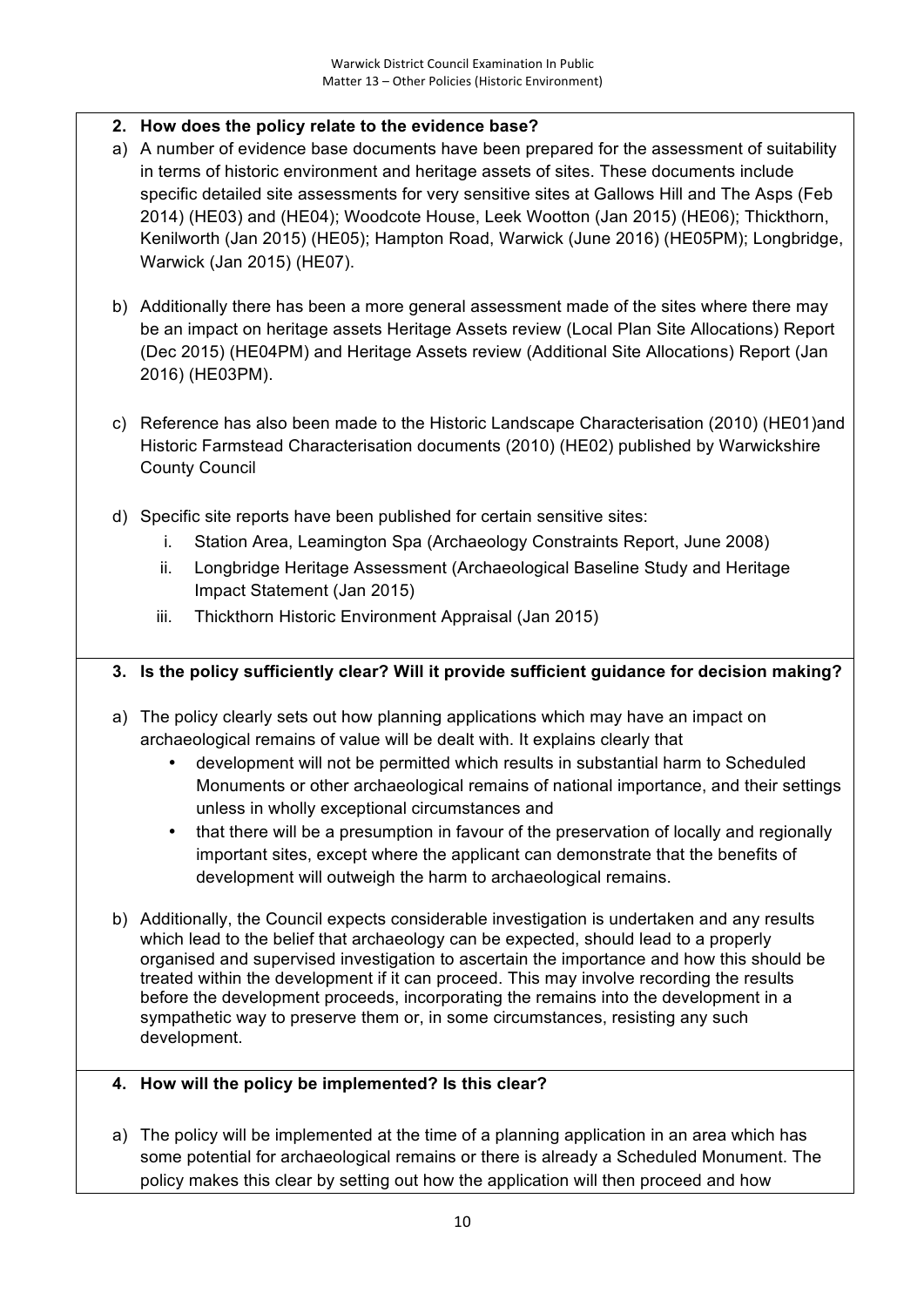applicants may be required to provide more evidence.

#### **5. How does the policy relate to national policy? How is it consistent? Are there any inconsistencies?**

a) The NPPF and the Planning Practice Guidance do not apply to the consideration of scheduled monument consents but do apply to the consideration of all other permissions for activities that may affect scheduled monuments (NPPF, paras 132, 133; PPG para 008 Ref ID: 18a-008-20140306).

Those that are of demonstrably of equivalent significance are considered subject to the same policies as those for designated heritage assets (NPPF, para 139). National policy demands that Local Authorities should respond proportionately to non-designated assets requiring an appropriate desk based assessment and field assessment if needed in order to ascertain the potential loss and sensitivity to disturbance of archaeological assets (PPG para 040 Ref ID: 18a-040-20140306).

#### **6. In overall terms is the policy justified, effective and consistent with national policy?**

a) The policy is justified to meet the criteria set out in national policy and policy HE6 fulfils this requirement, setting out for applicants what can be expected when development impacts on such assets, indicating a need for more work and potentially altering proposals to accommodate any significant finds resulting in potential delays to development. It is therefore consistent with national policy and effective in protecting scheduled monuments and previously unidentified assets.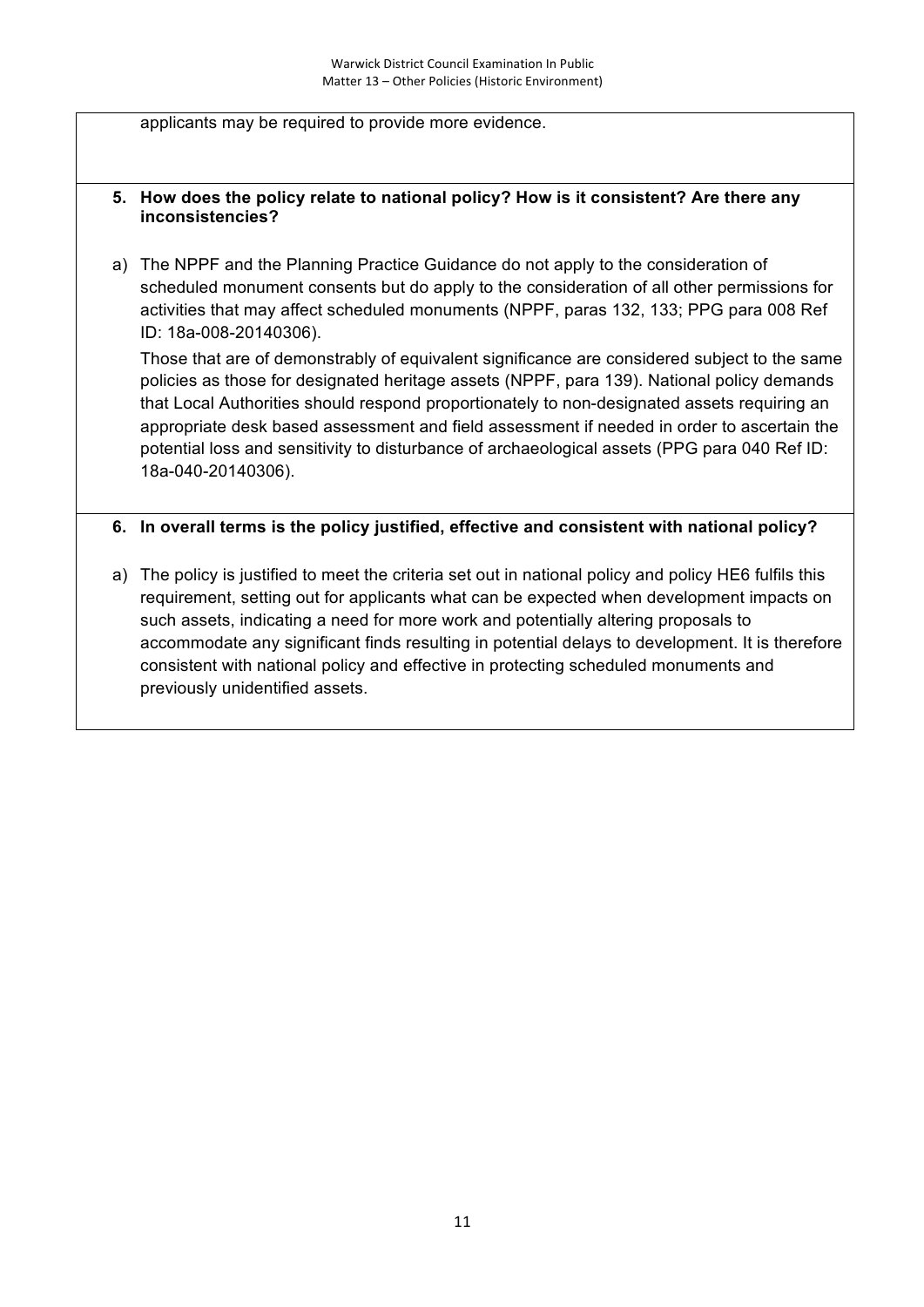# Matter 13 (Historic Environment) **Appendix 1**

Note of matters agreed with Historic England to date (at 24 October 2016)

| Plan ref           | Page<br>no. | <b>Relevant extract of the Draft</b><br><b>Warwick Local Plan</b>                                                                                                                  | <b>Historic England (HE) comment</b>                                                                                                                                                                                                                                                                                                                          | <b>Recommendation to ensure</b><br>the Plan accords with tests of<br>soundness                                                                                                   | <b>Action</b> |
|--------------------|-------------|------------------------------------------------------------------------------------------------------------------------------------------------------------------------------------|---------------------------------------------------------------------------------------------------------------------------------------------------------------------------------------------------------------------------------------------------------------------------------------------------------------------------------------------------------------|----------------------------------------------------------------------------------------------------------------------------------------------------------------------------------|---------------|
| 1.54<br>Objectives | 12          | Protect and enhance high<br>quality landscapes and<br>important heritage and natural<br>assets, ensuring that where<br>adaptation is needed, this is<br>done in a sensitive way.   | HE welcomes the principle of this sub<br>objective however suggests a minor<br>clarification to ensure consistency<br>with national planning policy.                                                                                                                                                                                                          | The following additional text is<br>suggested.<br>in a sensitive way<br>appropriate for their<br>significance.                                                                   | Agreed        |
| 2.8<br>DS3         | 15          | <b>DS3: Supporting Sustainable</b><br><b>Communities</b><br>d) protecting areas of<br>significance including high<br>quality landscapes, heritage<br>assets and ecological assets; | Welcome/support/endorse                                                                                                                                                                                                                                                                                                                                       | N/A                                                                                                                                                                              | N/A           |
| 3.135<br>CT7       | 72          | Development at Warwick Castle<br>or Warwick Racecourse  will<br>only be permitted where it is<br>brought forward in line with an<br>approved Masterplan.                           | EH welcomes the principle of the<br>initiative. Due to the national<br>importance of the Castle and the<br>intended role of the masterplan in<br>shaping the future of the site, HE<br>would welcome the opportunity be a<br>partner in its preparation.<br>If the masterplan is to be a<br>development plan should its<br>preparation be subject to the same | The following additional text is<br>suggested.<br>To support and inform the<br>masterplan HE and other key<br>local groups will be invited to<br>participate in its preparation. | Agreed        |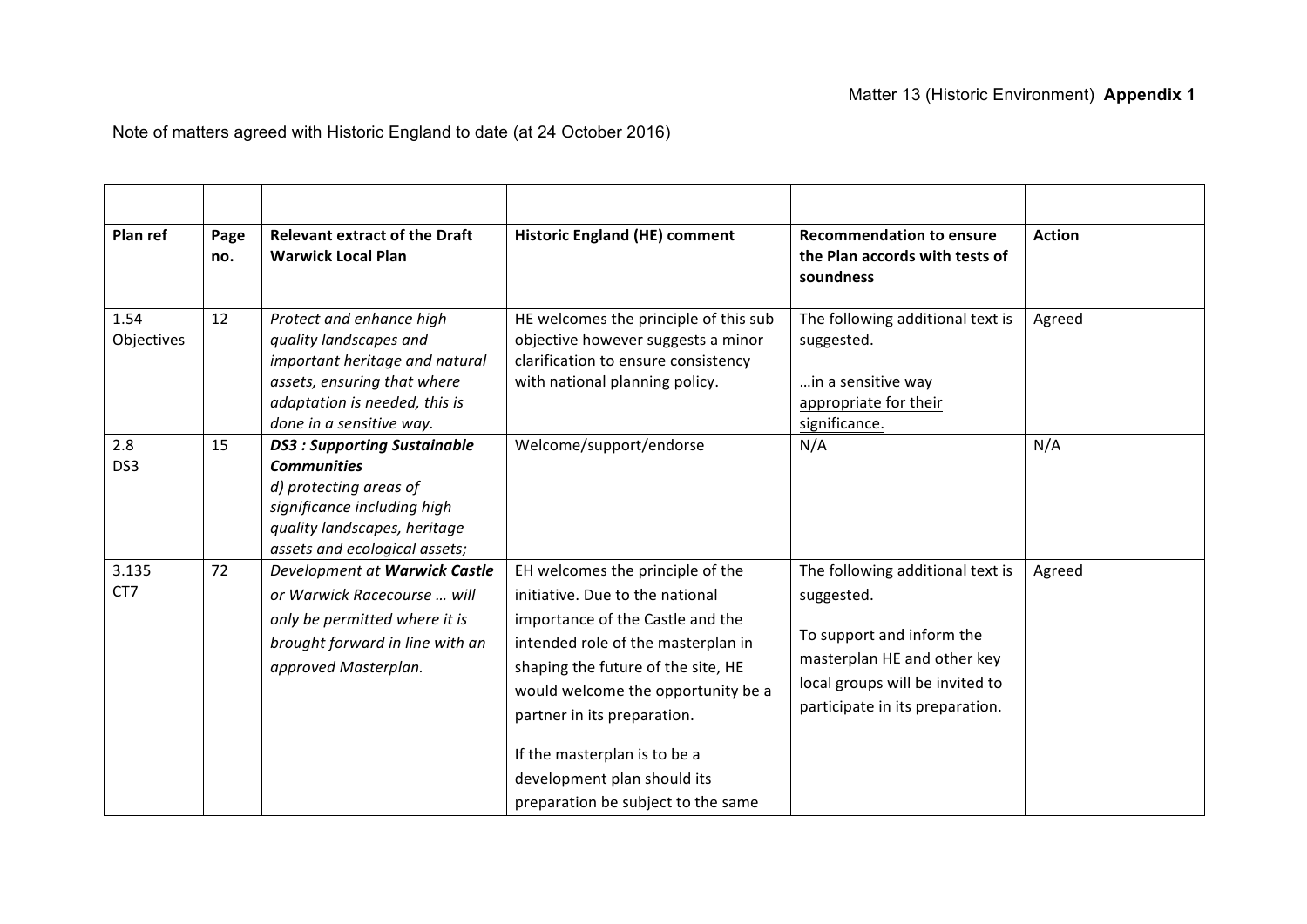|            |     |                                                                                                                                                                                                                                                                                                                                                                                                                                                                                                                                                          | rigor and discipline of a local plan?                                                |                                                                                                                                                             |        |
|------------|-----|----------------------------------------------------------------------------------------------------------------------------------------------------------------------------------------------------------------------------------------------------------------------------------------------------------------------------------------------------------------------------------------------------------------------------------------------------------------------------------------------------------------------------------------------------------|--------------------------------------------------------------------------------------|-------------------------------------------------------------------------------------------------------------------------------------------------------------|--------|
| 3.136      | 73  | It is a Grade 1* listed building<br>set within<br>Grade 1 landscaped grounds.                                                                                                                                                                                                                                                                                                                                                                                                                                                                            | It should also be recognised that<br>Warwick Castle is also a Scheduled<br>Monument. | The following additional text is<br>recommended.<br>It is a Grade 1* listed building<br>and Scheduled Monument set<br>within<br>Grade 1 landscaped grounds. | Agreed |
| 4.40<br>H4 | 81  | <b>H4 Securing a Mix of Housing</b><br>d) sites where particular house<br>types and/ or building forms<br>may be required in order to<br>sustain or enhance the setting of<br>a heritage asset;                                                                                                                                                                                                                                                                                                                                                          | Welcome/support/endorse                                                              | N/A                                                                                                                                                         | N/A    |
| 5.0<br>SCO | 104 | <b>Overarching Policy SCO:</b><br><b>Sustainable Communities.</b><br>New development should be<br>high quality It is also important<br>that new development protects<br>and enhances the historic, built<br>and natural features that make<br>Warwick District a great place.<br>To achieve this the development<br>should:<br>k) protect, and where possible<br>enhance, the historic<br>environment and particularly<br>designated heritage assets such<br>as Listed Buildings, Registered<br><b>Parks and Gardens</b><br>and Conservation Areas, and; | Welcome/support/endorse                                                              | N/A                                                                                                                                                         | N/A    |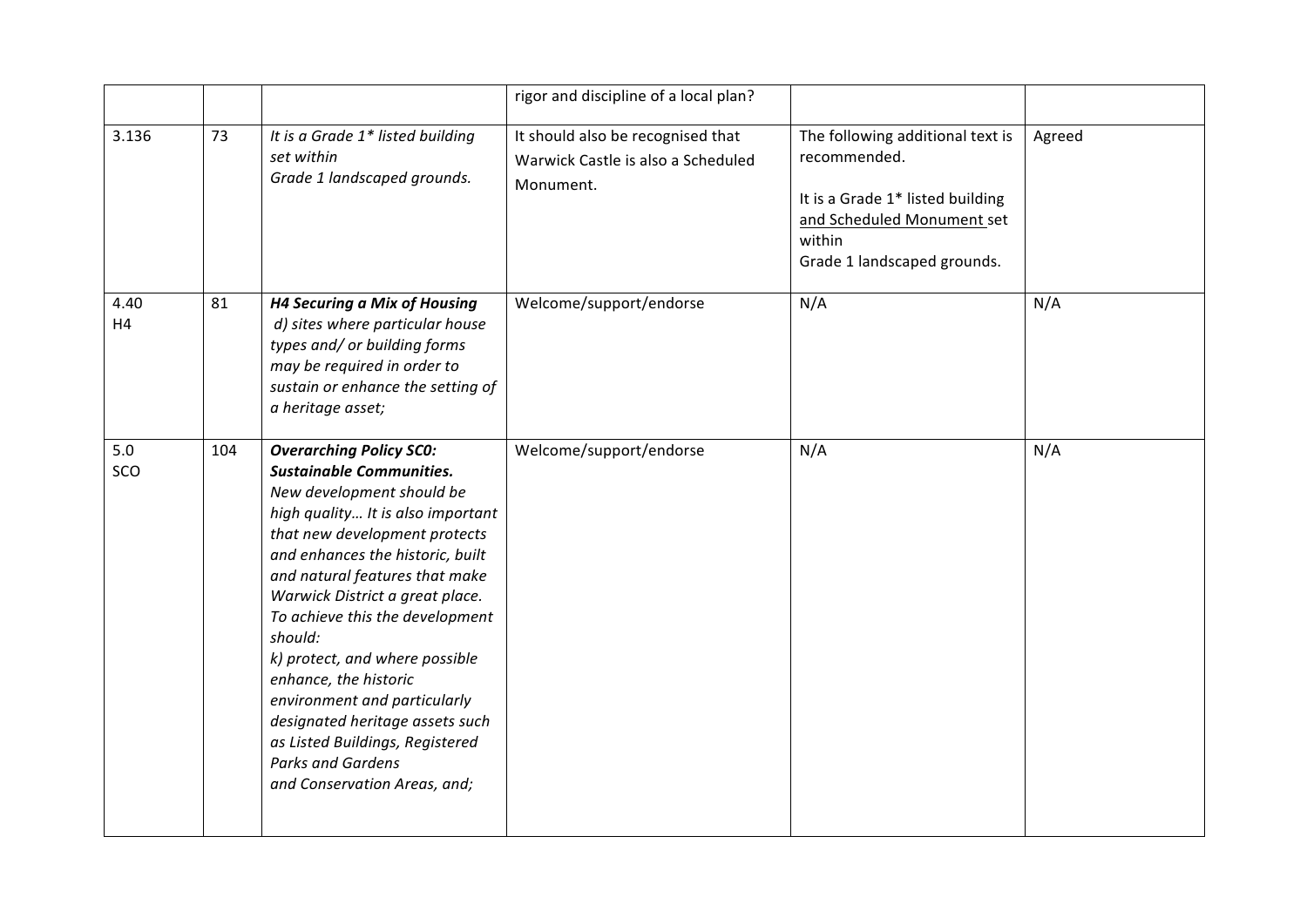| 5.103 | 133 | <b>CC2 Planning for Renewable</b><br><b>Energy and Low Carbon</b><br>Generation.<br>Proposals for new low carbon<br>and renewable energy<br>technologies (including<br>associated<br>infrastructure) will be supported<br>in principle subject to all of the<br>following criteria being<br>demonstrated:<br>c) the design would not result in<br>substantial harm to any<br>adjacent heritage assets and<br>local<br>areas of historical and<br>architectural distinctiveness;                      | As drafted this criteria is inconsistent<br>with the NPPF. Its core planning<br>principles in para 17 mention both the<br>Government's desire to encourage the<br>use of renewable resources and the<br>need to 'conserve heritage assets in a<br>manner appropriate for their<br>significance'. | The following alternative text<br>is suggested to accord with the<br>NPPF and paragraph 5.107 in<br>the Explanation to the Policy.<br>c) the design will ensure that<br>heritage assets including local<br>areas of historical and<br>architectural distinctiveness<br>are conserved in a manner<br>appropriate for their<br>significance; | Agreed       |
|-------|-----|------------------------------------------------------------------------------------------------------------------------------------------------------------------------------------------------------------------------------------------------------------------------------------------------------------------------------------------------------------------------------------------------------------------------------------------------------------------------------------------------------|--------------------------------------------------------------------------------------------------------------------------------------------------------------------------------------------------------------------------------------------------------------------------------------------------|--------------------------------------------------------------------------------------------------------------------------------------------------------------------------------------------------------------------------------------------------------------------------------------------------------------------------------------------|--------------|
| 5.29  | 113 | "However, there are significant<br>issues associated with transport<br>that this Plan needs to address.<br>These include safety, air quality,<br>impact on climate change,<br>congestion and the impact that<br>transport infrastructure can<br>have on the historic<br>environment and community<br>cohesion. These impacts need to<br>be managed carefully through<br>this Plan so that the<br>achievement of an efficient and<br>effective transport network is<br>not achieved at the expense of | Welcome/support/endorse.<br>However it is not clear that the<br>implications for the historic<br>environment arising from major<br>development to the south of Warwick<br>have been fully addressed in<br>accordance to such a commitment.                                                       | Prepare evidence to<br>appreciate the implications for<br>the historic environment of<br>the strategic allocations to the<br>south of Warwick to inform<br>the principle of development<br>and appropriate mitigation.                                                                                                                     | See attached |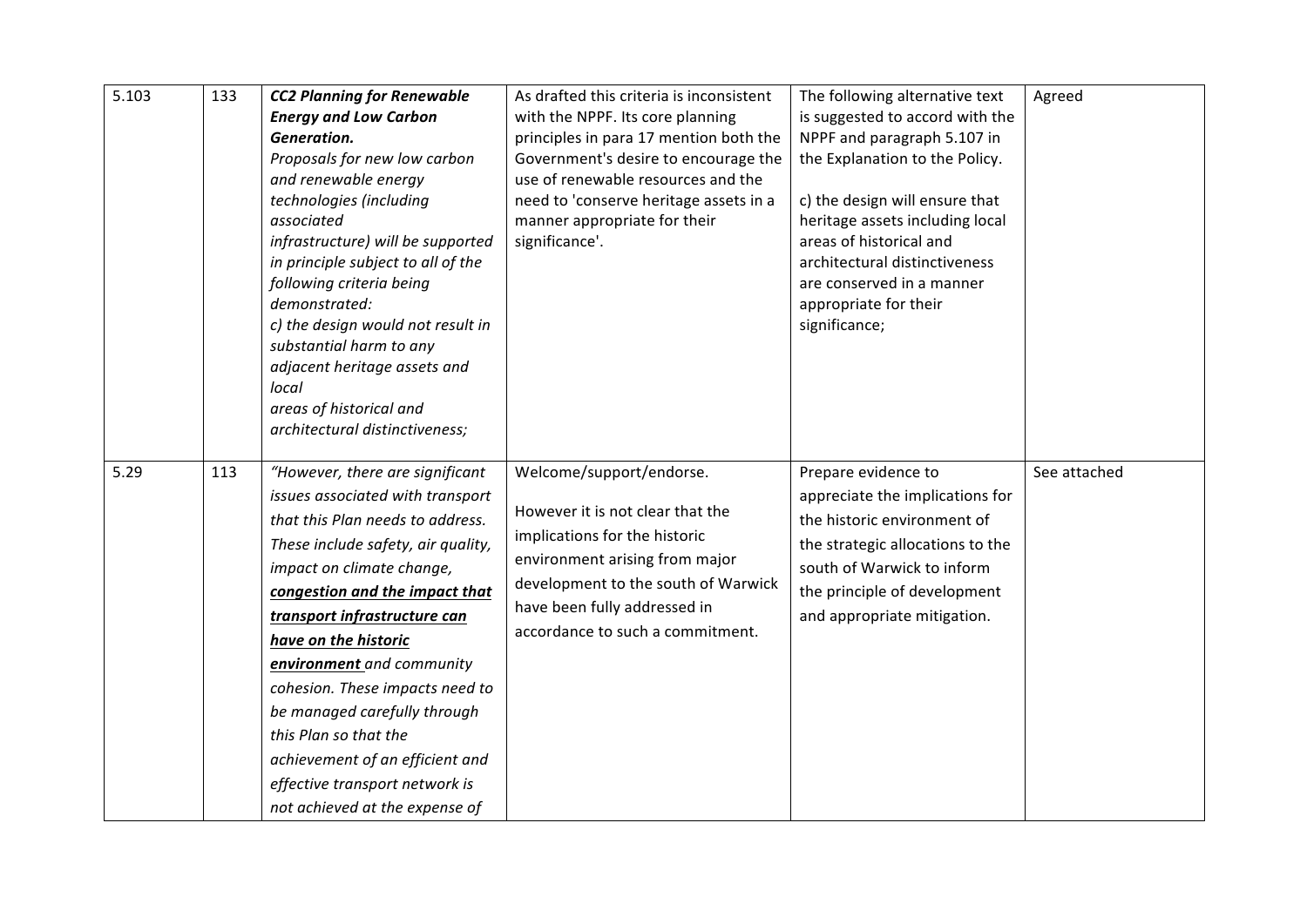|                 |     | health, the environment and<br>community well-being.                                                                                                                                                                                                                                                                                                                                                                                                                                                                                                                        |                                                                                                                                                                                                                                               |                                                                                                                                                                                                                                                                                                              |              |
|-----------------|-----|-----------------------------------------------------------------------------------------------------------------------------------------------------------------------------------------------------------------------------------------------------------------------------------------------------------------------------------------------------------------------------------------------------------------------------------------------------------------------------------------------------------------------------------------------------------------------------|-----------------------------------------------------------------------------------------------------------------------------------------------------------------------------------------------------------------------------------------------|--------------------------------------------------------------------------------------------------------------------------------------------------------------------------------------------------------------------------------------------------------------------------------------------------------------|--------------|
| TR <sub>1</sub> | 113 | Transport Policy TR1 Access and<br>Choice                                                                                                                                                                                                                                                                                                                                                                                                                                                                                                                                   | Mindful of the commitment in<br>paragraph 5.29 and 5.41 it is of<br>concern there is no criteria in this<br>policy to ensure transport<br>infrastructure responds positively to<br>the historic environment.                                  | Additional criteria<br>- Respond positively to the<br>context of the historic<br>environment, including<br>townscapes and landscapes,<br>ensuring locally distinctive<br>areas are conserved in a<br>manner appropriate to their<br>significance.                                                            | See attached |
| 5.41            | 115 | All highway infrastructure will<br>be required to comply with<br>national guidance and standards<br>set out in Manual for Streets,<br>Manual for Streets 2 - wider<br>application of the principles, the<br>Design Manual for Roads and<br>Bridges and any subsequent<br>updates to these documents.<br>These provide guidance to<br>applicants on assessing the<br>overall transport requirements<br>for new developments, the types<br>of transport improvements likely<br>to be justified, the layout and<br>design of new accesses and the<br>procedures and agreements | Welcome/support/endorse.<br>However it is not clear whether such<br>guidance has been applied to inform<br>an understanding of the implications<br>for the historic environment arising<br>from major development to the south<br>of Warwick. | Apply Manual for Streets and<br>the Design Manual for Roads<br>and Bridges, at this stage of<br>the Plan, to inform an<br>understanding of the<br>implications for the historic<br>environment of proposed<br>development to the south of<br>Warwick to inform the<br>principle and potential<br>mitigation. | See attached |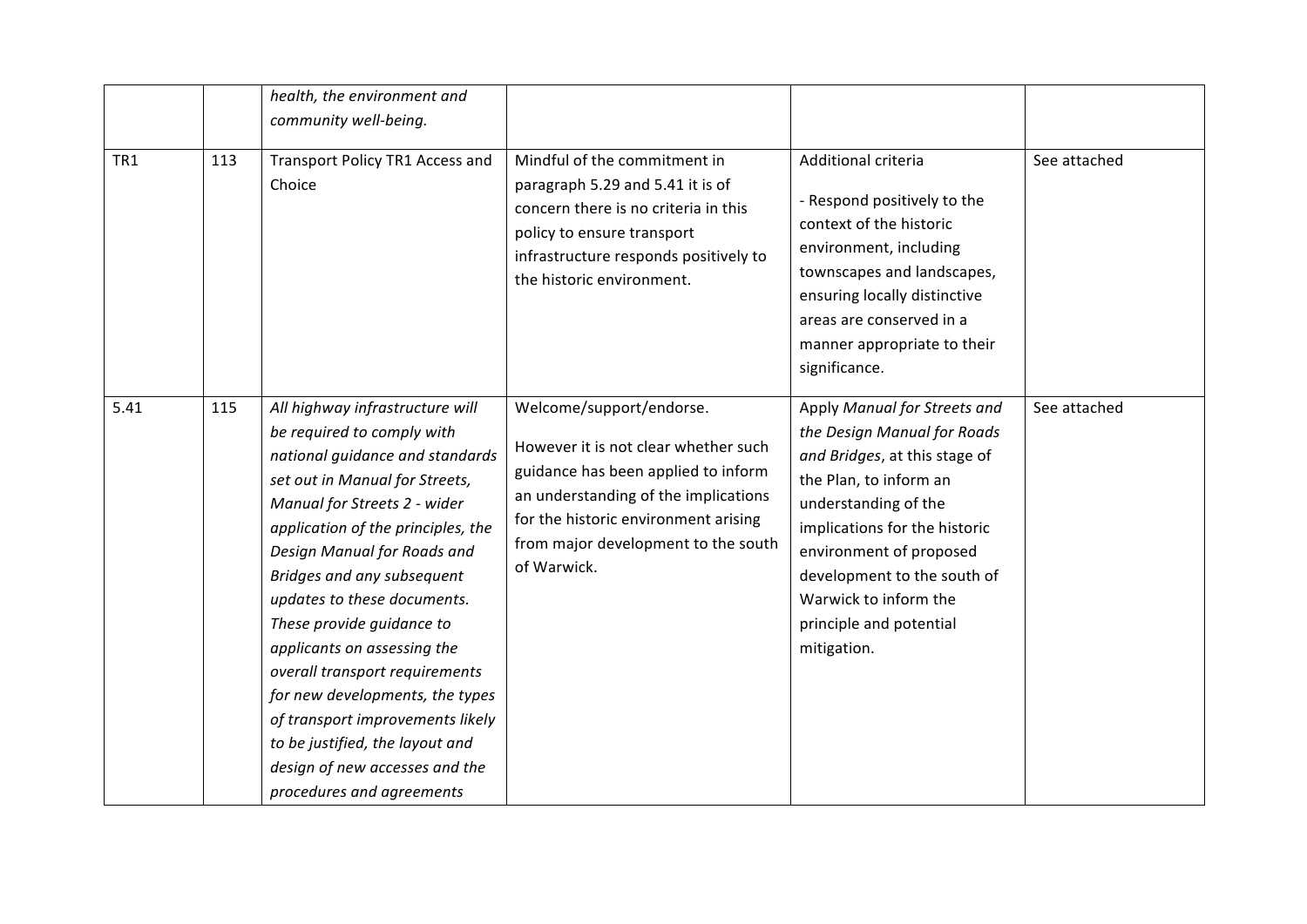|                 |     | which will be used.                                                                                                                                                                                                                                                                                                                                                                                                                                                                                                                                    |                                                                                                                                                                                                                                                            |                                                                                                                                                                                                                                                                                                                                                               |              |
|-----------------|-----|--------------------------------------------------------------------------------------------------------------------------------------------------------------------------------------------------------------------------------------------------------------------------------------------------------------------------------------------------------------------------------------------------------------------------------------------------------------------------------------------------------------------------------------------------------|------------------------------------------------------------------------------------------------------------------------------------------------------------------------------------------------------------------------------------------------------------|---------------------------------------------------------------------------------------------------------------------------------------------------------------------------------------------------------------------------------------------------------------------------------------------------------------------------------------------------------------|--------------|
| 5.44            |     | <b>Transport Assessments,</b><br>prepared in line with the<br><b>Department for Transport's</b><br>Guidance on Transport<br>Assessment, are required<br>alongside planning applications<br>for major development to<br>demonstrate that they positively<br>contribute to the objectives of<br>this Plan. Transport Assessments<br>will be required for all large<br>developments in line with<br>Appendix B of the Guidance on<br>Transport Assessment (or any<br>subsequent updates) produced<br>jointly by the Departments for<br>Transport and CLG. | Whilst a commitment to undertake<br>such an assessment is welcomed it<br>needs to take place at this stage,<br>rather than when a planning<br>application is submitted to inform the<br>principle of the strategic allocations to<br>the south of Warwick. | The Transport Analysis<br>Guidance (DOT May 2014)<br>including the methodology for<br>assessing townscape,<br>landscape and the historic<br>environment, should be<br>applied at this stage of the<br>Plan to inform an<br>understanding of the<br>implications of the strategic<br>allocations to the south of<br>Warwick and the appropriate<br>mitigation. | See attached |
| TR <sub>2</sub> | 116 | <b>Policy TR2 Traffic Generation.</b><br>Any development that results in<br>significant negative impacts on<br>health and wellbeing of people<br>in the area as a result of<br>pollution, noise or vibration<br>caused by traffic generation will<br>not be permitted unless effective<br>mitigation can be achieved.                                                                                                                                                                                                                                  | The policy fails to address the<br>appropriate response arising from<br>development that results in increased<br>traffic generation potentially harming<br>the significance of the Districts<br>historic environment.                                      | Add<br>Development will not be<br>approved that results in the<br>generation of a significant<br>increase in traffic and results in<br>associated measures to<br>facilitate this increase in<br>traffic, which harms the<br>significance of the historic<br>environment, unless<br>appropriate mitigation can be                                              | See attached |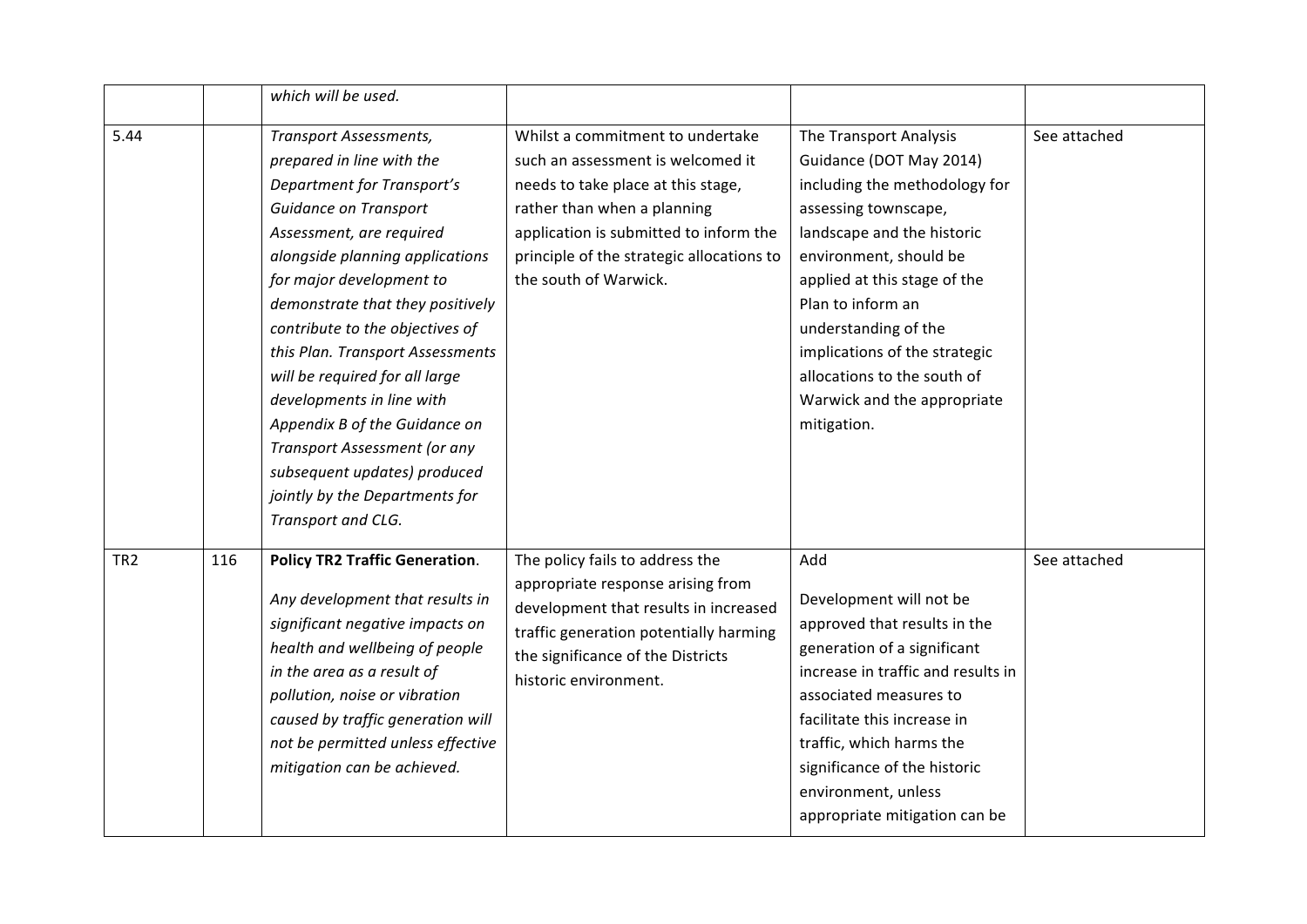|             |    |                                                                                                                                    |                                                                                                                                                                                                                                                                                                                                                                                                                                                                                                                                                                                                                                                                                                                                                                                                                                                          | achieved.                                                                                                                                                                                                                                                                                                                                                                                                                                                                                                                                                                                                                                                                                                           |                                                                                                                                                                                                                                          |
|-------------|----|------------------------------------------------------------------------------------------------------------------------------------|----------------------------------------------------------------------------------------------------------------------------------------------------------------------------------------------------------------------------------------------------------------------------------------------------------------------------------------------------------------------------------------------------------------------------------------------------------------------------------------------------------------------------------------------------------------------------------------------------------------------------------------------------------------------------------------------------------------------------------------------------------------------------------------------------------------------------------------------------------|---------------------------------------------------------------------------------------------------------------------------------------------------------------------------------------------------------------------------------------------------------------------------------------------------------------------------------------------------------------------------------------------------------------------------------------------------------------------------------------------------------------------------------------------------------------------------------------------------------------------------------------------------------------------------------------------------------------------|------------------------------------------------------------------------------------------------------------------------------------------------------------------------------------------------------------------------------------------|
|             |    |                                                                                                                                    |                                                                                                                                                                                                                                                                                                                                                                                                                                                                                                                                                                                                                                                                                                                                                                                                                                                          |                                                                                                                                                                                                                                                                                                                                                                                                                                                                                                                                                                                                                                                                                                                     |                                                                                                                                                                                                                                          |
| <b>DS11</b> | 24 | <b>DS11 Allocated Housing Sites</b><br>H01 Land West of Europa Way<br>1,190 homes<br>H02 Land south of Harbury Lane<br>1,505 homes | The Plan and its evidence base<br>suggest that as a consequence of<br>these developments significant<br>additional traffic will be generated<br>and pass through the historic town of<br>Warwick.<br>Phase 4 Strategic Transport<br>Assessment (March 2014) (STA4)<br>suggests few traffic management<br>measures are required to<br>accommodate such an increase in<br>traffic and would conserve the<br>significance of the historic<br>environment as a consequence.<br>Whilst this is a better proposition than<br>previously suggested it remains<br>unclear, a) how the historic<br>environment was considered, as STA4<br>makes little or no reference to the<br>historic environment, and b) what are<br>the implications of the additional<br>traffic on levels of congestion and as a<br>consequence the character and<br>setting of the town. | Can the local authority assure<br>Historic England that :-<br>-the direct, indirect and<br>cumulative effects of proposals<br>on the historic environment<br>have been appreciated?<br>-that there has been an<br>assessment in accordance with<br>the Transport Analysis<br>Guidance (DOT May 2014)<br>including the methodology for<br>assessing townscape,<br>landscape and the historic<br>environment?<br>-that the principles of good<br>practice in Manual for Streets,<br>and the Design Manual for<br>Roads and Bridges have been<br>applied?<br>If not the evidence base should<br>be complimented to ensure<br>that the local plan is based<br>upon adequate, up-to-date<br>evidence; without which, the | See attached.<br>Historic England will be<br>involved in the<br>detailed layout and<br>design of these sites<br>and can be assured<br>that the district council<br>will ensure that the<br>historic environment is<br>taken into account |
|             |    |                                                                                                                                    | Might an increasing demand to travel<br>through the town provide the                                                                                                                                                                                                                                                                                                                                                                                                                                                                                                                                                                                                                                                                                                                                                                                     | local authority will not be able                                                                                                                                                                                                                                                                                                                                                                                                                                                                                                                                                                                                                                                                                    |                                                                                                                                                                                                                                          |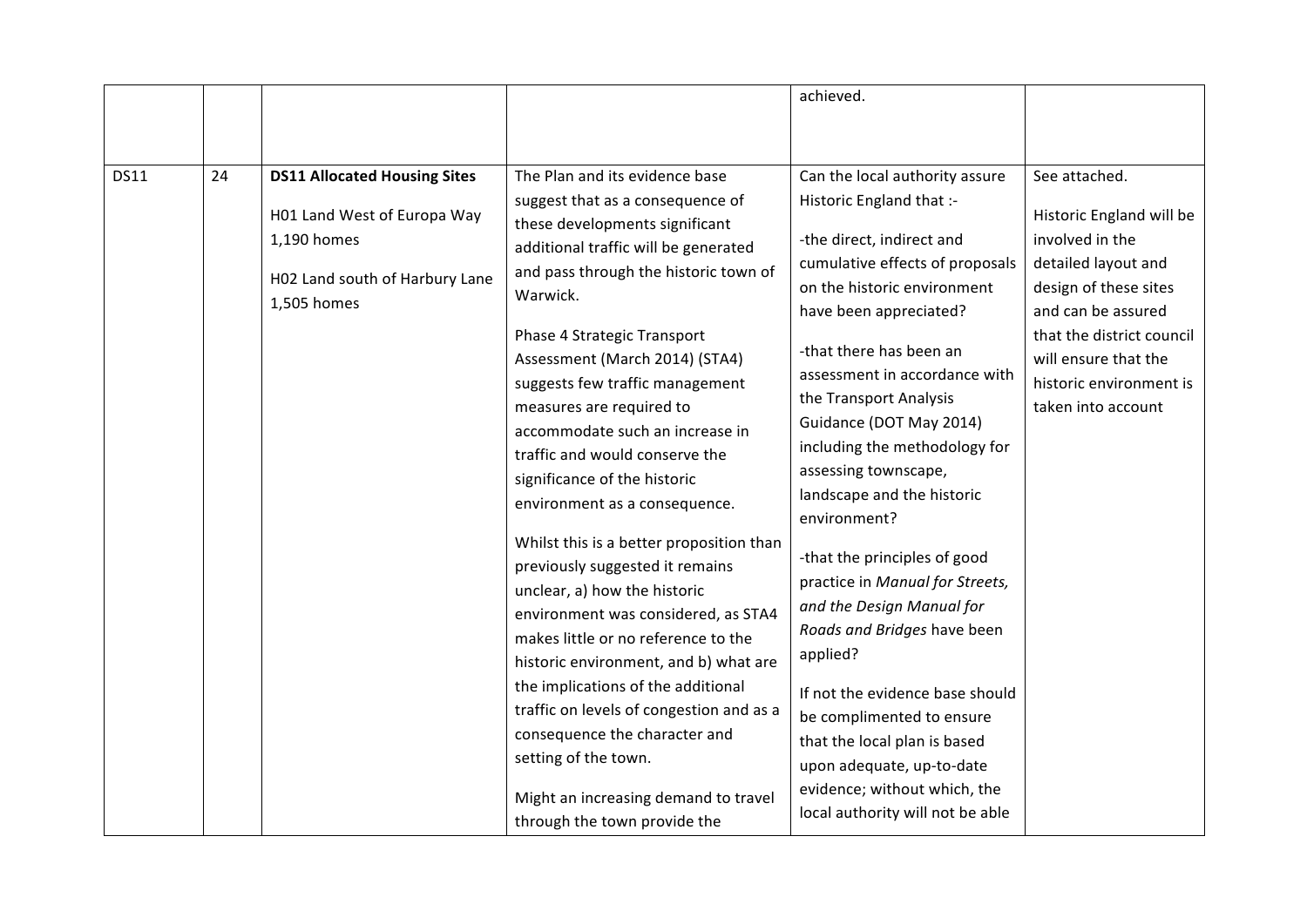|             |    |                                     | opportunity to enhance the public    | to assert that the objectives   |                       |
|-------------|----|-------------------------------------|--------------------------------------|---------------------------------|-----------------------|
|             |    |                                     | realm and streets in the town        | for sustainable development     |                       |
|             |    |                                     | consistent with NPPF paragraphs 137, | have been understood nor as a   |                       |
|             |    |                                     | 156 and part of the Plans positive   | consequence that the            |                       |
|             |    |                                     | strategy for the conservation of the | objectively-assessed            |                       |
|             |    |                                     | historic environment (NPPF paragraph | development needs of the        |                       |
|             |    |                                     | 126)? I understood this was an       | area can be met in a manner     |                       |
|             |    |                                     | objective of the former Warwick Area | which will accord with the      |                       |
|             |    |                                     | Action Plan now apparently no longer | presumption in favour of        |                       |
|             |    |                                     | being prepared.                      | sustainable development         |                       |
|             |    |                                     |                                      | (NPPF para 14). One of the      |                       |
|             |    |                                     |                                      | core dimensions of sustainable  |                       |
|             |    |                                     |                                      | development being the           |                       |
|             |    |                                     |                                      | protection and enhancement      |                       |
|             |    |                                     |                                      | of the historic environment     |                       |
|             |    |                                     |                                      | (NPPF para 7).                  |                       |
|             |    |                                     |                                      |                                 |                       |
|             |    |                                     |                                      | The evidence base will help to  |                       |
|             |    |                                     |                                      | inform what the local plan      |                       |
|             |    |                                     |                                      | needs to do in order to deliver |                       |
|             |    |                                     |                                      | a positive strategy for the     |                       |
|             |    |                                     |                                      | conservation and                |                       |
|             |    |                                     |                                      | enhancement of the historic     |                       |
|             |    |                                     |                                      | environment.                    |                       |
|             |    |                                     |                                      | A failure to address such       |                       |
|             |    |                                     |                                      | concerns may cause the Plan     |                       |
|             |    |                                     |                                      | to be considered unsound.       |                       |
|             |    |                                     |                                      |                                 |                       |
| <b>DS11</b> | 24 | <b>DS11 Allocated Housing Sites</b> | The development affects Thickthorn   | To accord with NPPF             | This has been done    |
|             |    |                                     | Manor and the Glasshouse Roman       | paragraphs 158 and 169, the     | and the contents of   |
|             |    | HO6 Thickthorn, Kenilworth          | Settlement. There is no evidence to  | local authority should gather   | the assessment agreed |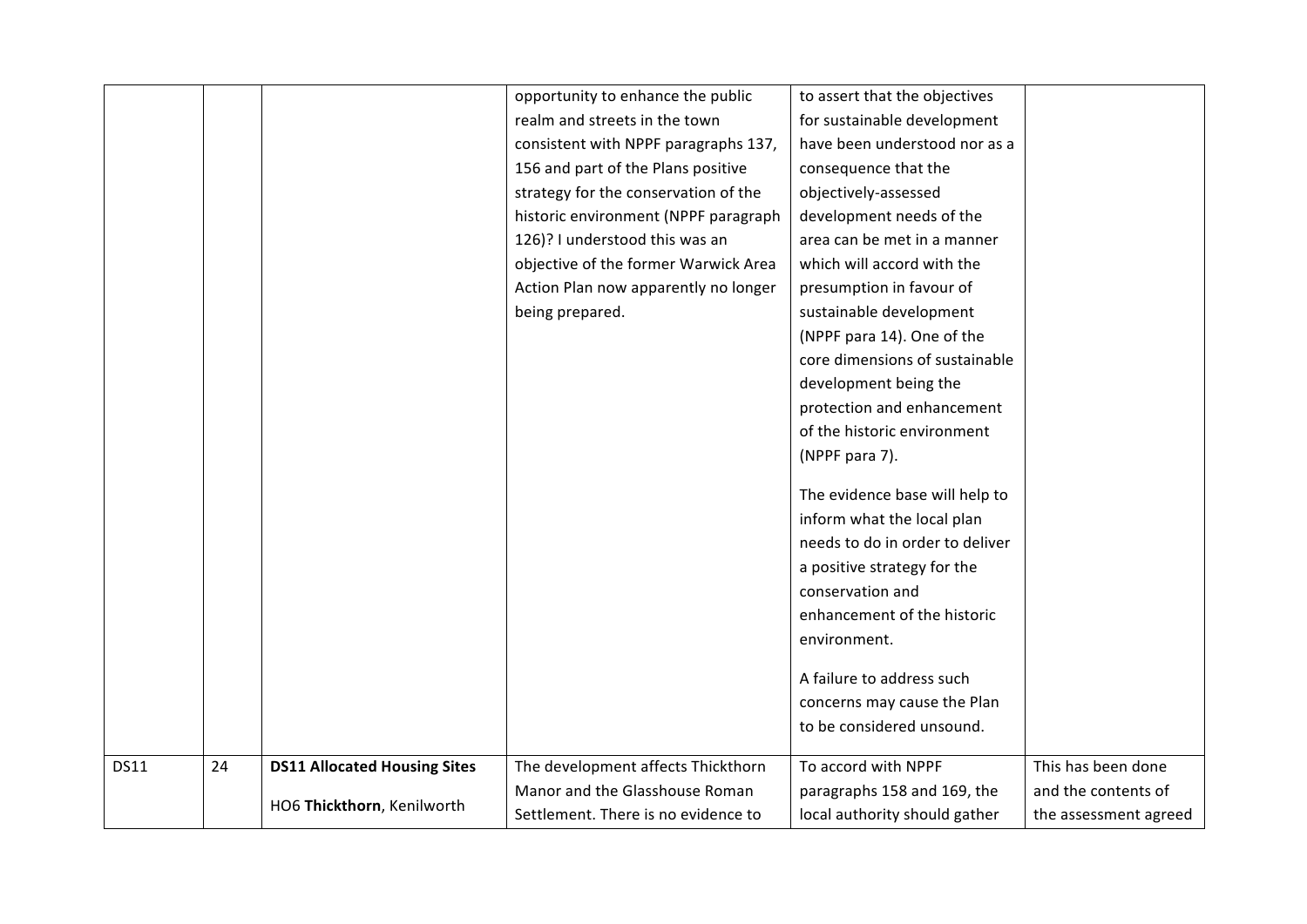| 760 homes, 8ha employment | demonstrate a proper assessment has      | evidence to assess the               | with Historic England     |
|---------------------------|------------------------------------------|--------------------------------------|---------------------------|
|                           | been undertaken to inform the            | significance of the affected         |                           |
|                           | principle of development, nor,           | heritage assets (including by        | Additionally, Historic    |
|                           | without prejudice, the critical design   | development affecting the            | England will be           |
|                           | response (mitigation).                   | setting of either heritage           | involved in the           |
|                           |                                          | asset).                              | detailed layout and       |
|                           | It should be appreciated that due to     |                                      | design of these sites     |
|                           | the former Roman occupation of the       | I would strongly recommend           | and can be assured        |
|                           | site there also needs to be an           | the methodology in The               | that the district council |
|                           | assessment of the likelihood that        | <b>Setting of Heritage Assets</b>    | will ensure that the      |
|                           | currently unidentified archaeology,      | (Historic England 2011) is used.     | historic environment is   |
|                           | potentially of national importance,      |                                      | taken into account        |
|                           | will be discovered (NPPF para 169).      | The Assessment should also be        |                           |
|                           |                                          | used to predict the likelihood       |                           |
|                           | Without such an assessment the local     | that currently unidentified          |                           |
|                           | authority is unable to assert that the   | archaeology, will be                 |                           |
|                           | objectives for sustainable               | discovered in the future - the       |                           |
|                           | development have been understood         | Roman settlement is highly           |                           |
|                           | and therefore cannot say whether the     | likely to be more extensive          |                           |
|                           | objectively assessed development         | than the scheduled area.             |                           |
|                           | needs of the District will be met or not |                                      |                           |
|                           | in accordance with the presumption in    | It should then be applied to         |                           |
|                           | favour of sustainable development.       | inform the principle, location,      |                           |
|                           | One of the core dimensions of            | form and capacity of any             |                           |
|                           | sustainable development being the        | strategic allocation.                |                           |
|                           | protection and enhancement of the        | Development will be expected         |                           |
|                           | historic environment.                    | to avoid or minimise conflict        |                           |
|                           |                                          |                                      |                           |
|                           | It is expected that evidence has been    | between any heritage asset's         |                           |
|                           | taken into account when considering      | conservation and any aspect of       |                           |
|                           | the impact of the proposal on heritage   | the proposal.                        |                           |
|                           | assets, to avoid or minimise conflict    | <b>Consequently Historic England</b> |                           |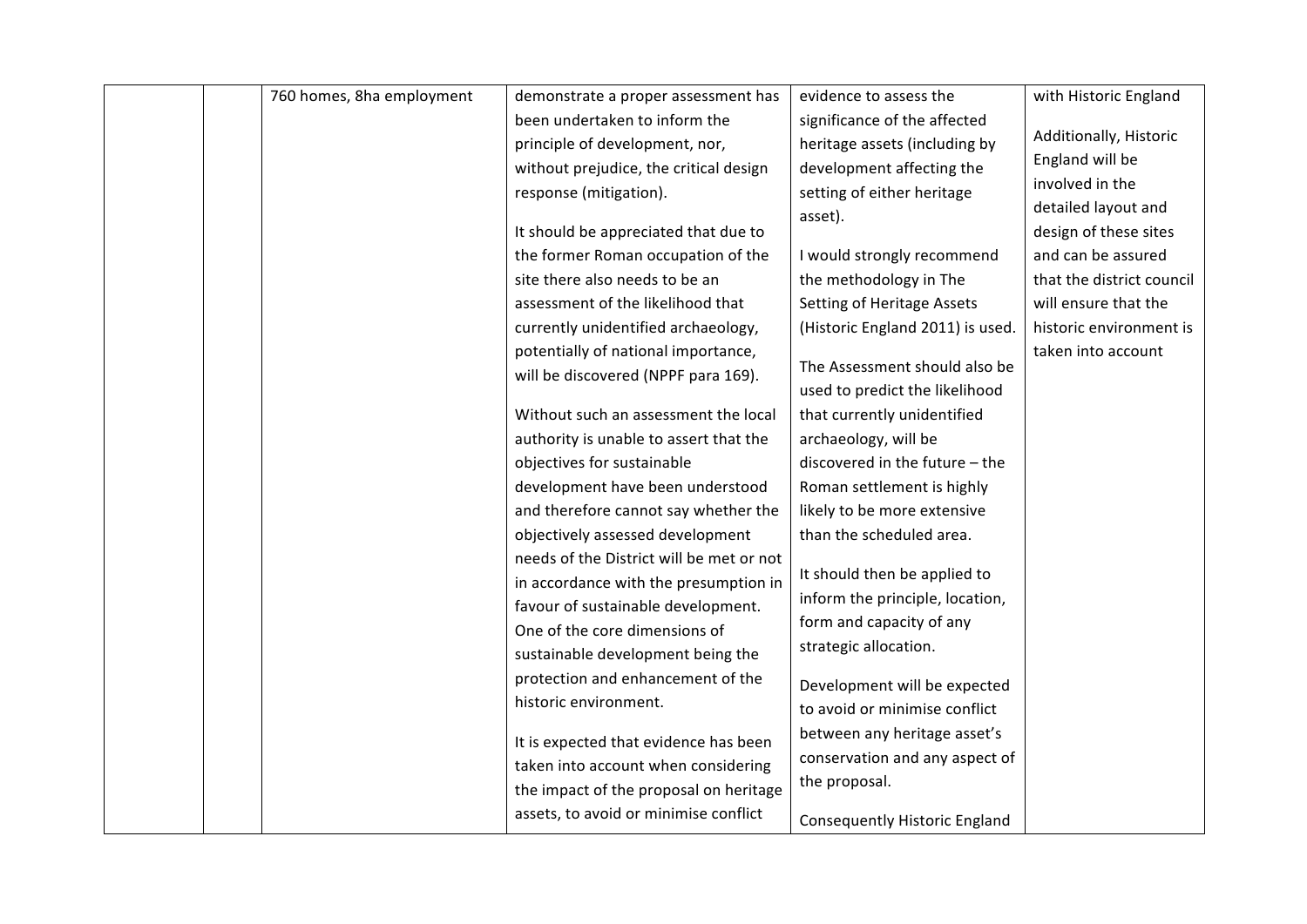|  | between the heritage asset's            | recommends that the Plan       |  |
|--|-----------------------------------------|--------------------------------|--|
|  | conservation and any aspect of the      | should not progress until this |  |
|  | proposal (NPPF para 129).               |                                |  |
|  |                                         | strategic matter is resolved.  |  |
|  | There appears to be a failure to        |                                |  |
|  | demonstrate that great weight has       |                                |  |
|  | been given to the conservation of the   |                                |  |
|  | heritage assets (NPPF para 132) nor a   |                                |  |
|  | recognition of the legislative          |                                |  |
|  | expectation that special weight is paid |                                |  |
|  | to the desirability of preserving the   |                                |  |
|  | setting of the affected Manor. The      |                                |  |
|  | Ancient Monument and                    |                                |  |
|  | Archaeological Areas Act gives          |                                |  |
|  | provision for the protection of the     |                                |  |
|  | scheduled Roman Settlement.             |                                |  |
|  |                                         |                                |  |
|  | The significance of a heritage asset    |                                |  |
|  | derives not only from its physical      |                                |  |
|  | presence but also from its setting -    |                                |  |
|  | the surroundings in which it is         |                                |  |
|  | experienced.                            |                                |  |
|  | <b>Consequently Historic England</b>    |                                |  |
|  | considers the Plan is inconsistent with |                                |  |
|  | the provisions of the NPPF and          |                                |  |
|  | therefore <i>unsound</i> .              |                                |  |
|  |                                         |                                |  |
|  | Historic England has raised this        |                                |  |
|  | concern formally on more than one       |                                |  |
|  | occasion.                               |                                |  |
|  |                                         |                                |  |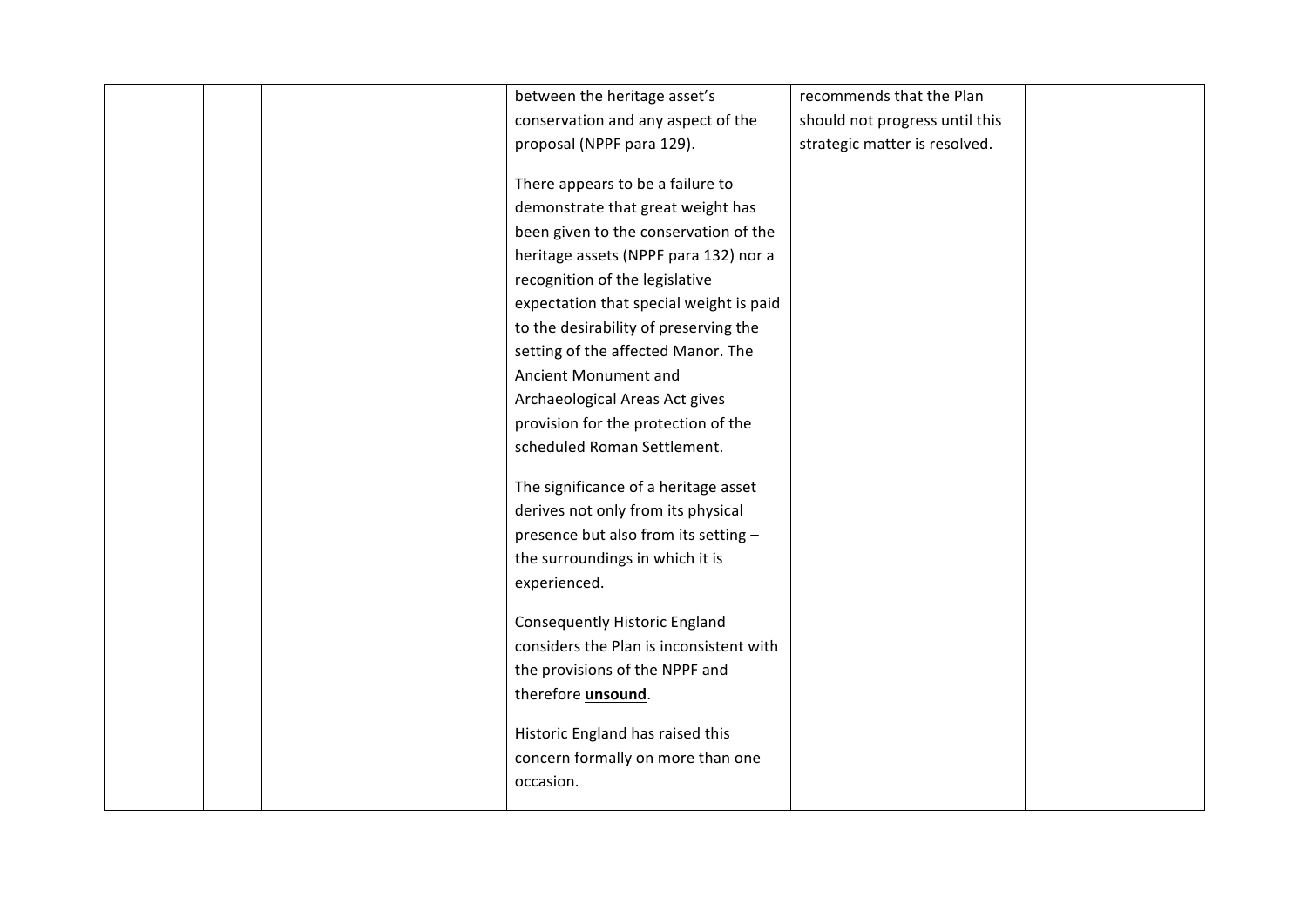| H19 | 25 | <b>DS11 Allocated Housing Sites</b><br>Baginton - Rosswood<br>35 new dwellings adjacent to<br><b>Baginton Conservation Area</b> | The evidence base considers that<br>development would be acceptable if<br>certain design principles were<br>followed to ensure the setting of the<br>conservation area is protected.<br>Consequently the essential strategic<br>design principles should be<br>considered for inclusion in the Plan.                                                                                                                                                                                                                                                                                                                                                                                                             | Consider including the critical<br>design principles for the site in<br>the Plan.                                                                                                                                                                                                                                                                                                                                                                                                                               | In allocating the site,<br>we do not consider it<br>necessary to go into<br>this level of detail<br>when it can be dealt<br>with through a<br>planning application<br>and by pre-application<br>discussions between<br>the developer and the<br>Council |
|-----|----|---------------------------------------------------------------------------------------------------------------------------------|------------------------------------------------------------------------------------------------------------------------------------------------------------------------------------------------------------------------------------------------------------------------------------------------------------------------------------------------------------------------------------------------------------------------------------------------------------------------------------------------------------------------------------------------------------------------------------------------------------------------------------------------------------------------------------------------------------------|-----------------------------------------------------------------------------------------------------------------------------------------------------------------------------------------------------------------------------------------------------------------------------------------------------------------------------------------------------------------------------------------------------------------------------------------------------------------------------------------------------------------|---------------------------------------------------------------------------------------------------------------------------------------------------------------------------------------------------------------------------------------------------------|
| H34 | 25 | <b>DS11 Allocated Housing Sites</b><br>Housing allocation at Leek<br>Wootton                                                    | The NPPF requires Local Plans, as a<br>whole, to set out a positive strategy<br>for the conservation and enjoyment<br>of the historic environment. This<br>means ensuring that the sites which it<br>is proposing to put forward for<br>development will assist in delivering<br>such a strategy and not contradict<br>with it. The selection of sites for<br>development needs to be informed by<br>the evidence base and the Plan should<br>avoid allocating those sites which are<br>likely to result in harm to the<br>significance of the heritage assets of<br>the Plan area. Where adverse impacts<br>are unavoidable the plan should<br>consider how that harm might be<br>reduced and any residual harm | The following comments by<br>Historic England (dated 4 Oct<br>2016) on this proposed<br>allocation are made having<br>regard to national policy,<br>legislation and the evidence<br>provided by the Council<br>(notably the Woodcote House<br><b>Setting Assessment (WDC</b><br>2015) and by the prospective<br>developers (recently<br>submitted Aug/Sept 2016).<br>The proposed removal of<br>unsightly post war<br>development from the site, car<br>parking from the front of the<br>House and the positive | Following HEs recent<br>comments, the Council<br>is discussing an<br>appropriate response<br>with the prospective<br>developers team and<br>will further update the<br>Inspector in due<br>course.                                                      |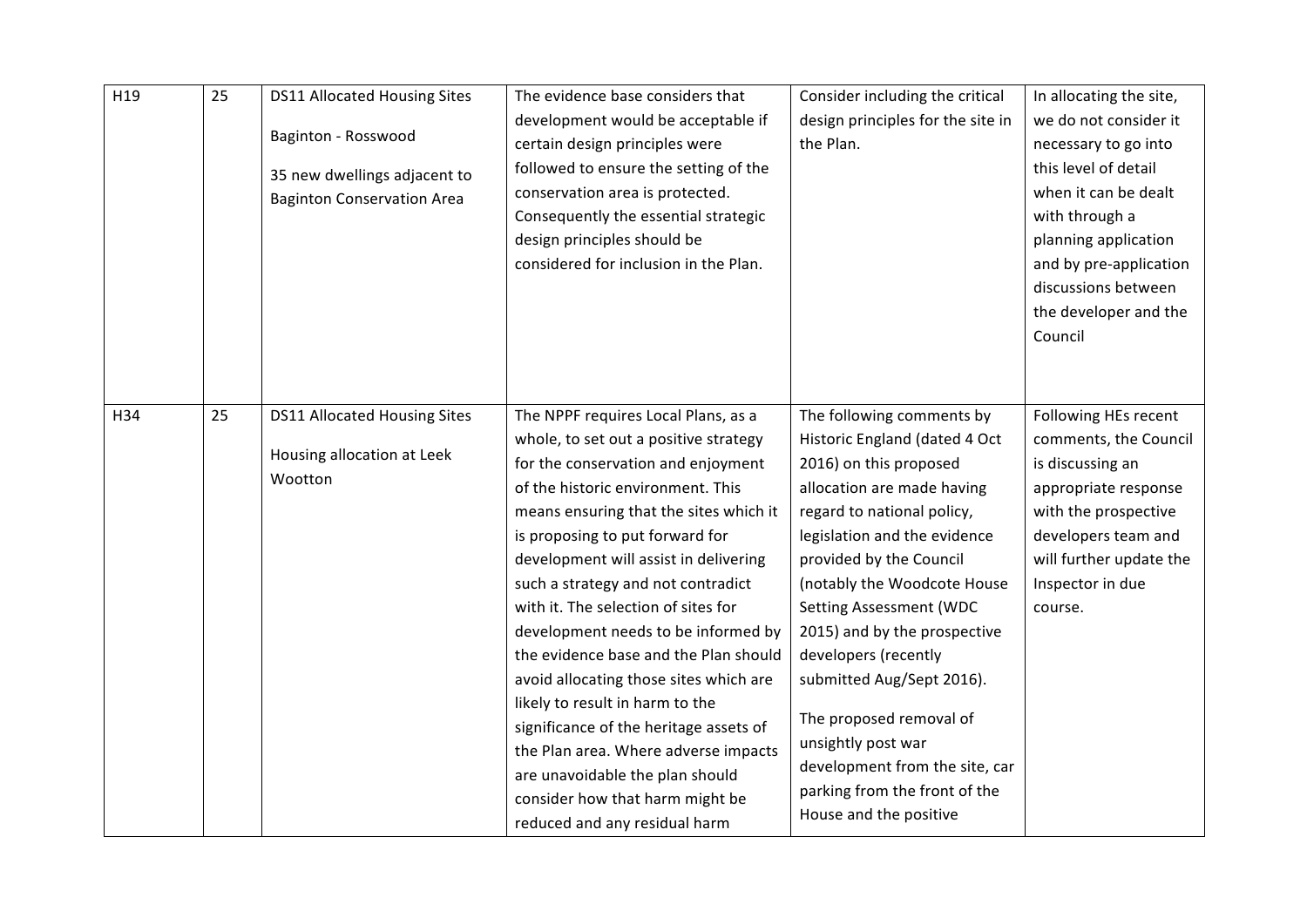| mitigated (NPPF para 152). This could | conservation initiatives          |  |
|---------------------------------------|-----------------------------------|--|
| include measures such as a reduction  | provide a welcome                 |  |
| of the quantum of development of a    | opportunity to better reveal      |  |
| site.                                 | the significance of this Grade II |  |
|                                       | Listed Building in accordance     |  |
| It is expected that evidence is taken | with NPPF paragraph 137.          |  |
| into account when considering the     |                                   |  |
| impact of the proposal on heritage    | Historic England notes the        |  |
| assets, to avoid or minimise conflict | intention to subdivide the        |  |
| between the heritage asset's          | house to form several             |  |
| conservation and any aspect of the    | apartments and to replace         |  |
| proposal (NPPF para 129)              | aforementioned post war           |  |
|                                       | development with new              |  |
|                                       | housing to the north.             |  |
|                                       | Consideration of the details      |  |
|                                       | associated with such aspects      |  |
|                                       | of development can be             |  |
|                                       | assessed at a later stage when    |  |
|                                       | further information is            |  |
|                                       | submitted with any application    |  |
|                                       | for LB Consent and Planning       |  |
|                                       | Permission.                       |  |
|                                       |                                   |  |
|                                       | New housing development is        |  |
|                                       | proposed parallel to Woodcote     |  |
|                                       | Lane which provides a 'rural'     |  |
|                                       | entrance to the village and       |  |
|                                       | makes a positive contribution     |  |
|                                       | to the setting of the             |  |
|                                       | Conservation Area. In             |  |
|                                       | accordance with the Planning      |  |
|                                       | (Listed Buildings and             |  |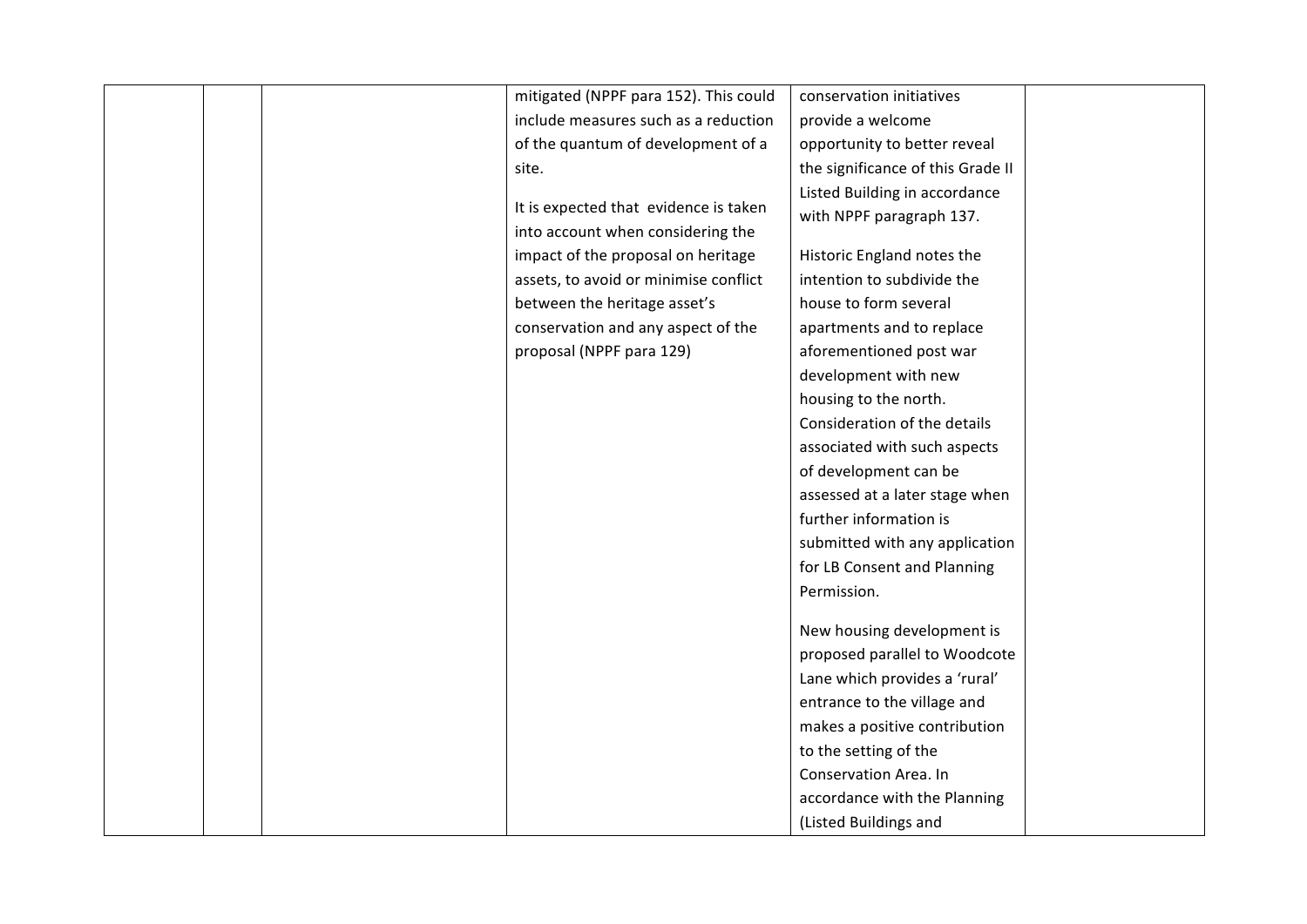|  | Conservation Areas) Act 1990,   |  |
|--|---------------------------------|--|
|  | one needs to be assured that    |  |
|  | special attention has been paid |  |
|  | to the desirability of          |  |
|  | preserving or enhancing the     |  |
|  | character or appearance of the  |  |
|  | Conservation Area.              |  |
|  |                                 |  |
|  | The parkland between the        |  |
|  | house and the South Lodge       |  |
|  | clearly forms part of the       |  |
|  | historic grounds to the Listed  |  |
|  | Building, is a component of the |  |
|  | formal setting and contributes  |  |
|  | positively to its significance. |  |
|  | Proposed residential            |  |
|  | development in this part of the |  |
|  | site would remove               |  |
|  | approximately 1/3 of this       |  |
|  | historic open landscape and     |  |
|  | therefore cause harm to the     |  |
|  | significance of the Listed      |  |
|  | Building.                       |  |
|  |                                 |  |
|  | The Local Authority will need   |  |
|  | to demonstrate that great       |  |
|  | weight has been given to the    |  |
|  | conservation of the Listed      |  |
|  | Building in accordance with     |  |
|  | NPPF paragraph 132 and          |  |
|  | Section 66 of the Planning      |  |
|  | (Listed Buildings and           |  |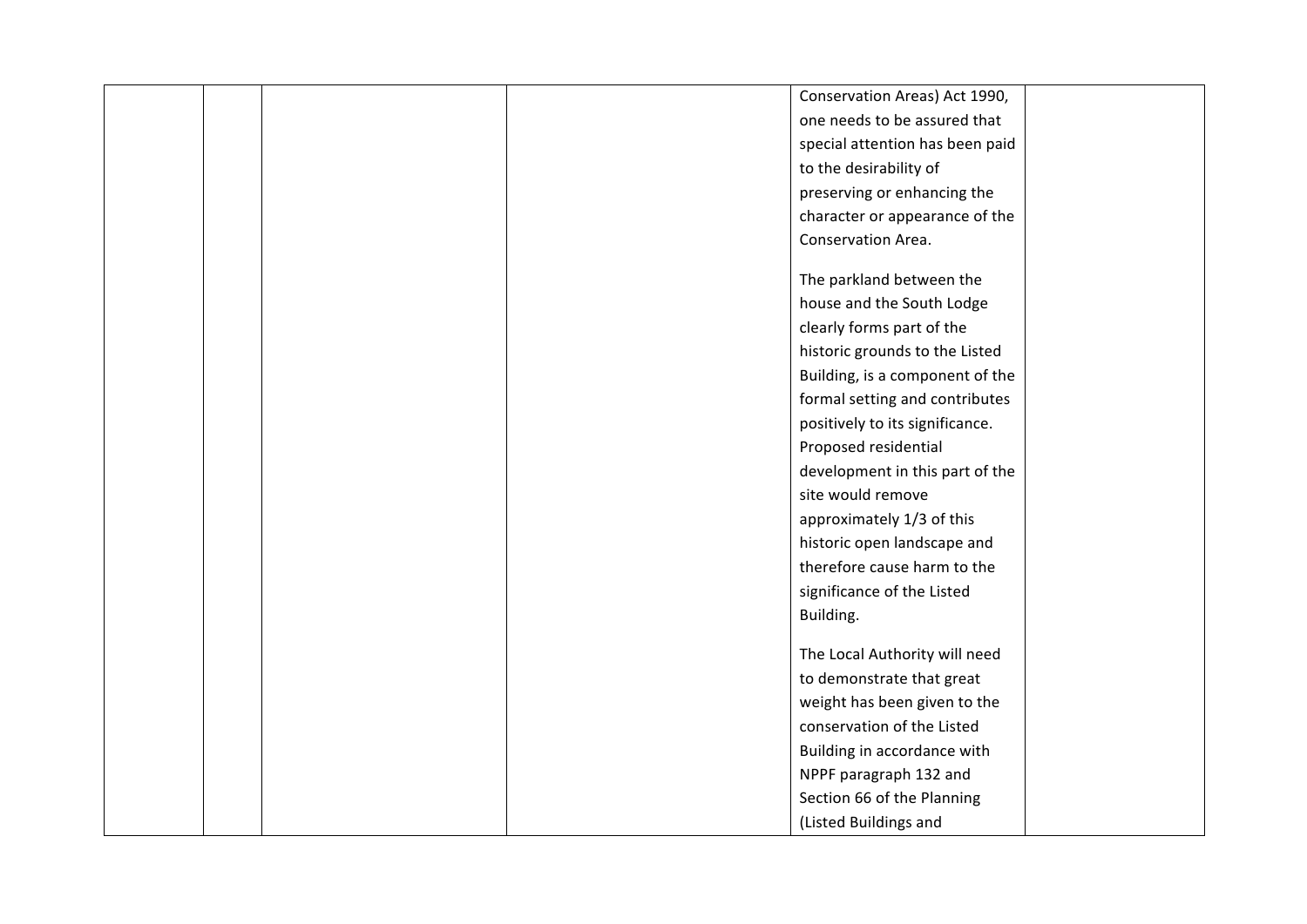|                 |     |                                     |                                           | Conservation Areas) Act, 1990.  |        |
|-----------------|-----|-------------------------------------|-------------------------------------------|---------------------------------|--------|
|                 |     |                                     |                                           | To accord with NPPF             |        |
|                 |     |                                     |                                           | paragraph 134, a key test will  |        |
|                 |     |                                     |                                           | be for the Local Authority to   |        |
|                 |     |                                     |                                           | weigh the harm (as described    |        |
|                 |     |                                     |                                           | above) against any relevant     |        |
|                 |     |                                     |                                           | public benefit. It may be       |        |
|                 |     |                                     |                                           | helpful to clearly set this out |        |
|                 |     |                                     |                                           | for the Inspector's             |        |
|                 |     |                                     |                                           | consideration.                  |        |
|                 |     |                                     |                                           |                                 |        |
|                 |     |                                     |                                           |                                 |        |
| BE <sub>2</sub> | 108 | Developing Strategic Housing        | To ensure development briefs are          | Add                             | Agreed |
|                 |     | Sites - development briefs          | prepared having due regard and            |                                 |        |
|                 |     |                                     | consideration of the historic             | the historic environment        |        |
|                 |     |                                     | environment an additional criterion is    |                                 |        |
|                 |     |                                     | recommended.                              |                                 |        |
|                 | 145 | <b>Historic Environment Section</b> | Historic England welcomes the             |                                 |        |
|                 |     |                                     | inclusion of this specific section and    |                                 |        |
|                 |     |                                     | the components of a positive strategy     |                                 |        |
|                 |     |                                     | for the conservation of the historic      |                                 |        |
|                 |     |                                     | environment. However to accord with       |                                 |        |
|                 |     |                                     | the provisions of the NPPF the            |                                 |        |
|                 |     |                                     | following modifications are               |                                 |        |
|                 |     |                                     | recommended.                              |                                 |        |
| HE1             | 146 | <b>HE1 Protection of Statutory</b>  | It is unclear why the term Statutory      | Rename Policy, Listed           | Agreed |
|                 |     | <b>Heritage Assets</b>              | Heritage Asset is used as the policy      | <b>Buildings</b>                |        |
|                 |     |                                     | clearly only relates to listed buildings. |                                 |        |
|                 |     |                                     |                                           |                                 |        |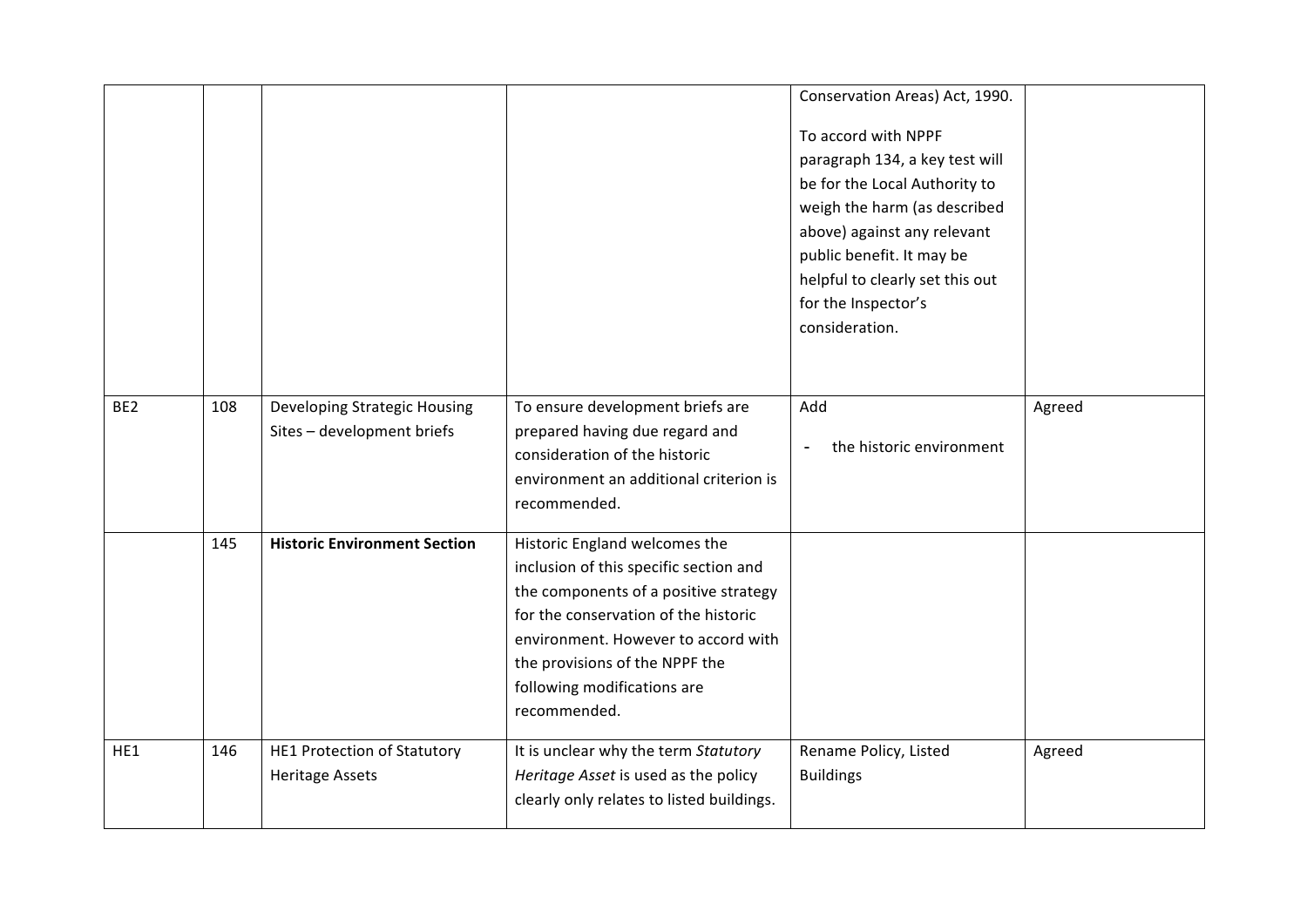| HE <sub>2</sub> | 147 | <b>HE2 Protection of Conservation</b><br>Areas | Again, the title of the policy is perhaps<br>misleading as the Policy is about<br>managing change within conservation<br>areas involving protecting and<br>enhancing.                                                                                                                                                                                                                                                                                           | Rename Policy, Conservation<br>Areas                                                                                                                                                                                                                                                                                                                                          | Agreed |
|-----------------|-----|------------------------------------------------|-----------------------------------------------------------------------------------------------------------------------------------------------------------------------------------------------------------------------------------------------------------------------------------------------------------------------------------------------------------------------------------------------------------------------------------------------------------------|-------------------------------------------------------------------------------------------------------------------------------------------------------------------------------------------------------------------------------------------------------------------------------------------------------------------------------------------------------------------------------|--------|
| HE <sub>2</sub> | 147 | <b>HE2 Protection of Conservation</b><br>Areas | The components of this policy should<br>be set within an overriding policy<br>statement as some of the policy<br>expectations appear rather exclusive.                                                                                                                                                                                                                                                                                                          | At the start of the policy<br>consider including the<br>following<br>Development within or which<br>would affect the setting of a<br>conservation area will be<br>expected to preserve or,<br>where appropriate, enhance<br>those elements which<br>contribute to their special<br>character or appearance.                                                                   | Agreed |
| HE4             | 150 | HE4 Protecting Historic Parks<br>and Gardens   | This policy paraphrases NPPF<br>paragraph 132+, setting out how the<br>degrees of harm to significance should<br>be considered. As these are generic<br>national policy criteria for all<br>designated heritage assets it might be<br>argued that all the Warwick Local<br>Plan's HE policies should also refer to<br>such a statement.<br>Alternatively the local authority might<br>consider including the following<br>paragraph in the introductory text of | The following additional text is<br>suggested for the introductory<br>part of the historic<br>environment section.<br>Any harm to the significance of<br>a designated or non-<br>designated heritage asset, or<br>their loss, must be justified.<br>Proposals will be weighed<br>against the public benefits of<br>the proposal; whether it has<br>been demonstrated that all | Agreed |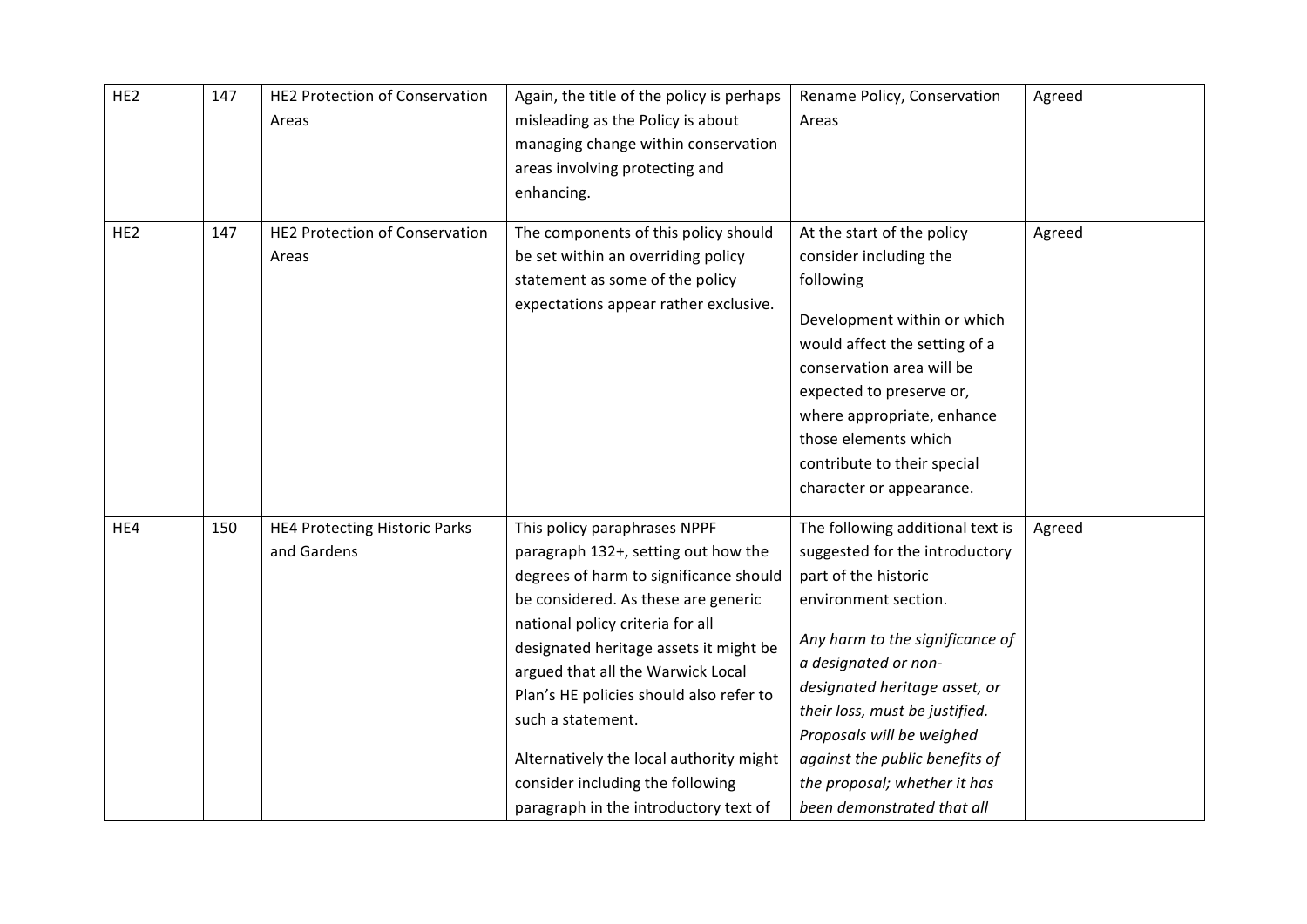|  |  | the Historic Environment Policy<br>section, and a revised Policy HE4.<br>Again, a revised policy title is also<br>suggested. | reasonable efforts have been<br>made to sustain the existing<br>use, find new uses, or mitigate<br>the extent of the harm to the<br>significance of the asset; and<br>whether the works proposed<br>are the minimum required to<br>secure the long term use of the<br>asset.<br><b>HE4 Historic Parks and</b><br><b>Gardens</b><br>Development will be expected<br>to conserve the design,<br>character, appearance,<br>structure, principal<br>components and setting of the<br>Districts historic parks and<br>gardens on the national and<br>local registers as defined on<br>the Policies Map. |  |
|--|--|------------------------------------------------------------------------------------------------------------------------------|----------------------------------------------------------------------------------------------------------------------------------------------------------------------------------------------------------------------------------------------------------------------------------------------------------------------------------------------------------------------------------------------------------------------------------------------------------------------------------------------------------------------------------------------------------------------------------------------------|--|
|--|--|------------------------------------------------------------------------------------------------------------------------------|----------------------------------------------------------------------------------------------------------------------------------------------------------------------------------------------------------------------------------------------------------------------------------------------------------------------------------------------------------------------------------------------------------------------------------------------------------------------------------------------------------------------------------------------------------------------------------------------------|--|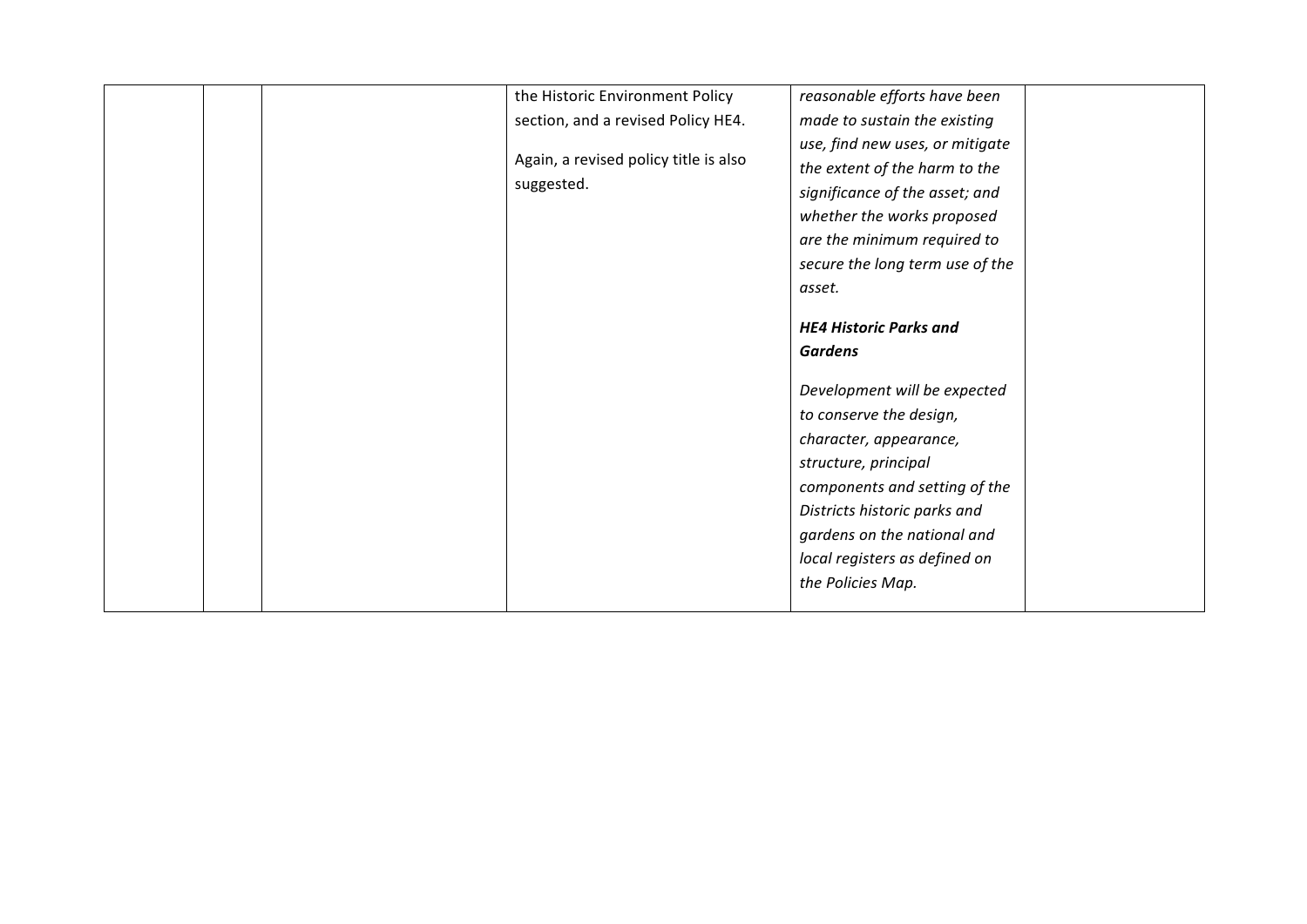| Policy DS NEW 1 Directions for Growth South of | Development proposals for the strategic sites will be | Agreed                                         |
|------------------------------------------------|-------------------------------------------------------|------------------------------------------------|
| Coventry                                       | expected to address the following as a minimum:       |                                                |
| (Westwood Heath, Kings Hill)                   | Proposals for development must respond positively     |                                                |
| New paragraph 1.09                             | to natural and heritage assets; wherever possible     |                                                |
|                                                | and viable, development should enhance the            |                                                |
|                                                | settings of such assets.                              |                                                |
|                                                | The emphasis of the caveat "wherever possible and     |                                                |
|                                                | viable" is inconsistent with the NPPF and should      |                                                |
|                                                | either be deleted or replaced with "where             |                                                |
|                                                | appropriate" (NPPF Glossary - definition of           |                                                |
|                                                | Conservation).                                        |                                                |
| <b>H42 Westwood Heath</b>                      | The Local Plan Site Allocations Historic Environment  | Agreed                                         |
| 425 dwellings                                  | Assessment Statement 2015 confirms that the           |                                                |
|                                                | proposed allocation site at Westwood Heath would      |                                                |
|                                                | have a "moderate adverse impact" on the setting of    |                                                |
|                                                | non-designated medieval remains and the overall       |                                                |
|                                                | archaeological potential of the site. Consequently    |                                                |
|                                                | Historic England recommends that the Statement's      |                                                |
|                                                | suggested mitigation is referred to within the Local  |                                                |
|                                                | Plan - perhaps an abbreviated version of the below.   |                                                |
|                                                | - a staged programme of investigation and             |                                                |
|                                                | mitigation, including pre determination field         |                                                |
|                                                | evaluation to establish the presence, extent and      |                                                |
|                                                | significance of any unrecorded archaeological         |                                                |
|                                                | remains within the proposed allocation site           |                                                |
|                                                | boundary. The results should influence the design     |                                                |
|                                                | and layout of any development proposals including     |                                                |
|                                                | contributing to the sites green infrastructure        |                                                |
|                                                | provision.                                            |                                                |
| <b>H43 Kings Hill Lane</b>                     | The Local Plan Site Allocations Historic              | Agreed, but the detail will be included within |
| 1800 dwellings                                 | <b>Environment Assessment Statement 2015</b>          | a planning application and it is at this stage |
|                                                | demonstrates the likely harm that would be            | that these comments will be taken into         |
|                                                | caused by future development to the significance      | account. Historic England is a consultee and   |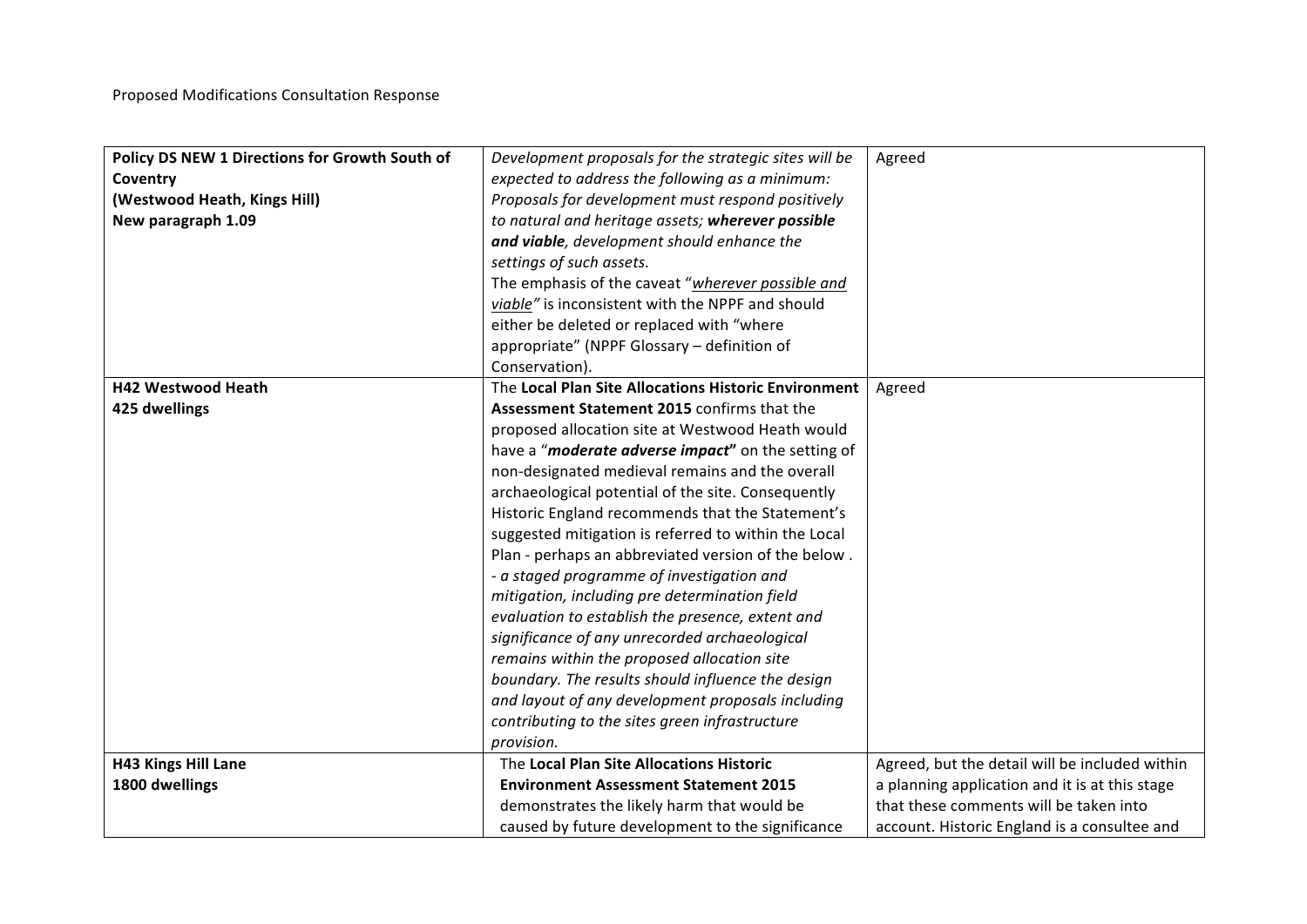|                                             | of the Kings Hill Deserted Mediaeval Village           | will be involved in the development of the      |
|---------------------------------------------|--------------------------------------------------------|-------------------------------------------------|
|                                             | (Scheduled Monument) unless an informed                | detailed design of the site taking into account |
|                                             | strategic design response is pursued.                  | the heritage assets which are in the area       |
|                                             | Historic England recommends that the Local Plan        | The Council's consultant has prepared a         |
|                                             | include specific reference to the effected heritage    | report which meets the requirements of HE       |
|                                             | assets within the site and the necessary strategic     | with regard to assessing the effects of         |
|                                             | design response to mitigate/avoid harm.                | development on the heritage assets.             |
|                                             |                                                        |                                                 |
|                                             |                                                        |                                                 |
| <b>Policy DS NEW3</b>                       | In principle, the proposal provides a welcome          | A Masterplan is in preparation for this site    |
| Former Police Headquarters, Woodcote House  | opportunity to restore this Grade II Listed Building   | which will address issues around delivery of    |
| 115 dwellings                               | and its setting. However it has not been               | the development taking into account the         |
|                                             | demonstrated, by the provision of evidence, that       | heritage assets whilst delivering the quantum   |
|                                             | 115 new homes can be accommodated on the site in       | of development forecast for the site. Historic  |
|                                             | accordance with the DS NEW3 policy criteria, and       | England is a consultee                          |
|                                             | without causing significant harm to the setting of     |                                                 |
|                                             | the Listed Building its associated park/garden and     |                                                 |
|                                             | the adjacent Conservation Area.                        |                                                 |
|                                             | Evidence needs to be provided to illustrate how        |                                                 |
|                                             | the quantum of development might be delivered          |                                                 |
|                                             | without causing an unacceptable level of harm to       |                                                 |
|                                             | the setting of the affected heritage assets.           |                                                 |
|                                             | Historic England Guidance on Enabling                  |                                                 |
|                                             | Development may help to inform any viability           |                                                 |
|                                             | issues that may arise.                                 |                                                 |
| H19 Baginton - Land north of Rosswood Farm. | The Additional Local Plan Site Allocations Historic    | See H19 above                                   |
| <b>Extended area.</b>                       | <b>Environment Assessment Statement (January 2016)</b> |                                                 |
| 80 dwellings                                | highlights the significant impact of future            |                                                 |
|                                             | development on the setting of the Conservation         |                                                 |
|                                             | Area. From the report it is not clear if harm can be   |                                                 |
|                                             | avoided. WDC should clarify this matter to             |                                                 |
|                                             | demonstrate that special attention has been paid to    |                                                 |
|                                             | the desirability of preserving or enhancing the        |                                                 |
|                                             | character or appearance of the adjacent                |                                                 |
|                                             | Conservation Area in accordance with S72 of the        |                                                 |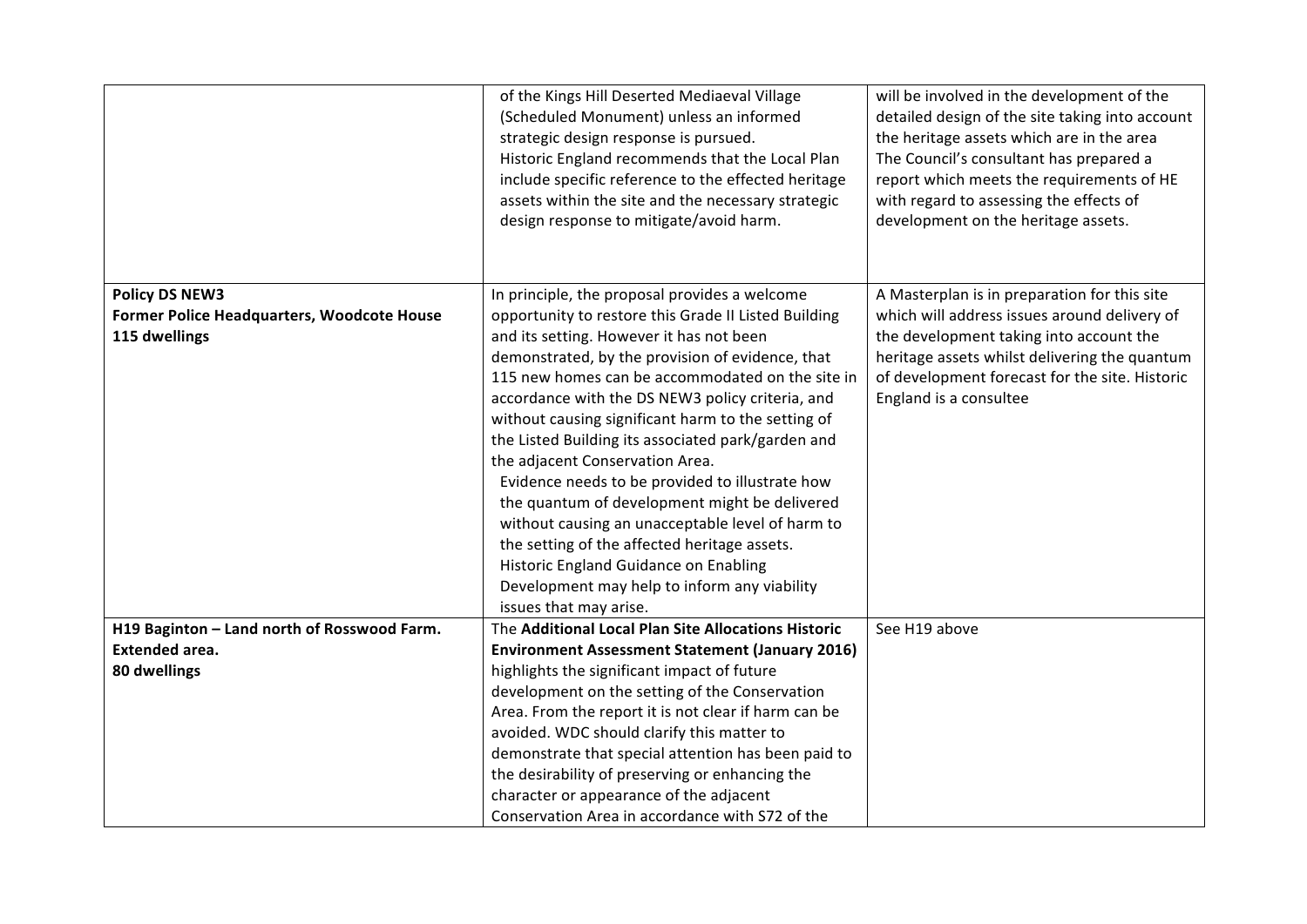|                                             | Planning (Listed Buildings and Conservation Areas)       |                                                |
|---------------------------------------------|----------------------------------------------------------|------------------------------------------------|
|                                             | Act 1990.                                                |                                                |
|                                             | How might development respond to ensure the              |                                                |
|                                             | Conservation Area's significance is sustained and        |                                                |
|                                             | how should appropriate and effective safeguards (if      |                                                |
|                                             | they exist) be reflected in the Local Plan itself?       |                                                |
| <b>H44 North of Milverton</b>               | It is not apparent whether evidence been gathered        | It is considered that the detail of the design |
| 250 dwellings                               | and applied to inform this allocation and                | approach for the site can be dealt with at the |
|                                             | The Additional Local Plan Site Allocations Historic      | stage of a planning application when the       |
|                                             | <b>Environment Assessment Statement (January 2016)</b>   | comments made here can be addressed            |
|                                             | highlights the potential impact of future                | directly. Historic England will be consulted   |
|                                             | development on the setting of the Leamington Spa         | and their input welcomed to ensure that the    |
|                                             | Conservation Area.                                       | historic environment is protected and          |
|                                             | The Local Plan should set out the desired design         | enhanced.                                      |
|                                             | approach to demonstrate a positive approach, and         |                                                |
|                                             | great weight, to the conservation of heritage assets     |                                                |
|                                             | in the delivery of sustainable development, one of       |                                                |
|                                             | the core dimensions being the protection and             |                                                |
|                                             | enhancement of the historic environment (NPPF            |                                                |
|                                             | Para 132); and that special attention has been paid      |                                                |
|                                             | to the desirability of preserving or enhancing the       |                                                |
|                                             | character or appearance of the Conservation Area in      |                                                |
|                                             | accordance with S72 of the Planning (Listed              |                                                |
|                                             | Buildings and Conservation Areas) Act 1990 might         |                                                |
|                                             | the Local Plan set out the required design response.     |                                                |
| <b>H46A Gallows Hill (Strawberry Field)</b> | It is widely accepted that that the southern             | The developers are currently working on        |
| 630 dwellings                               | approach to Warwick, including the Gallows Hill site,    | plans for the site taking into account the     |
|                                             | contributes to the significance of the town (a           | comments made by Historic England. The         |
|                                             | designated Conservation Area), the Castle (a Grade 1     | plans that are being drawn up are subject to   |
|                                             | Listed Building and Scheduled Monument), and             | discussion directly with Historic England and  |
|                                             | Castle Park, a Grade 1 Registered Park and Garden.       | therefore will take into account the points    |
|                                             | The site is also 'in itself' a (non-designated) historic | raised in this document and agreement will     |
|                                             | landscape of some historic importance and abuts          | need to be reached before a planning           |
|                                             | the Grade II Listed Toll House.                          | application can progress.                      |
|                                             | National policy expects that when considering the        | A Heritage Assets Assessment document has      |
|                                             | impact of a proposed development on the                  | already been prepared and this can form the    |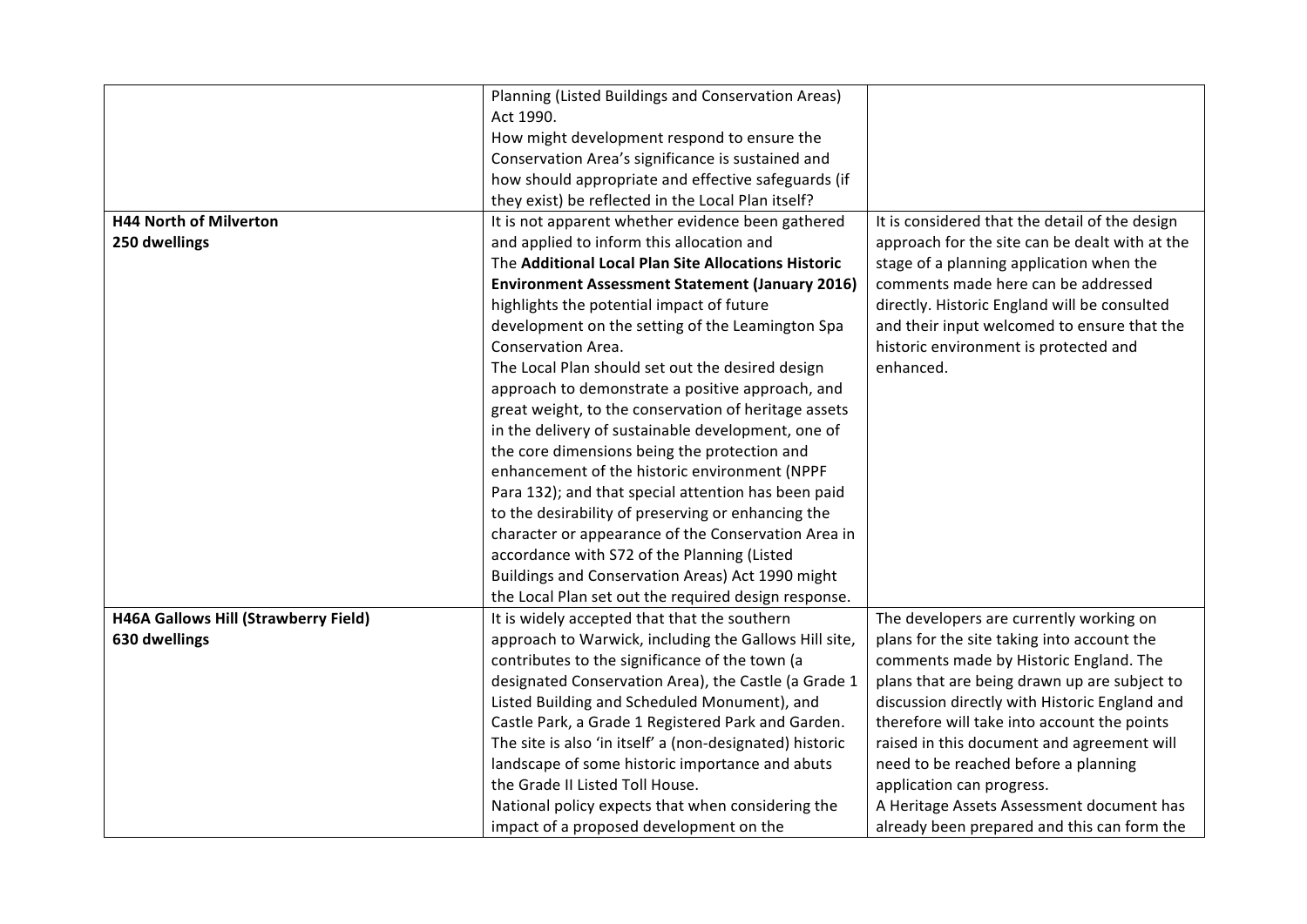| significance of a designated heritage asset, great      | basis for future negotiation and inform      |
|---------------------------------------------------------|----------------------------------------------|
| weight should be given to the asset's conservation.     | necessary requirements to ensure the         |
| The more important the asset, the greater the           | retention of as many aspects of the historic |
| weight should be (NPPF paragraph 132). There is         | environment as possible can be retained and  |
| also an expectation that local planning authorities     | enhanced.                                    |
| set out in their Local Plan a positive strategy for the |                                              |
| conservation and enjoyment of the historic              |                                              |
| environment, recognising that heritage assets are       |                                              |
| an irreplaceable resource (NPPF paragraph 126). To      |                                              |
| ensure the Local Plan's soundness it is important to    |                                              |
| satisfy these national planning policies.               |                                              |
| In addition it should be recognised that special        |                                              |
| regard must be given to desirability of preserving      |                                              |
| the setting of a listed building; and special attention |                                              |
| shall be paid to the desirability of preserving or      |                                              |
| enhancing the character or appearance of                |                                              |
| conservation areas in the exercise of S66 and S72 of    |                                              |
| the Planning (Listed Buildings and Conservation         |                                              |
| Areas) Act 1990).                                       |                                              |
| In relation to the recent Asps appeal case, the         |                                              |
| Council, the local community, Historic England and      |                                              |
| others presented a clear and robust case and the        |                                              |
| Inspector and Secretary of State both acknowledged      |                                              |
| the likely harm to the significance of affected         |                                              |
| heritage assets. However the Secretary of State         |                                              |
| placed great importance on the lack of an adequate      |                                              |
| housing supply and so granted permission.               |                                              |
| Nevertheless, that decision taken by the Secretary of   |                                              |
| State does not alter the case that Gallows Hill         |                                              |
| contributes to the significance of a number of very     |                                              |
| important heritage assets and that development of       |                                              |
| that site would cause harm to that significance         |                                              |
| contrary to national policy.                            |                                              |
| It could be argued that further development to the      |                                              |
| south of Warwick on the Gallows Hill site will          |                                              |
| exacerbate the impact of intrusive development          |                                              |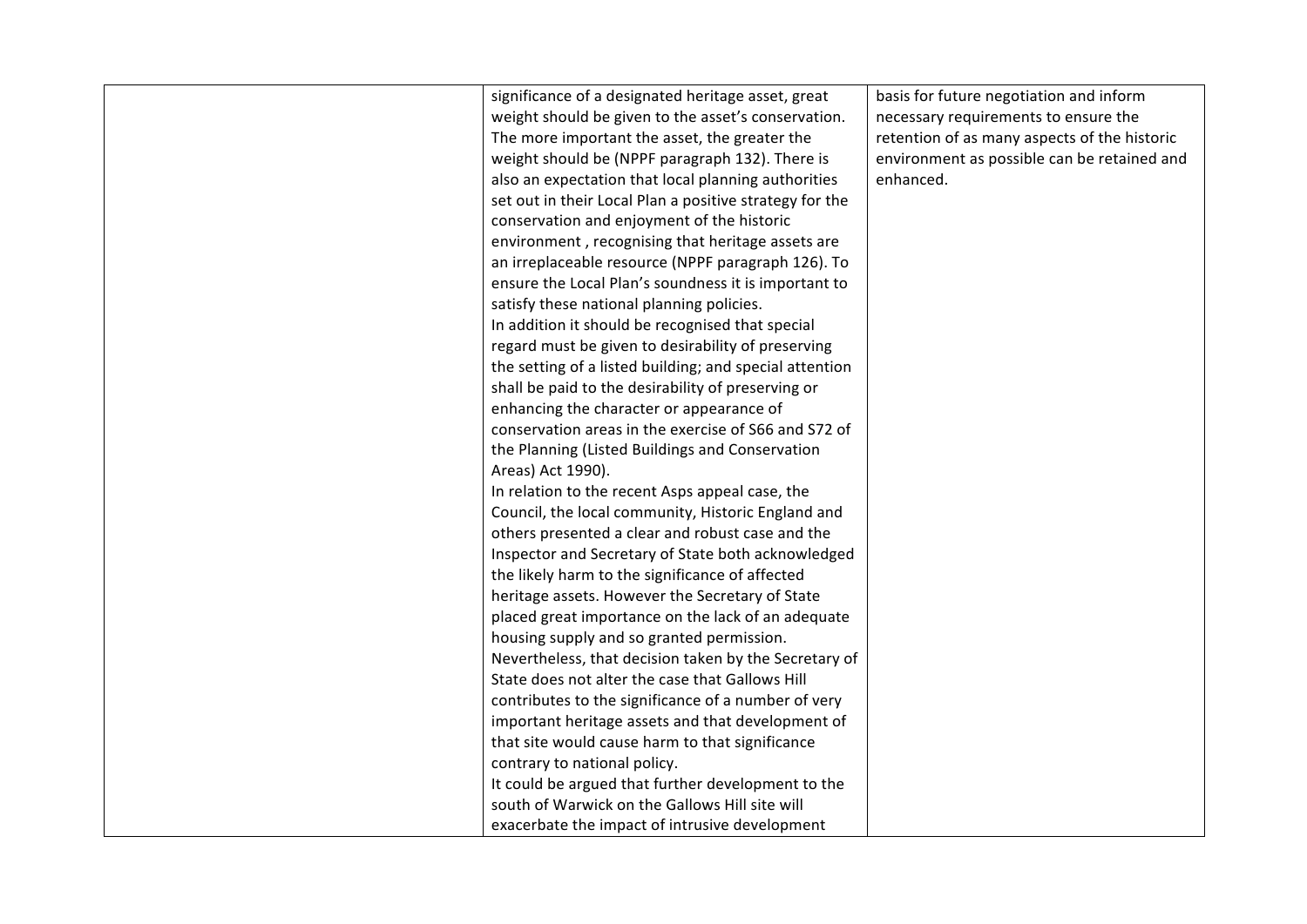| within the landscape and that the cumulative impact     |  |
|---------------------------------------------------------|--|
| of development to the south of the town reinforces      |  |
| the importance of Gallows Hill.                         |  |
| I note the Council's website statement dated 22         |  |
| January 2016 following the Asps decision.               |  |
| Warwick District Council is very disappointed that      |  |
| the Secretary of State has granted planning             |  |
| permission for 1325 dwellings on these two sites        |  |
| following the public inquiries held last year. The      |  |
| decisions have serious consequences because of the      |  |
| impact on the landscape and the setting of one of       |  |
| our most important and unique heritage assets,          |  |
| Castle Park.                                            |  |
| Historic England has had no reason to disagree with     |  |
| the conclusion of the Councils own evidence - The       |  |
| <b>Setting of Heritage Assets Gallows Hill, Warwick</b> |  |
| (2014) - that the harm to highly graded heritage        |  |
| assets could not be adequately mitigated or justified   |  |
| and therefore should not take place. It is therefore a  |  |
| surprise to note the Council intends to include         |  |
| Gallows Hill as a development site in the Proposed      |  |
| Modification to the Local Plan contrary to its own      |  |
| evidence and previous position, most recently           |  |
| during the Asps public inquiry.                         |  |
| It should be appreciated that only where harm is        |  |
| unavoidable should mitigation be considered (NPPF       |  |
| Para 152). Any harm and mitigation proposals need       |  |
| to be fully justified and evidenced to ensure they will |  |
| be successful in reducing harm. It is not apparent      |  |
| whether such a case has been made by the Council        |  |
| to justify the allocation of Gallows Hill, or shown     |  |
| how harm might be mitigated.                            |  |
| Modifications to the Local Plan enable the Council to   |  |
| identify suitable sites within the District, and beyond |  |
| if necessary, to accommodate future growth and the      |  |
| delivery of sustainable development to accord with      |  |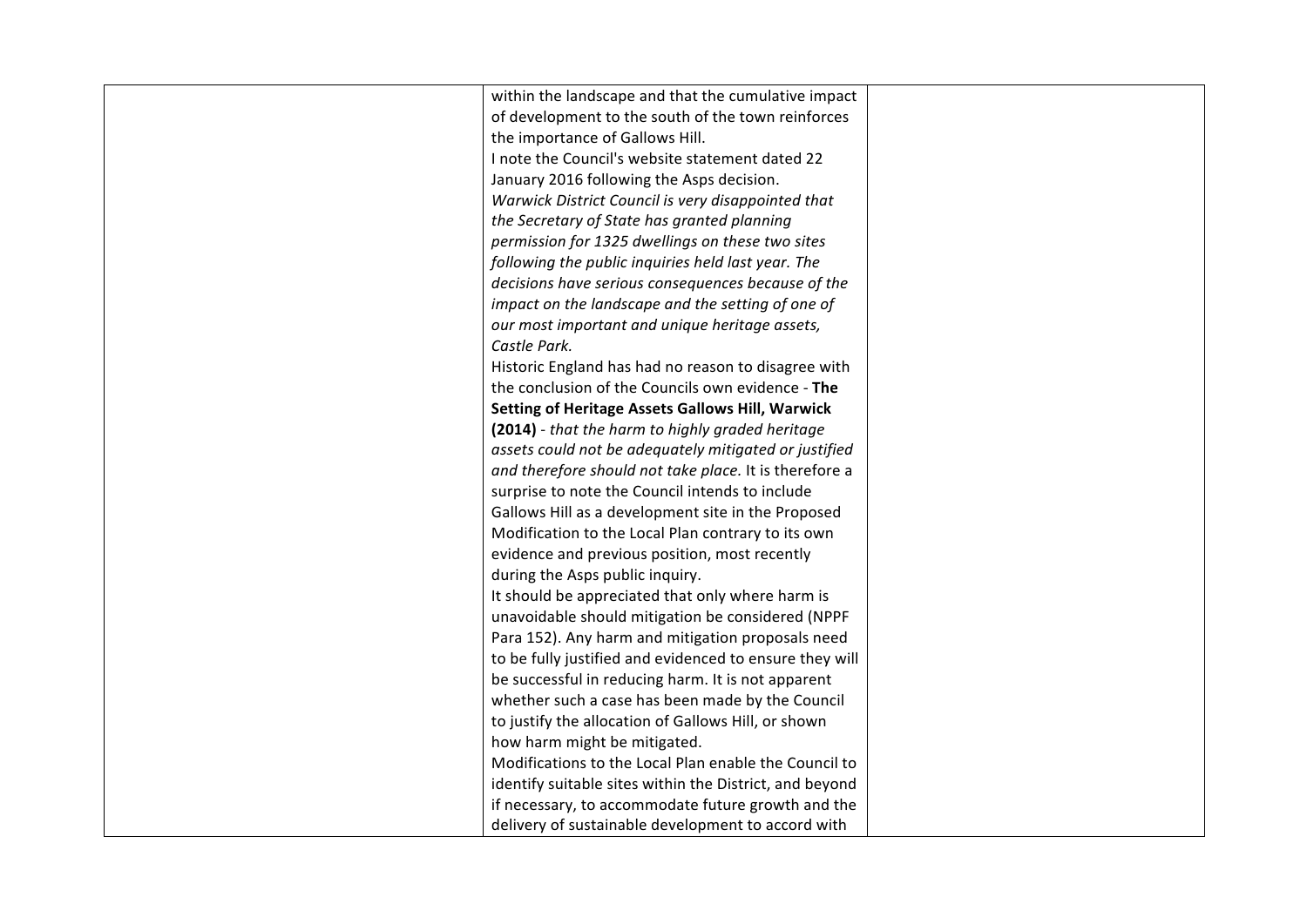|                                                | the NPPF, a core principle being the protection and    |                                                   |
|------------------------------------------------|--------------------------------------------------------|---------------------------------------------------|
|                                                | enhancement of the historic environment. Published     |                                                   |
|                                                | Modifications to the Plan show the release of          |                                                   |
|                                                | extensive development sites to the south of            |                                                   |
|                                                | Coventry (Kings Hill and Westwood Heath). This         |                                                   |
|                                                | demonstrates the potential availability of a more      |                                                   |
|                                                | suitable alternative to the Gallows Hill allocation.   |                                                   |
|                                                | Historic England would encourage the consideration     |                                                   |
|                                                | of such an alternative spatial strategy (in respect of |                                                   |
|                                                | the Gallows Hill site), and in doing so demonstrate a  |                                                   |
|                                                | positively prepared plan, that is technically sound    |                                                   |
|                                                | and in accordance with national planning policy.       |                                                   |
| H40 East of Kenilworth (Crewe Lane, Southcrest | Historic England has discussed with the Council how    | The assessment has been undertaken and            |
| <b>Farm and Woodside Training Centre)</b>      | the Local Plan, and future development, can            | Historic England has been consulted upon the      |
| 640 dwellings                                  | positively respond to the Scheduled Roman              | findings which are acceptable and which the       |
|                                                | archaeology within the site, and the Grade II          | Council will take into account when a             |
|                                                | Thickthorn Manor. We anticipate these matters to       | planning application is received and the site     |
|                                                | be fully resolved and form the basis a Statement of    | developed.                                        |
|                                                | Common Ground.                                         |                                                   |
| H48 Barford - Land South of West Ham Lane 45   | It is not apparent whether evidence been gathered      | The District Council's Conservation Officer has   |
| dwellings                                      | and applied to inform this allocation and              | visited the site and assessed the potential       |
|                                                | demonstrate that special attention has been paid to    | impact upon the Conservation Area and             |
|                                                | the desirability of preserving or enhancing the        | Listed Buildings in the vicinity. In his opinion, |
|                                                | character or appearance of the adjacent                | the site is located and screened in such a way    |
|                                                | Conservation Area in accordance with S72 of the        | as to render any impact minimal or non-           |
|                                                | Planning (Listed Buildings and Conservation Areas)     | existent and not of concern                       |
|                                                | Act 1990. How should development respond to this       |                                                   |
|                                                | context to ensure the Conservation Area's              |                                                   |
|                                                | significance is sustained and how should these         |                                                   |
|                                                | safeguards be reflected in the Local Plan itself?      |                                                   |
|                                                | The Landscape Sensitivity and Ecological &             |                                                   |
|                                                | Geological Study - Landscape Addendum January          |                                                   |
|                                                | 2016 makes no reference to the Conservation Area,      |                                                   |
|                                                | and the site in not included in the Additional Local   |                                                   |
|                                                | <b>Plan Site Allocations Historic Environment</b>      |                                                   |
|                                                | Assessment Statement (January 2016).                   |                                                   |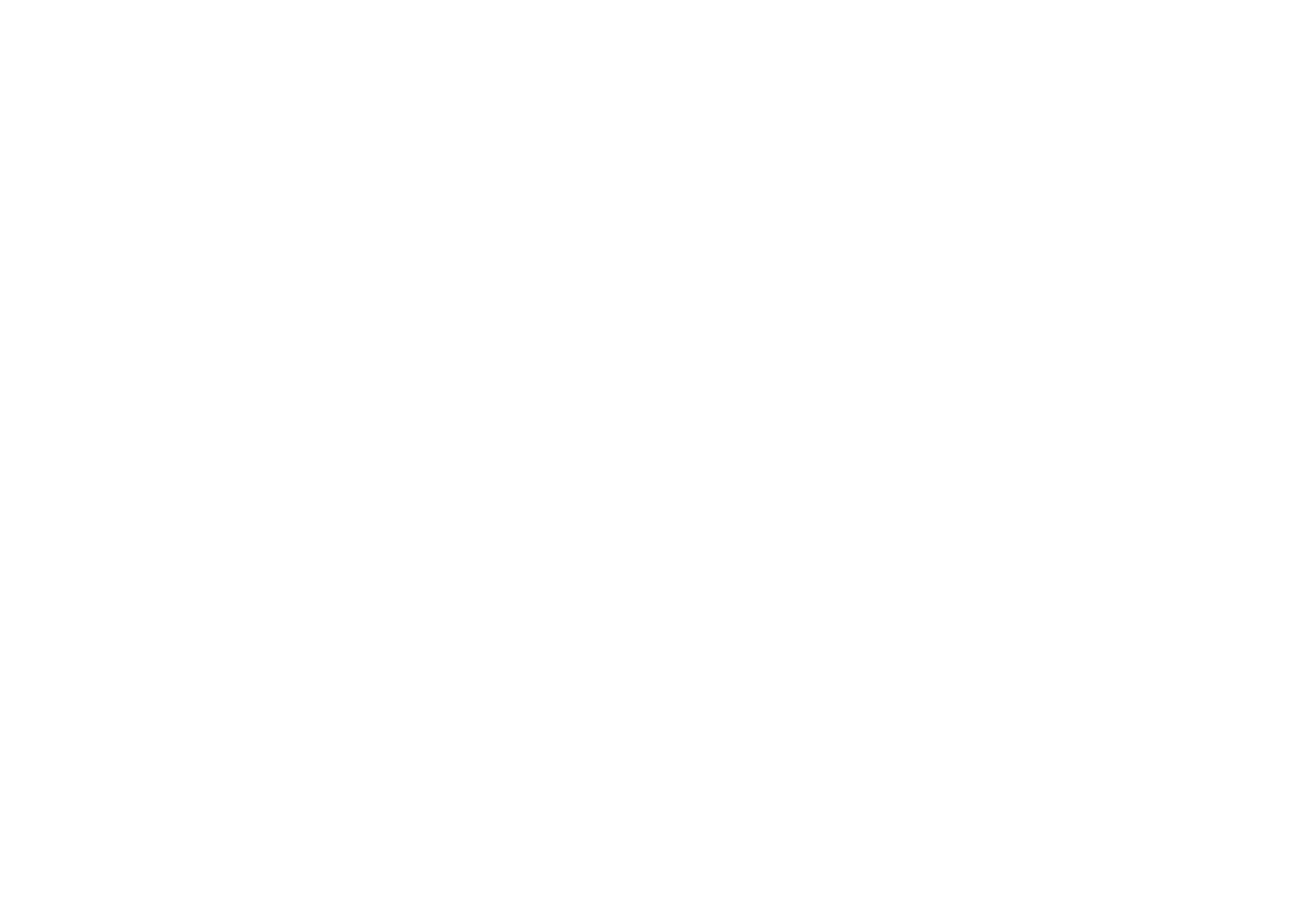Accepted responses to Highway Questions from Heritage England

#### WDC (and WCC) Response to questions raised by Historic England (27<sup>th</sup>) **July 2015)**

1. Clarification of the outputs of the WCC/stakeholder group in developing a Local Warwick Transport Strategy. Is there a tangible Local Warwick Transport Strategy?

The study, Warwick and Leamington Transport Strategy, undertaken by Atkins Consultants considered the sustainable transport demands, benefits and requirements over a wider area than just Warwick Town Centre. Warwick Town Centre did however feature as a key area within the study. I attach a copy of the report for reference.

2. Clarification of the stakeholder group membership and whether it included any 'heritage' expertise or relevant interest group and whether and how such matters were considered.

Warwick District Council, Leamington Society, Warwick Society and Warwick Castle were included within the stakeholder group membership. Details of group membership are included in the attached document. Heritage was one factor in a range of issues which were considered.

3. Clarification as to whether and how the transport strategy considered and reflected good practice in other historic towns and cities under similar pressure e.g. Oxford, Canterbury?

The study focuses on Demand Management strategies similar to those adopted in the examples cited.

4. How traffic volumes through Warwick can be reduced?

This is a complex question which the Study has attempted to address and which has fed through in to the Local Plan's IDP. The result may not be a reduction in traffic below existing levels but will certainly mitigate much of the potential impacts resulting from the additional Local Plan housing. The Study and the IDP focus on a combination of

- a) improvements to the Strategic Road Network, thereby reducing journey times travelling around the town
- b) providing better alternatives than travelling through town centre routes (such as improving access to the motorway via Europa Way),
- c) adopting the demand management strategies (such as park and ride; encouraging sustainable transport options and workplace parking levies) identified through the Warwick and Leamington Transport Strategy.

This work will help to mitigate the impact of development in Warwick.

5. Will capacity improvements reduce traffic congestion? What are the implications if they do not?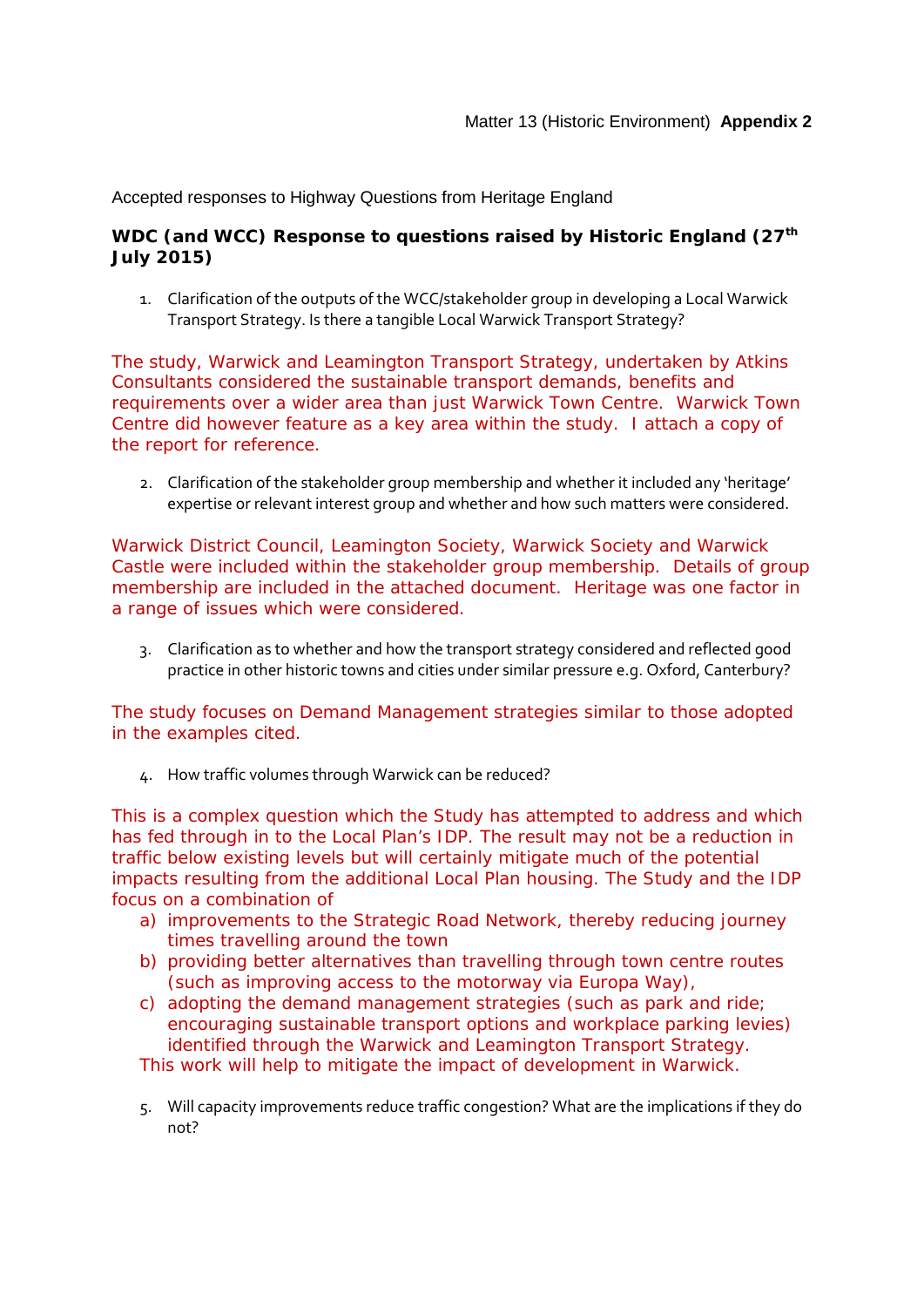The Strategic Transport Assessments

[\(http://www.warwickdc.gov.uk/info/20416/evidence\\_base\)](http://www.warwickdc.gov.uk/info/20416/evidence_base) demonstrate the level of impact at each junction. Schemes are being refined as a result of the Warwick and Leamington Strategy outcomes. All schemes will consider the needs of all highway users (see the Corridor approach set out in the appendices to the IDP: [Transport Corridor Strategies\)](http://www.warwickdc.gov.uk/downloads/file/2234/in03_-_draft_infrastructure_delivery_plan_appendix_a_-_transport_corridor_strategies)

The modelling evidence in the STAs clearly demonstrates a need for mitigation of some form within the town centre. As the Strategic Assessments demonstrate that impacts can be mitigated, we can be confident that when detailed assessments are undertaken and optimised, that the schemes will manage traffic congestion. It should be noted that it is not reasonable to expect Local Plan mitigation to reduce existing traffic congestion, rather NPPF states that the impact from development should not be severe.

It should be noted that traffic growth is experienced within Warwick irrespective of the Local Plan development allocation option, this is documented in evidence supplied STA1-STA4, furthermore general non-Local Plan traffic growth would result in impacts being experienced. Therefore some of these schemes are required as a result of Local Plan impacts exacerbating forecast background growth impacts.

Due to known concerns relating to the historic environment, especially within Warwick Town centre, a set of schemes have been identified which minimise the extent and number of schemes required whilst also minimising the delay, congestion and associated environmental impacts (e.g. AQ, impact on sustainable modes). The STA4 schemes have taken this a step further and demonstrates the scope to reduce/remove the schemes in the Warwick town centre area. This includes:

- Castle Hill gyratory STA4 Ch.6 RTC assessment identifies the possibility of removing this mitigation, the network still operates but there are residual impacts. Warwick and Leamington Transport Strategy goes onto test the removal alongside further sustainable transport options and proves the removal can be achieved if more radical sustainable transport initiatives are adopted.
- Priory Rd/Smith St there is an existing congestion issue at this location which is exacerbated by Local Plan growth. This scheme provides an opportunity to reduce street clutter, improve the public realm in the surrounding area and provide improved facilities for non-motorised users. This would also tie into one of the key sustainable transport corridors identified through the Atkins study.
- Myton Rd/Banbury Rd -, there is already a severe congestion issue mainly linked to the peak in school travel arrivals/departures and commuter travel. This scheme provides the opportunity to introduce pedestrian and cycle crossing facilities where none currently exist, this especially important at this location given the proximity to 2 major schools and the significant pedestrian/cycle footfall between Warwick Tech Park and Warwick. However, the most recent work shows that the footprint of this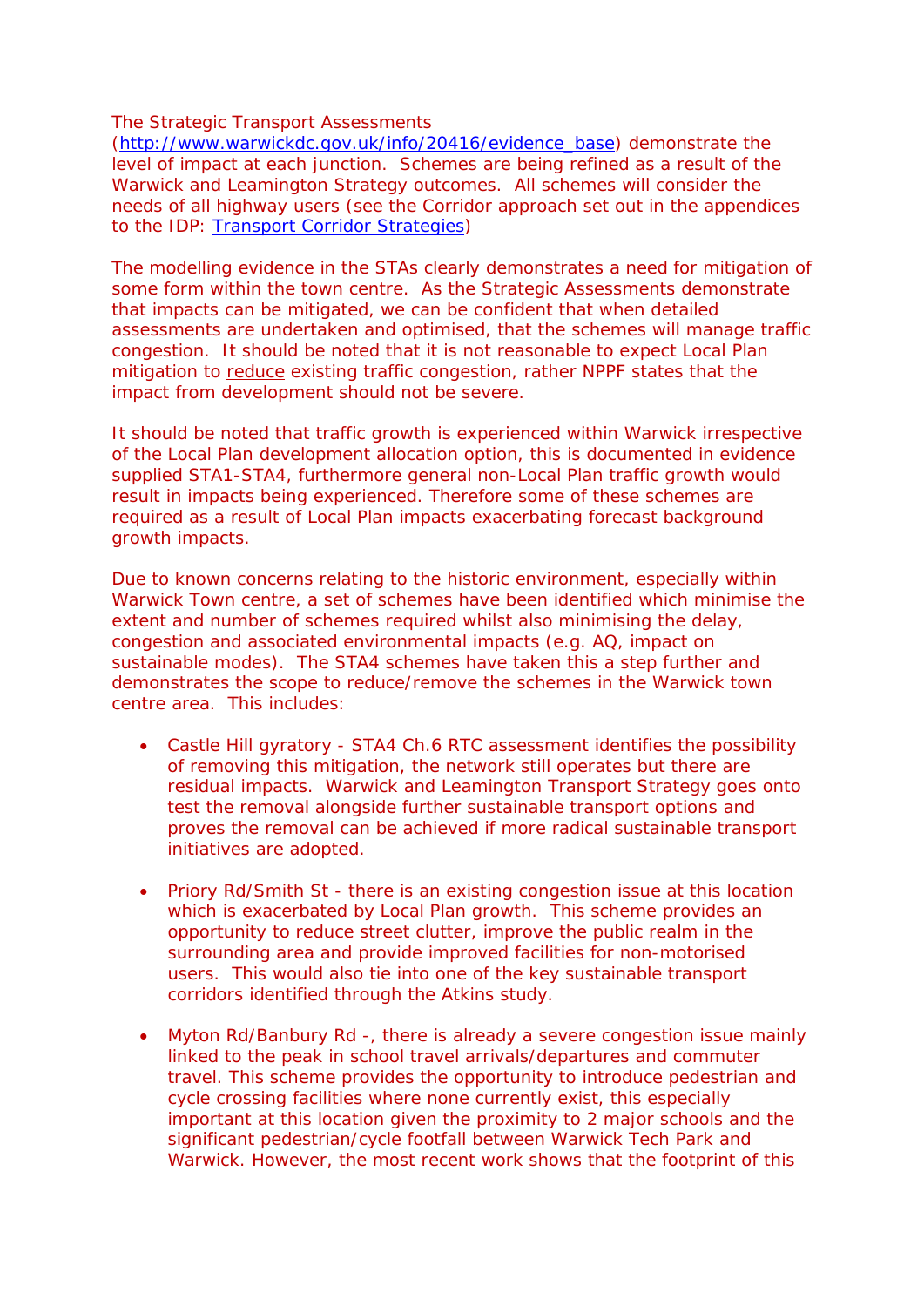scheme will be reduced whilst still providing improved pedestrian and cycling access to the town centre, local schools and businesses

All schemes within the core town centre are located within existing carriageway. The impact on the historic environment will be considered further during the development, feasibility and design of the schemes. It should be noted that the form of the schemes identified within the STA will be subject to change during the design process, at which point more detailed environmental/historical assessments will be undertaken. This is highlighted in STA3

*"Furthermore, it should not be assumed that the schemes recommended through this study are fixed and will be delivered in the form described within this report. Rather it is intended that the schemes proposed are outline schemes which may change through further optimisation and detailed design that will precede the final delivery."*

All schemes will be designed in adherence to guidance set out in the Design Manual for Roads and Bridges and the Manual for Streets.

In response to concerns raised by stakeholders relating to the mitigation highlighted within Warwick and Leamington area, County transport planners have been working with WCC Public Health, Warwick District, local employers, residents, Sustrans and other stakeholders in order to explore the sustainable transport options available in more detail. This work, Warwick and Leamington Transport Strategy (WLTS) has identified that a higher modal shift towards sustainable modes can be achieved than adopted in the STAs and this may result in the schemes identified being reduced in scale, removed or amended to accommodate sustainable travel options. Furthermore the study will identify the need to reallocate roadspace to sustainable modes, thus improving the public realm within Warwick and Leamington town centres. Objective 2 of this study states "To protect the historic built environment of Warwick and Leamington Spa", further to this, LTP3 overall objectives (3) states "To reduce the impact of transport on people and the (built and natural) environment and improve the journey experience of transport users".

It should be noted that due to the robust assessments using micro scale modelling, the County Council has been able to identify possible schemes layouts as mitigation packages. Evidence provided for other Local Plans within the County and within other LA's has adopted a more strategic approach to modelling and more specific mitigation packages cannot be identified through this type of modelling process. The robust approach adopted by the County has enabled the identification of key concerns relating to the impact on historic environment, other transport users, AQ etc at a much earlier point in the planning process. This has enabled the County to identify ways to mitigate these impacts through further study work such as the WLTS and the Cycle Network Strategy (see attached draft Cycle Network Plan).

The work undertaken by the County in partnership with WDC has identified that there is a highway solution to traffic growth generated by LP development, but has also identified ways to reduce the impacts of this mitigation through alternative measures. The details of some of these measures are still in development, but others are in detailed design stage as development in this area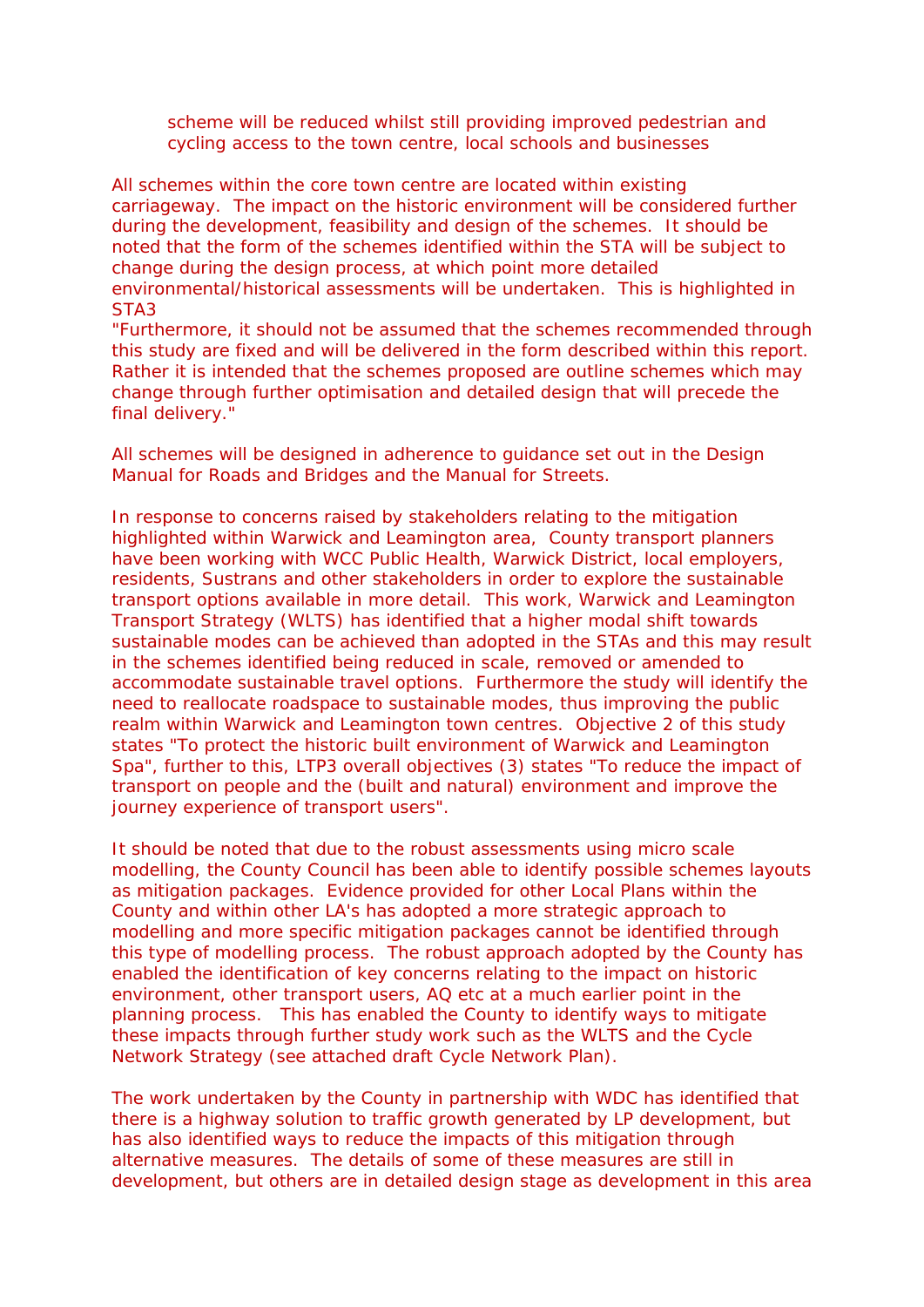begins to come on stream. All the measures are described within the IDP. As highlighted previously, during the development of these schemes the DMRB and Manual for Streets will be will be used to guide the development process alongside further stakeholder engagement.

6. What public transport improvements are proposed; noting that on its own I understand this does little to reduce car driving unless accompanied by some form of constraint?

The STA and Warwick and Leamington Strategy work has identified the following improvements

- P&R and associated service improvements
- Warwick and Leamington Bus Network Review to ensure comprehensive network coverage to new and existing sites.
- Potential for Bus Priority along Europa Way
- In addition contributions to the provision of a bus service have been required. Even before the recent appeal decisions at the Asps and Gallows Hill, these have totalled over £2m

This will build on the recent improvement to bus services (e.g.X19 extension to Gaydon/JLR major employer), access to rail scheme in Warwick and planned improvements for improved access by road, cycle and pedestrian to Warwick Parkway as part of the A46 Stanks roundabout and corridor improvements.

7. Are there to be initiatives to reduce traffic entering the historic town centre?

There are no plans to reduce traffic entering the town through the implementation of restrictions, such as a congestion charge. There is little political or stakeholder support for such an approach and the WLTS showed that schemes of this nature were unlikely to make a significant impact.

However development impacts can be mitigated through offering improved alternative routes (i.e using SRN) and improved offer for sustainable modes as identified through the STA and Warwick and Leamington Strategy.

8. Will there be restrictions on town centre car parking?

The Atkins study recommended "Development of a joint county and district parking strategy review intended to develop a coherent integrated strategy covering parking standards for new development; park and ride policy; work place parking levy policy/feasibility and other parking related issues." It also stated that consideration should be given to increasing long stay parking charges as part of a wider strategy to secure long term benefits of the sustainable transport strategy and Park and Ride.

It should be noted however, that this is a highly controversial issue and the impacts of increased parking charges or reduced town centre capacity on the economic well-being of the town centres are important. The impact of such an approach on the long-term wellbeing of the historic environment is no understood and would need to be factored in if any significant change were to be proposed. One option being considered is to reduce commuter traffic through work place parking charges and the provision of a park and ride. This would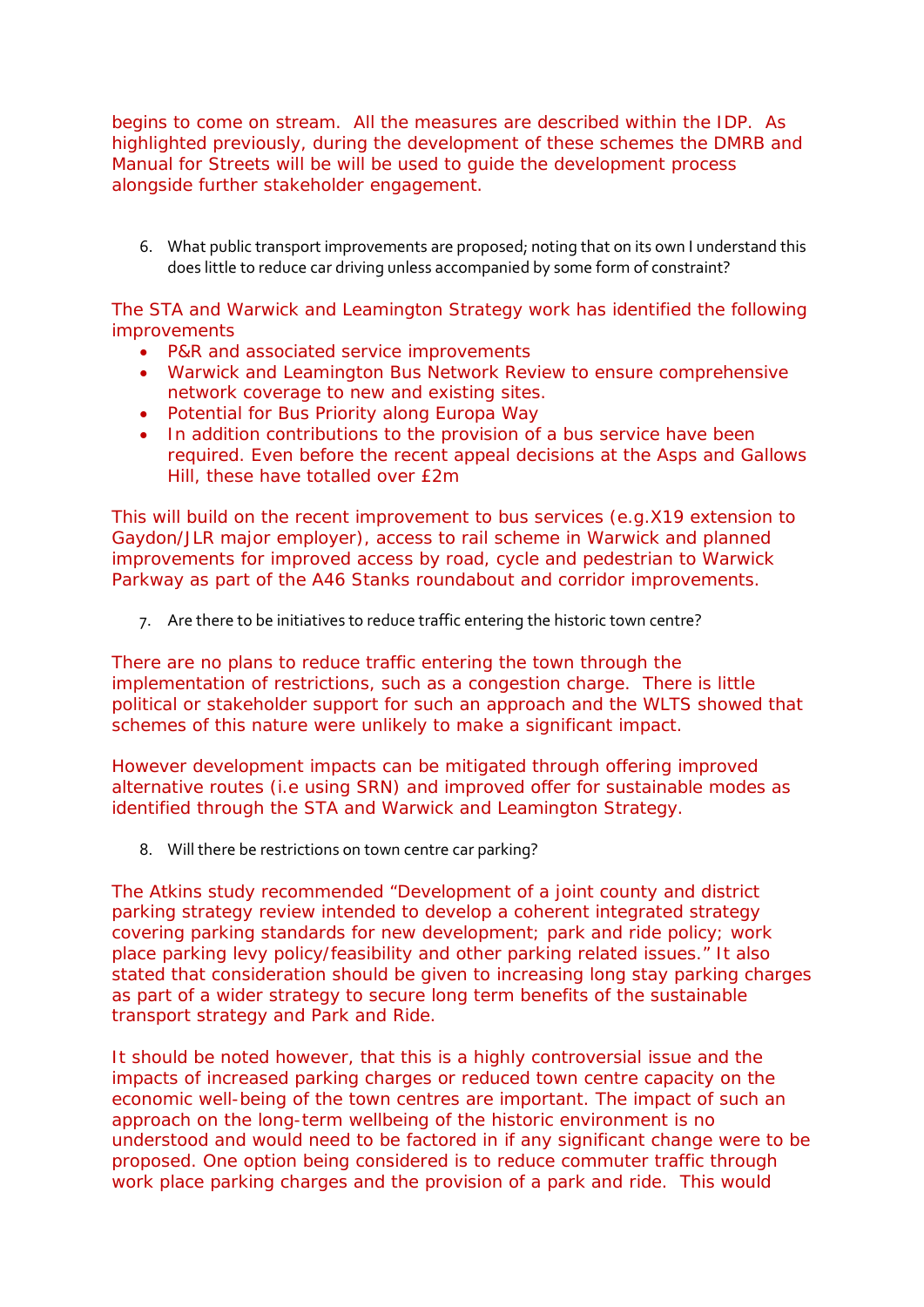enable car journeys to the town centre to focus on visitors and shoppers thereby supporting the local economy and environment at the same time.

9. What other forms of transport/movement might be promoted e.g. walking and cycling, and if so, how?

The Warwick and Leamington Strategy work focuses on these movements. WCC is currently exploring 20mph zones and walking and cycling improvements within the town centre. Earlier answers have covered public transport and cycling.

10. How might the constraints of the historic street pattern and urban form promote creative/better responses than traditional engineered solutions?

This is an issue that will be address through detailed scheme design and has not been directly addressed through the more strategic work carried out in support of the Local Plan. WCC is currently exploring a number of town centre schemes and how they might fit with/enhance the user's experience of the historic environment. This may extend to a more comprehensive study covering the whole town centre.

11. What are the implications for Warwick's Unique Selling Point (USP) – its heritage; its historic townscape, public realm, conservation area and individual heritage assets?

The key to protecting Warwick's USP is to ensure that its heritage is protected, that it remains vital and prosperous and that it is accessible by a range of transport modes. It is accepted that the additional housing proposed through the Local Plan will have an impact on the town centre, but this is likely to be a mixed blessing.

So there are several parts to answering this question:

- Schemes identified through the STA will help to protect Warwick from the impacts of congestion within Warwick whilst also providing improved nonmotorised user facilities.
- The Warwick and Leamington Strategy builds on this approach and provides a holistic view on the approach to provision of sustainable transport facilities. As mentioned previously these can be designed in such a way as to improve the user/visitor experience through improved access and public realm whilst also being sensitive to conservation and heritage needs.
- Specifically the approach outlined in the Local Plan's IDP seeks to improve public transport options; limit journeys to and through the Town Centre by locating housing and improving the highway network to offer alternatives to town centre routes; by providing park and ride facilities and by seeking to address specific areas of congestion through targeted junction improvements which also support other transport modes and which link to a wider corridor approach
- As transport schemes are designed a careful balance will be struck to ensure they are functional for a range of users and they respect the local environment. In this way individual heritage assets will be protected. The most significant scheme may the one at Myton Road/Banbury Road. WDC have undertaken a study which explores the heritage impacts of signals in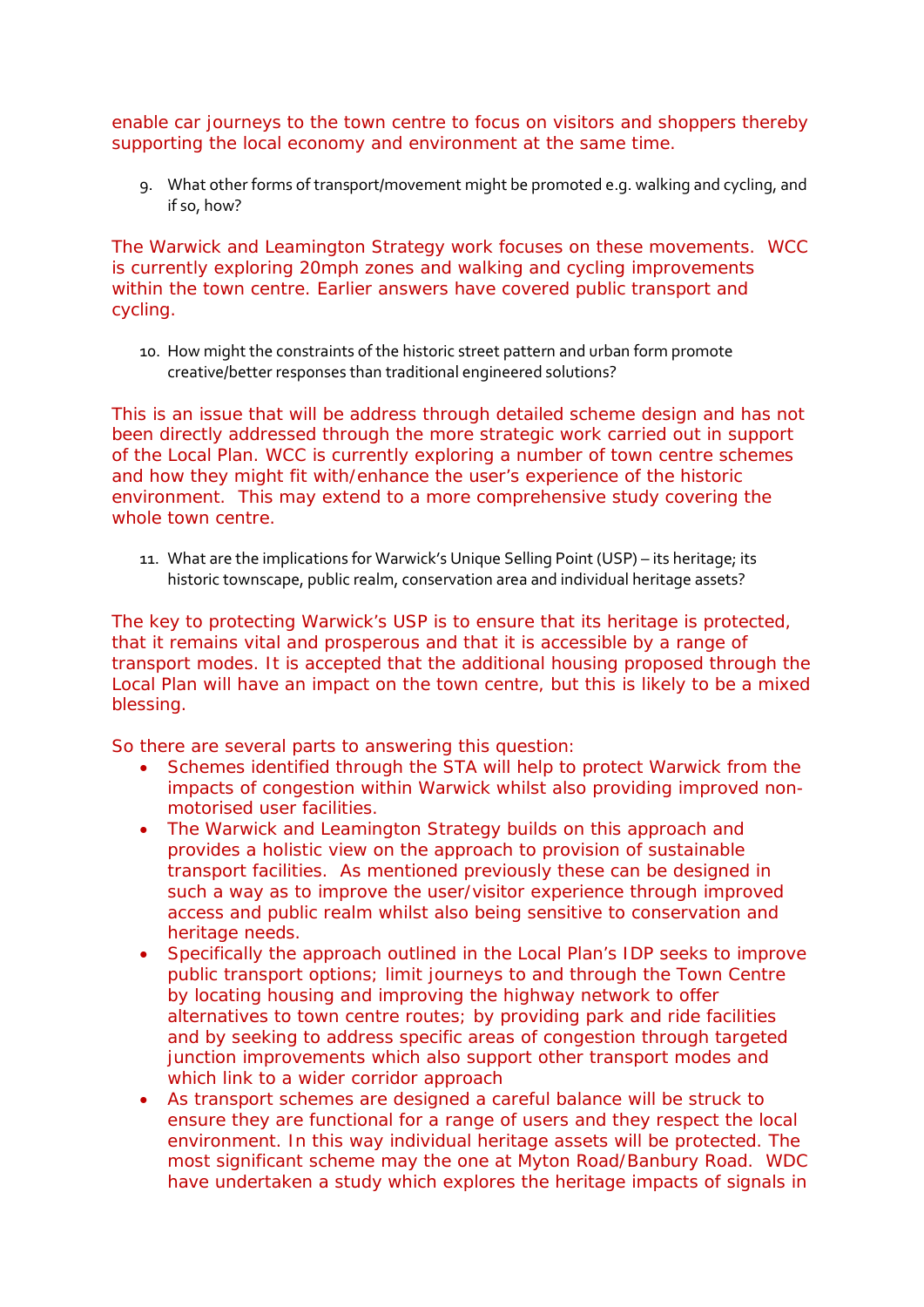this location and this will be part of the considerations as a detailed scheme is designed.

12. What are the implications on the 'designed' route into Warwick from the south?

Regarding the improvements to the southern approach to Warwick, the following justification for these improvements is provided

- There is an existing congestion issue which already detracts from the historic environment offer.
- The improvement will help to manage congestion outside Warwick School whilst also improving the provision for cyclists and pedestrians
- The impact of the additional housing without these improvements would be unacceptable.
- The improvements complement the strategy of encouraging traffic to go around the town (using the motorway) rather than through.
- With 4000 planned houses to the south of Warwick it is inevitable transport improvements are required, without such improvements the congestion impact would be significant, which in turn would have a significant impact on the historic environment and the visitor experience.

The key is therefore to ensure the improvements are carried out in a way that respects the designed approach. In particular the improvements already discussed will:

- Try to focus traffic along Europa Way rather than Banbury. Europa will become a dual carriageway
- Ensure the recently approved developments at the Asps and Gallows will continue to provide an open buffer between Banbury Road and the new houses
- Ensure the footprint of the Myton Road/Banbury Road junction will be minimised and signals will be avoided if possible (although studies undertaken to date suggest that signals are important in managing the already significant traffic congestion at this junction); further this junction needs to be viewed in the context of the existing junction at Banbury Road/Gallows Hill which is already signalised and provides an urbanised context for the approach.
- Through careful design elsewhere, remove the need for the proposed improvements at Castle Hill thereby protecting this important setting
- 13. How are measures in the local plan /transport strategy to be funded and delivered?

WDC have already secured approximately £13m in association with Local Plan allocated sites via S106. Further contributions will be sought via a number of channels S106, S278 and Community Infrastructure Levy will be used to secure monies from developers. Alongside, WCC is preparing business cases to maximise the potential of securing national funding bids, local funding and Highways England funding. A recent example of this multiple funding source approach is the A46 Stanks/A425 Corridor Improvement which is funded through CWLEP Growth Deal Funding, WCC Growth Fund and S106. The appeal decisions at the Asps and Gallows provide further funding and allow for the dualling of Europa Way and for the provision of park and ride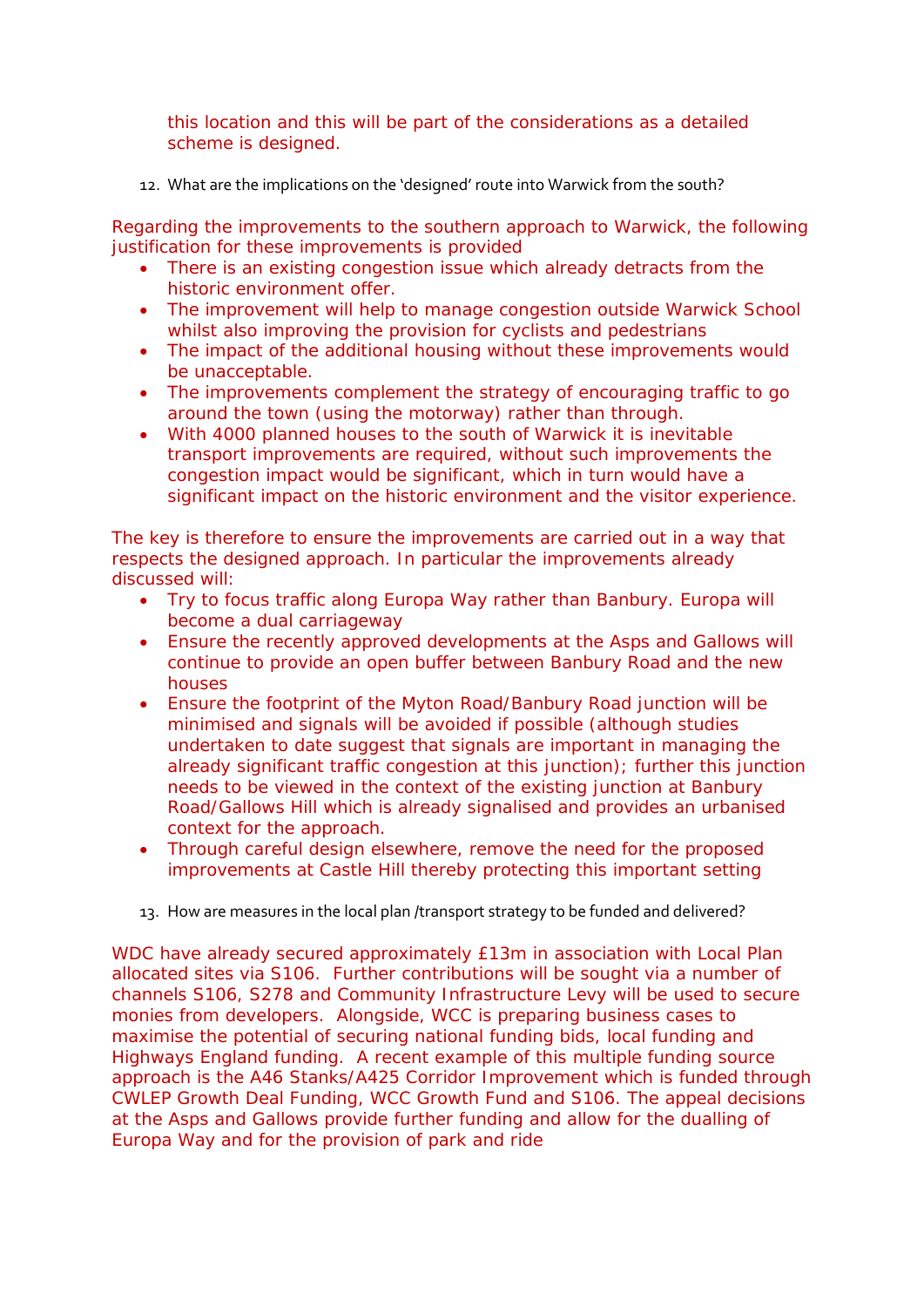14. Can the Local Plan and associated transport strategy demonstrate an improvement to historic Warwick? What are the consequences?

As described through the answers above, the Local Plan and associated transport strategy can help to improve historic Warwick through the management of transport impacts, an improved sustainable transport offer creating better access for all and sensitive design approaches and public realm improvements. All of this will provide visitors and residents an improved environment for the appreciation of historic Warwick.

Cycle Network Map for the area follows.



Further comments following meeting between HE and WDC to discuss outstanding issues:

In response to EH reps:

It should be noted that traffic growth is experienced within Warwick irrespective of the Local Plan development allocation option, this is documented in evidence supplied STA1-STA4, furthermore general non-Local Plan traffic growth would result in impacts being experienced.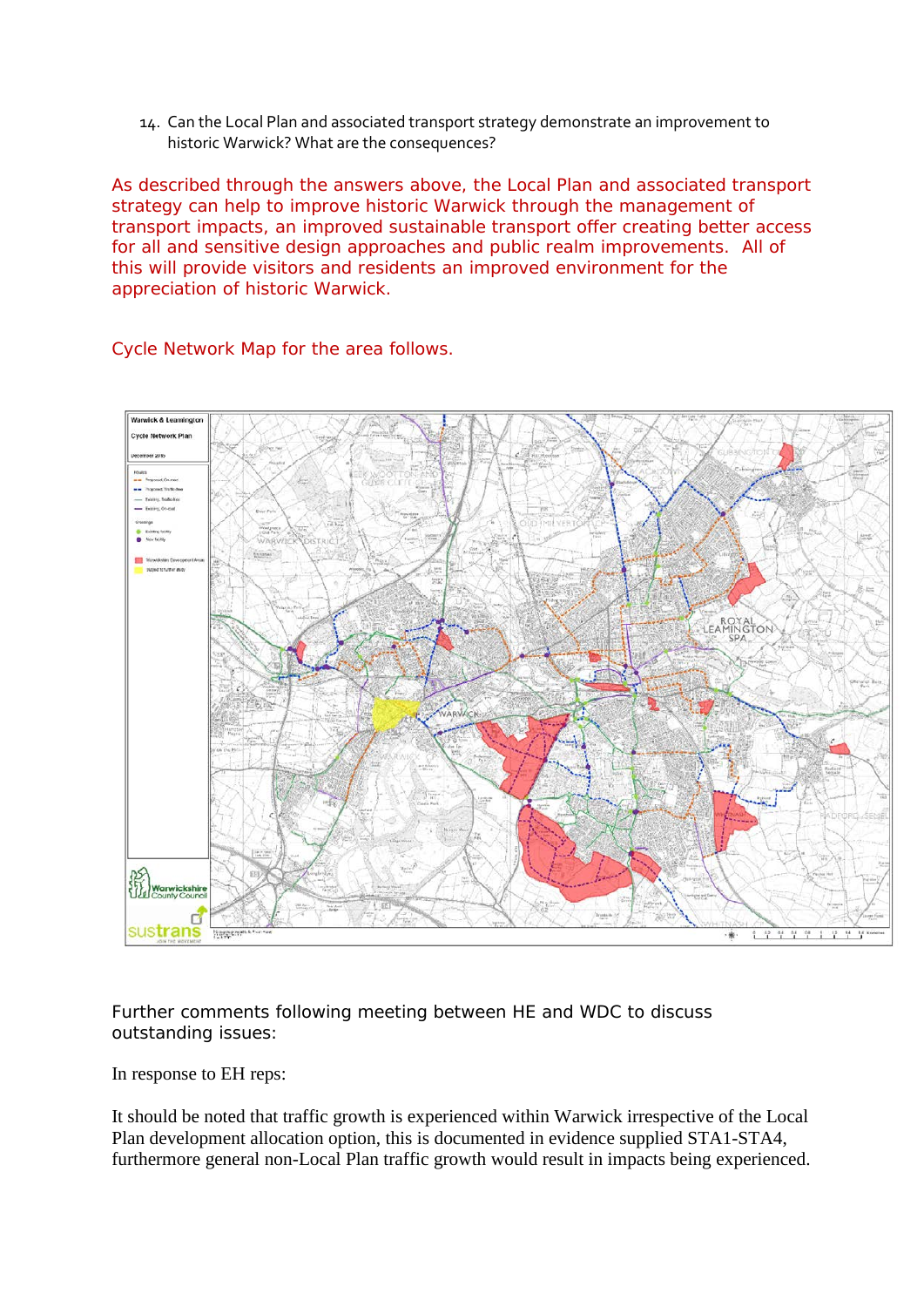Therefore some of these schemes are required as a result of Local Plan impacts exacerbating forecast background growth impacts.

Due to known concerns relating to the historic environment, especially within Warwick Town centre, a set of schemes have been identified which minimise the extent and number of schemes required whilst also minimising the delay, congestion and associated environmental impacts (e.g. AQ, impact on sustainable modes). STA4 schemes have taken this a step further and demonstrates the scope to reduce/remove the schemes in the Warwick town centre area. This includes:

- Castle Hill gyratory STA4 Ch.6 RTC assessment identifies the possibility of removing this mitigation, the network still operates but there are residual impacts. Warwick and Leamington Transport Strategy goes onto test the removal alongside further sustainable transport options and proves the removal can be achieved if more radical sustainable transport initiatives are adopted.
- Priory Rd/Smith St this scheme actually presents the possibility of reducing existing street clutter.
- Myton Rd/Banbury Rd the footprint of this scheme is reduced whilst still providing improved pedestrian and cycling access to the town centre, local schools and businesses

All schemes within the core town centre are located within existing carriageway. The impact on the historic environment will be considered further during the development, feasibility and design of the schemes. It should be noted that the form of the schemes identified within the STA will be subject to change during the design process, at which point more detailed environmental/historical assessments will be undertaken this is highlighted in STA3 (below). All schemes will be designed in adherence to guidance set out in the Design Manual for Roads and Bridges and the Manual for Streets.

*"Furthermore, it should not be assumed that the schemes recommended through this study are fixed and will be delivered in the form described within this report. Rather it is intended that the schemes proposed are outline schemes which may change through further optimisation and detailed design that will precede the final delivery." Source: STA3*

In response to concerns raised by stakeholders relating to the mitigation highlighted within

Warwick and Leamington area, County transport planners have been working with WCC Public Health, Warwick District, local employers, residents, Sustrans and other stakeholders in order to explore the sustainable transport options available in more detail. This work, Warwick and Leamington Transport Strategy (WLTS- report to be made available as part of the submission to EiP) has identified that a higher modal shift towards sustainable modes can be achieved than adopted in the STAs and this may result in the schemes identified being reduced in scale, removed or amended to accommodate sustainable travel options. Furthermore the study will identify the need to reallocate roadspace to sustainable modes, thus improving the public realm within Warwick and Leamington town centres. Objective 2 of this study states *"To protect the historic built environment of Warwick and Leamington Spa*", further to this, LTP3 overall objectives (3) states *"To reduce*